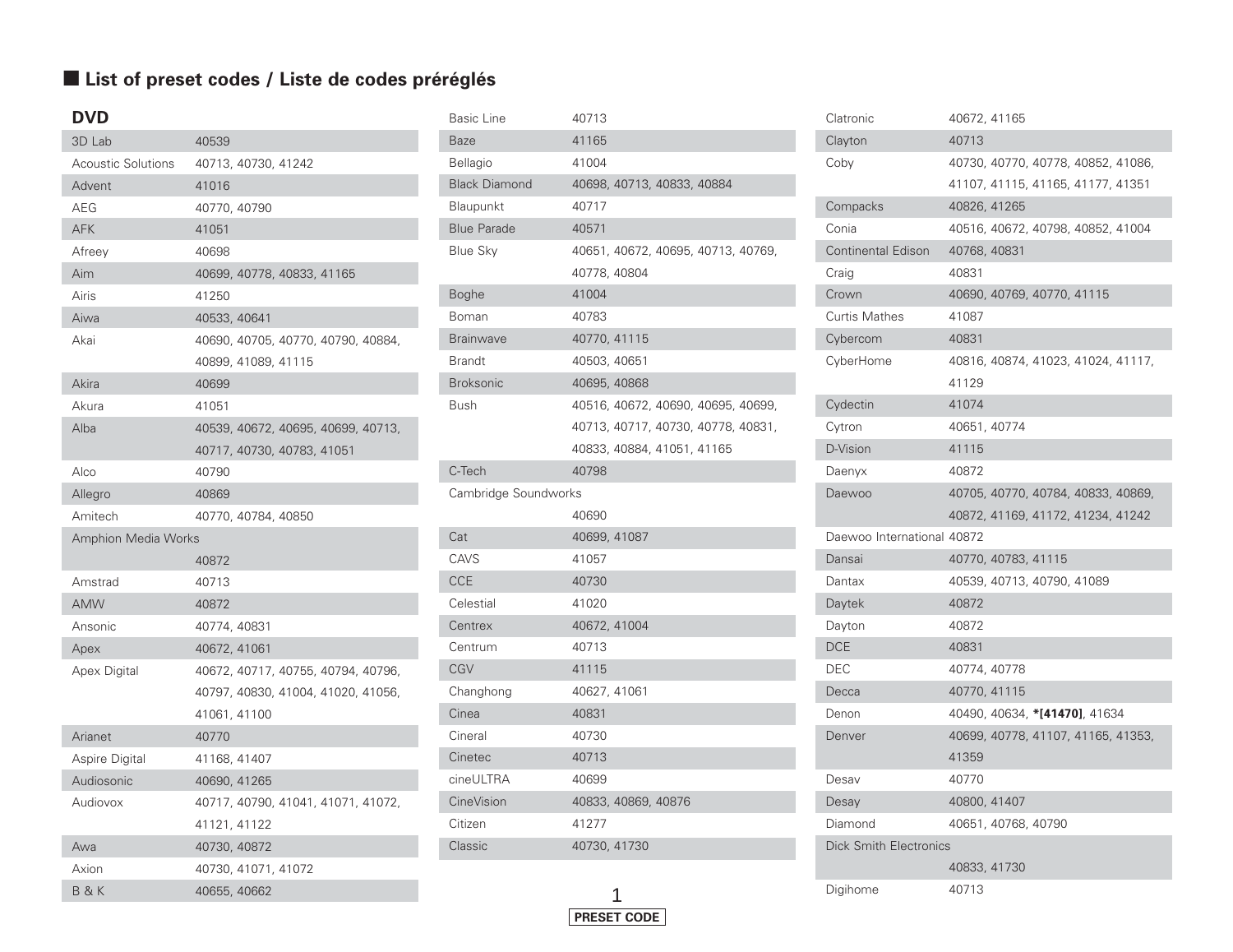| digiRED           | 40717                              |
|-------------------|------------------------------------|
| Digitor           | 40651, 40690                       |
| Digitrex          | 40672, 41056, 41100                |
| <b>DIGIXmedia</b> | 40826                              |
| <b>DiK</b>        | 40774, 40831                       |
| Disney            | 40675, 41270                       |
| <b>DiViDo</b>     | 40705                              |
| DK Digital        | 40831                              |
| <b>DMTech</b>     | 40783                              |
| Dragon            | 40831                              |
| <b>DSE</b>        | 40833, 41730                       |
| Dual              | 40651, 40713, 40730, 40783, 40790, |
|                   | 40831, 41068, 41085                |
| Durabrand         | 40713, 40831, 41003, 41127         |
| <b>DVD2000</b>    | 40521                              |
| <b>DVX</b>        | 40768                              |
| ECC               | 40730                              |
| Electrohome       | 40770, 40784                       |
| Elfunk            | 40850                              |
| Elin              | 40770                              |
| Ellion            | 40850                              |
| Elta              | 40672, 40690, 40770, 40850, 41051, |
|                   | 41115                              |
| Emerson           | 40591, 40675, 40705, 40816, 40821, |
|                   | 41268                              |
| Encore            | 40698                              |
| Enterprise        | 40591                              |
| Enzer             | 40770, 40784                       |
| EuroLine          | 41115                              |
| Fenner            | 40651, 40769                       |
| Ferguson          | 40651                              |
| Finlux            | 40591, 40672, 40741, 40770, 40783, |
|                   | 41165                              |
| Fintec            | 40784, 41169                       |
| Firstline         | 40651, 40713, 40869                |
| Fisher            | 40670                              |
| Funai             | 40675, 40695, 41334                |
| Gateway           | 41073.41077.41158                  |

| GЕ                      | 40522, 40717, 40815                |
|-------------------------|------------------------------------|
| <b>General Electric</b> | 40717                              |
| <b>Global Solutions</b> | 40768                              |
| Go Video                | 40715, 40741, 40744, 40783, 40833, |
|                         | 40869, 41044, 41075, 41099, 41144, |
|                         | 41158, 41304, 41730                |
| Go Vision               | 41071, 41072                       |
| GoldStar                | 40591, 40741                       |
| Goodmans                | 40651, 40690, 40713, 40730, 40783, |
|                         | 40790, 40833, 41004, 41730         |
| <b>GPX</b>              | 40699, 40769                       |
| Gradiente               | 40651                              |
| Gran Prix               | 40831                              |
| Grandin                 | 40672, 40713                       |
| Greenhill               | 40717                              |
| Grundig                 | 40539, 40651, 40670, 40695, 40705, |
|                         | 40713, 40790, 41004, 41730         |
| Grunkel                 | 40770                              |
| <b>GVG</b>              | 41169                              |
| H & B                   | 40850                              |
| H&B                     | 40713, 40850                       |
| Hanseatic               | 40741, 40783                       |
| Harman/Kardon           | 40582, 40702                       |
| <b>HDT</b>              | 40705                              |
| Hen                     | 40713                              |
| Hher                    | 40651, 40713, 40826, 40831         |
| Hitachi                 | 40573, 40664, 40695, 40713, 41247  |
| Hiteker                 | 40672, 40872                       |
| Home Electronics        | 40730                              |
| Home Tech               | 41107                              |
| Humax                   | 40646                              |
| Hyundai                 | 40768, 40783, 40850                |
| $L_{\text{LO}}$         | 41348                              |
| iLo                     | 41348                              |
| Initial                 | 40717, 40839                       |
| Integra                 | 40571, 40627, 41634                |
| <b>IRT</b>              | 40783                              |
|                         |                                    |

| <b>ISP</b>         | 40695                              |
|--------------------|------------------------------------|
| Jaton              | 41078                              |
| JBL                | 40702                              |
| Jeken              | 40699                              |
| Jensen             | 41016                              |
| Jepssen            | 41250                              |
| JMB                | 40695                              |
| <b>JNC</b>         | 40672                              |
| JSI                | 41423                              |
| <b>JVC</b>         | 40503, 40539, 40558, 40623, 40867, |
|                    | 41164                              |
| jWin               | 41049, 41051                       |
| Karcher            | 40783                              |
| Kawasaki           | 40790                              |
| Kendo              | 40699, 40713, 40831                |
| Kennex             | 40713, 40770                       |
| Kenwood            | 40490, 40534                       |
| Kiiro              | 40770                              |
| <b>KLH</b>         | 40717, 40790, 41020, 41149         |
| <b>KLH Digital</b> | 40717                              |
| Konka              | 40711, 40719, 40720, 40721         |
| Koss               | 40651, 40896, 41423                |
| Landel             | 40826                              |
| Lasonic            | 40798, 41173                       |
| Lawson             | 40768                              |
| Lenco              | 40651, 40699, 40713, 40770, 40774, |
|                    | 40778, 41165                       |
| Lenoxx             | 40690, 41127                       |
| Lexia              | 40699, 40768                       |
| LG                 | 40591, 40741, 40790, 40801, 40869, |
|                    | 40036                              |
| Lifetec            | 40651, 40831                       |
| Limit              | 40768                              |
| LiteOn             | 41058, 41158, 41416, 41440         |
| Loewe              | 40511, 40539, 40741                |
| Logix              | 40705, 40783                       |
| Lumatron           | 40705, 40741, 40833, 41115         |



r.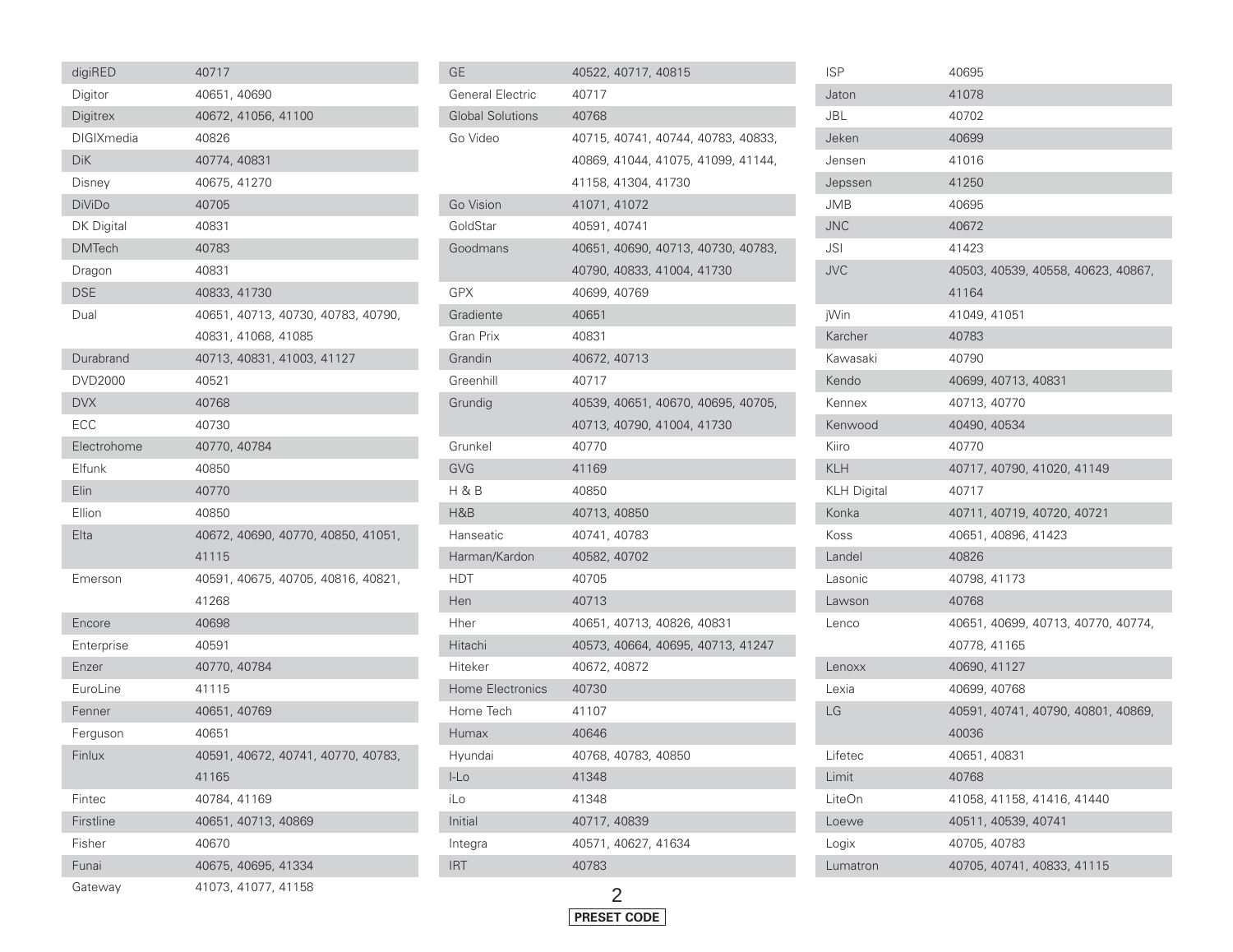| Lunatron   | 40741        |                            |                                    |  |
|------------|--------------|----------------------------|------------------------------------|--|
| Luxman     | 40573        |                            |                                    |  |
| Luxor      |              | 40713, 41004, 41730        |                                    |  |
| Magnasonic | 40651, 40769 |                            |                                    |  |
| Magnavox   |              |                            | 40503, 40539, 40646, 40675, 40713, |  |
|            | 40821        |                            |                                    |  |
| Magnex     | 41165        |                            |                                    |  |
| Malata     | 40782, 41159 |                            |                                    |  |
| Manhattan  | 40705, 40713 |                            |                                    |  |
| Marantz    | 40539        |                            |                                    |  |
| Mark       | 40713        |                            |                                    |  |
| Marquant   | 40770        |                            |                                    |  |
| Matsui     |              |                            | 40651, 40672, 40695, 40713, 40884, |  |
|            | 41004, 41730 |                            |                                    |  |
| Maxim      | 40713, 40872 |                            |                                    |  |
| <b>MBO</b> |              | 40690, 40730, 41730        |                                    |  |
| <b>MDS</b> | 40778        |                            |                                    |  |
| Mecotek    | 40770        |                            |                                    |  |
| Medion     |              |                            | 40630, 40651, 40770, 40774, 40783, |  |
|            | 40820, 40831 |                            |                                    |  |
| <b>MEI</b> | 40790        |                            |                                    |  |
| Memorex    |              | 40695, 40831, 41270        |                                    |  |
| Metronic   | 40690        |                            |                                    |  |
| Metz       |              | 40525, 40571, 40713        |                                    |  |
| Micromedia | 40503, 40539 |                            |                                    |  |
| Micromega  | 40539        |                            |                                    |  |
| Microsoft  | 40522        |                            |                                    |  |
| Microstar  | 40831        |                            |                                    |  |
| Minato     | 40752        |                            |                                    |  |
| Minax      | 40713        |                            |                                    |  |
| Minerva    | 40705        |                            |                                    |  |
| Minoka     | 40770        |                            |                                    |  |
| Minowa     | 41165        |                            |                                    |  |
| Mintek     | 40717, 40839 |                            |                                    |  |
| Mirror     | 40752        |                            |                                    |  |
| Mitsubishi |              | 40521, 40713, 41403, 41521 |                                    |  |
| Mizuda     | 40770        |                            |                                    |  |
| Momitsu    | 41082        |                            |                                    |  |

| MTlogic               | 41265                              |
|-----------------------|------------------------------------|
| Mustek                | 40730, 41730                       |
| Mx Onda               | 40651                              |
| <b>NAD</b>            | 40591, 40692, 40741                |
| Naiko                 | 40770, 41004                       |
| Narita                | 41115                              |
| <b>NEC</b>            | 40591, 40692, 40785, 40869, 41404  |
| Nesa                  | 40717                              |
| Nevir                 | 40770, 40831                       |
| NextBase              | 40826                              |
| NexxTech              | 41402                              |
| Nintaus               | 41051                              |
| Norcent               | 40872, 41003, 41107, 41265         |
| Nordmende             | 40774, 40831                       |
| Noriko                | 40752                              |
| Nu-Tec                | 40516                              |
| Okano                 | 40752                              |
| Olidata               | 40672                              |
| Omni                  | 40690, 40698, 40778, 40833         |
| Onix                  | 40672, 40852                       |
| Onkyo                 | 40503, 40627, 40792                |
| Oopla                 | 41158                              |
| Optimus               | 40525                              |
| OptoMedia Electronics |                                    |
|                       | 40896                              |
| Orion                 | 40695                              |
| Oritron               | 40651                              |
| Ormond                | 40713                              |
| Otic                  | 40826                              |
| P&B                   | 40770                              |
| Pacific               | 40695, 40713, 40768, 40774, 40790, |
|                       | 40804, 40831                       |
| Packard Bell          | 40770                              |
| Palladium             | 40695                              |
| Palsonic              | 40672, 40852                       |
| Panasonic             | 40490, 40503, 40703, 41362, 41462, |
|                       | 41490, 41762                       |
|                       |                                    |



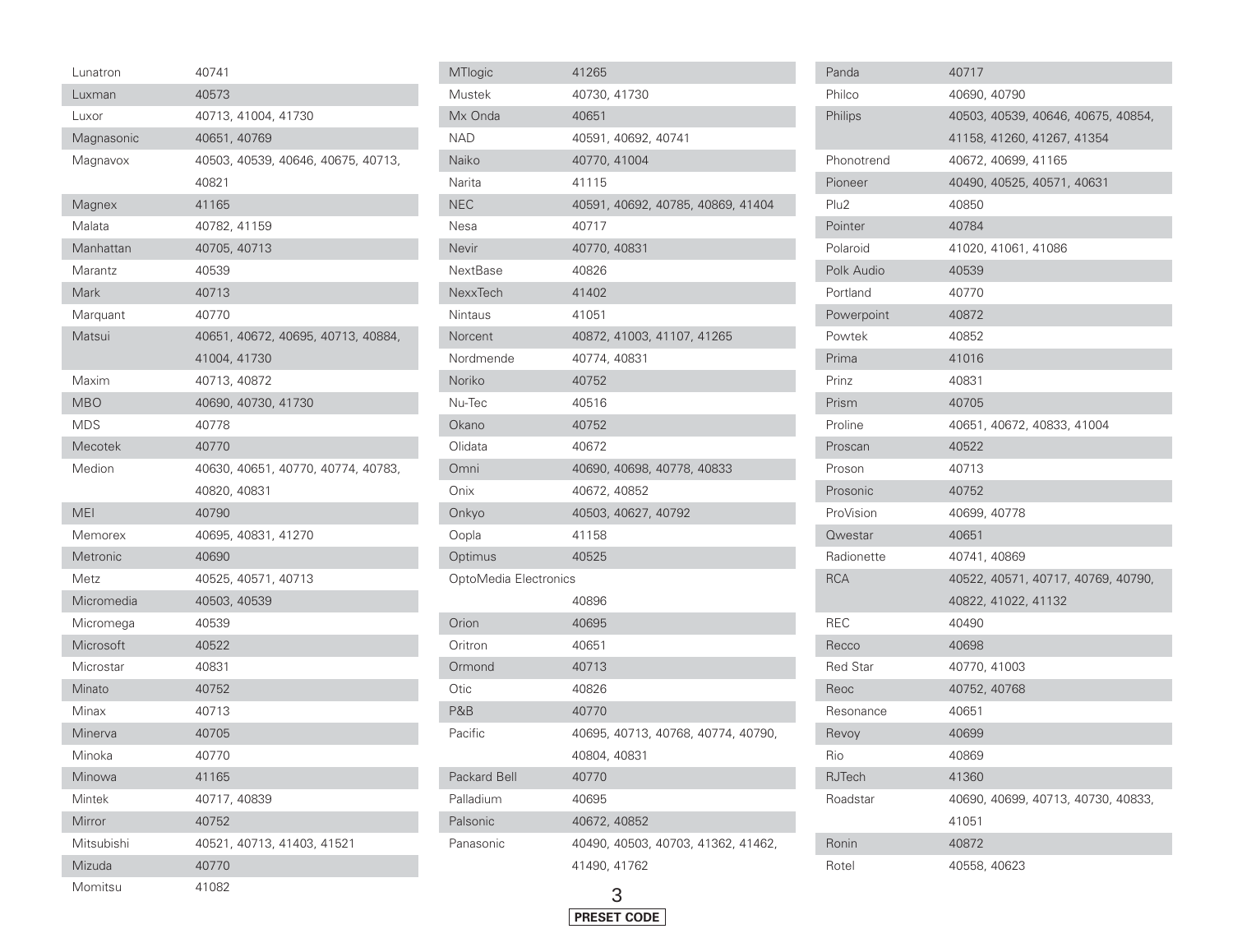| Rowa                   | 40516, 40717, 40823, 40872, 41004  |
|------------------------|------------------------------------|
| Saba                   | 40651, 40769                       |
| Sabaki                 | 40798                              |
| Saivod                 | 40831                              |
| Sakyno                 | 40768                              |
| Salora                 | 40741                              |
| Sampo                  | 40698, 40752                       |
| Samsung                | 40490, 40573, 40744, 40820, 40899, |
|                        | 41044, 41075                       |
| Sansui                 | 40695, 40768, 40784                |
| Sanyo                  | 40670, 40695, 40873                |
| Scan                   | 40705, 40850                       |
| ScanMagic              | 40730                              |
| Schaub Lorenz          | 40770, 41115                       |
| Schneider              | 40539, 40651, 40705, 40713, 40774, |
|                        | 40783, 40790, 40804, 40831         |
| Schwaiger              | 40752                              |
| Scientific Labs        | 40768, 40798                       |
| Scott                  | 40651, 40672, 40797                |
| <b>SEG</b>             | 40713, 40768, 40798, 40872, 40884  |
| Semp                   | 40503                              |
| <b>Sensory Science</b> | 41158                              |
| Shanghai               | 40672                              |
| Sharp                  | 40630, 40675, 40713, 40752, 41256  |
| Sharper Image          | 41117                              |
| Sherwood               | 40633, 40717, 40741, 40770, 41043, |
|                        | 41077                              |
| Shinco                 | 40717                              |
| Shinsonic              | 40533, 40839                       |
| Silva                  | 40831                              |
| Silva Schneider        | 40831                              |
| Singer                 | 40690, 40768                       |
| Skantic                | 40539, 40713, 41003                |
| Skymaster              | 40730, 40768                       |
| Slim Art               | 40784                              |
| <b>Slim Devices</b>    | 40533                              |
| <b>SM Electronic</b>   | 40690, 40730, 40768                |

| Smart               | 40705, 40713                       |
|---------------------|------------------------------------|
| Sonai               | 40755                              |
| Sonashi             | 40831                              |
| Sonic Blue          | 40783, 40869, 41099                |
| Sony                | 40533, 40573, 40864, 41033, 41431, |
|                     | 41533                              |
| Soundmaster         | 40768                              |
| Soundmax            | 40768                              |
| Soundwave           | 40783                              |
| Sova                | 41122                              |
| Spectra             | 40872                              |
| Standard            | 40651, 40768, 40831                |
| <b>Star Cluster</b> | 40768                              |
| Strong              | 40713                              |
| Sungale             | 41074                              |
| Sunkai              | 40770, 40850                       |
| Sunstech            | 40831                              |
| Superscan           | 40821                              |
| Supervision         | 40768                              |
| <b>SVA</b>          | 40672, 40717, 40860, 41105         |
| Sylvania            | 40630, 40675, 40821, 41268         |
| Symphonic           | 40675                              |
| Synn                | 40768                              |
| Tandberg            | 40713                              |
| Tatung              | 40770                              |
| Teac                | 40516, 40571, 40692, 40695, 40717, |
|                     | 40741, 40768, 40790, 40809, 40833, |
|                     | 41051                              |
| <b>Technics</b>     | 40490, 40703                       |
| Technika            | 40768, 40770, 40831, 41115, 41165  |
| Technisson          | 41115                              |
| Technosonic         | 40730, 41051, 41115                |
| Techwood            | 40692, 40713                       |
| Tedelex             | 40690, 40768, 41004                |
| Telefunken          | 40770, 40790, 40833                |
| Teletech            | 40713, 40768                       |
| Tensai              | 40651, 40690, 40770                |

| <b>Terapin</b>             | 41031                              |
|----------------------------|------------------------------------|
| Tevion                     | 40651, 40768, 40798, 40833         |
| <b>Theta Digital</b>       | 40571                              |
| Thomson                    | 40522                              |
| Tokai                      | 40698, 40784, 40790                |
| Tokaido                    | 40698                              |
| Toshiba                    | 40503, 40695, 41045, 41154         |
| <b>Trans Continens</b>     | 40826                              |
| <b>TRANS-continents</b>    | 40826, 40831, 40872                |
| Transonic                  | 40672, 40730, 41165                |
| Tredex                     | 40800, 40803, 40804                |
| Trio                       | 40770, 40784                       |
| <b>TYT</b>                 | 40705                              |
| Umax                       | 40690                              |
| United                     | 40672, 40695, 40768, 40826, 40852, |
|                            | 41115, 41165                       |
| Universal Multimedia 40768 |                                    |
| Universum                  | 40591, 40713, 40741, 40869         |
| Urban Concepts             | 40503                              |
| US Logic                   | 40839                              |
| V                          | 41064                              |
| Venturer                   | 40790                              |
| Vestel                     | 40713                              |
| Vieta                      | 40705                              |
| VInc                       | 41064, 41226                       |
| Vizio                      | 41064, 41226                       |
| Vocopro                    | 41027                              |
| Voxson                     | 40690, 40730, 40774, 40831         |
| Walkvision                 | 40717                              |
| Welkin                     | 40831                              |
| Wellington                 | 40713                              |
| Wesder                     | 40699                              |
| Wharfedale                 | 40698, 40752, 40768, 40790         |
| Wilson                     | 40831                              |
| Windsor                    | 40713                              |
| <b>Windy Sam</b>           | 40573                              |
| <b>WIZE</b>                | 41115                              |

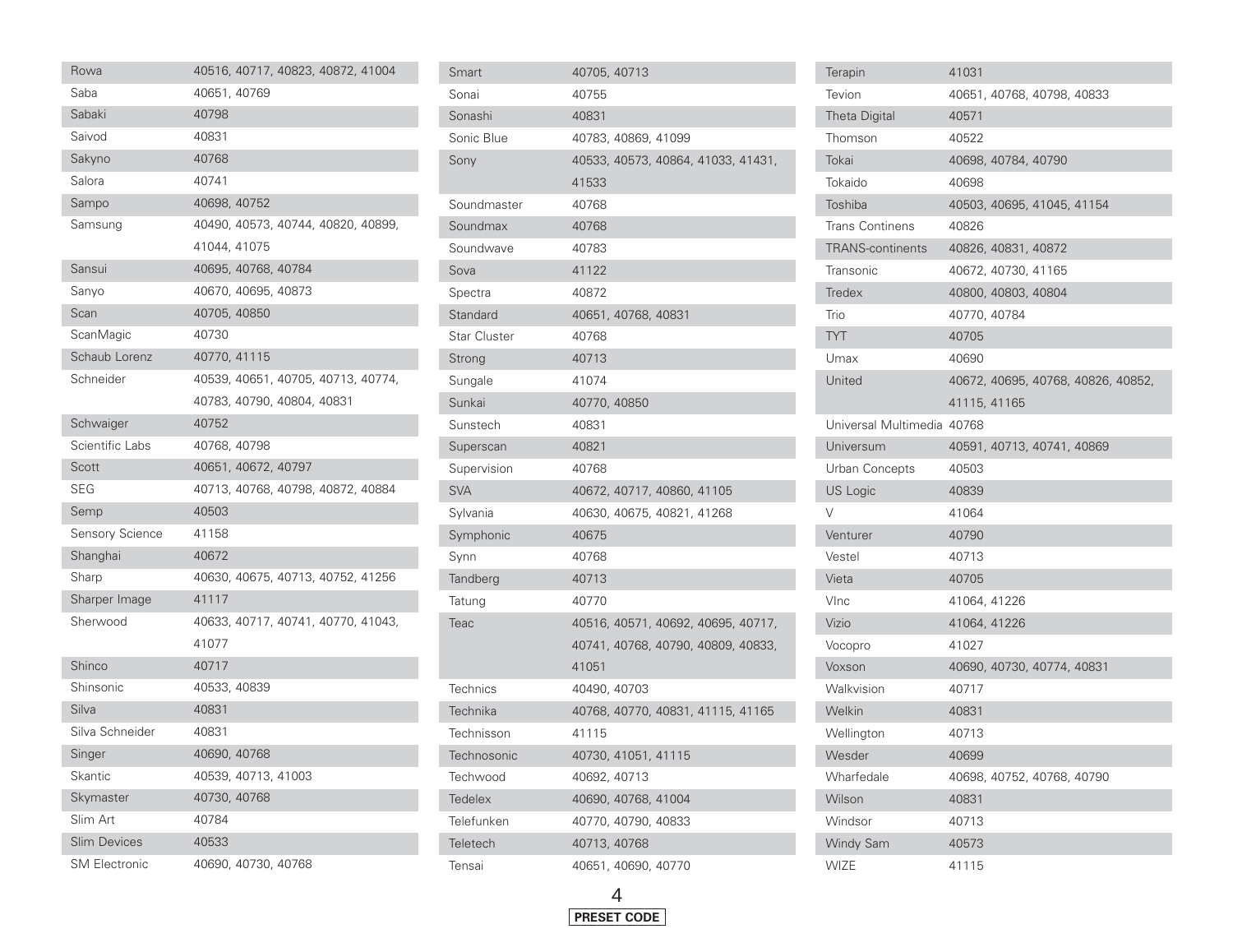| Xbox                          | 40522                      |
|-------------------------------|----------------------------|
| Xenius                        | 40651, 40790               |
| <b>XLogic</b>                 | 40768, 40798               |
| <b>XMS</b>                    | 40770                      |
| Xoro                          | 41173, 41250               |
| Yakumo                        | 41004, 41056               |
| Yamada                        | 40872, 41004, 41056, 41158 |
| Yamaha                        | 40490, 40539, 40545, 40646 |
| Yamakawa                      | 40872                      |
| Yukai                         | 40730, 41730               |
| Zenith                        | 40503, 40591, 40741, 40869 |
| Zeus                          | 40784                      |
| Zoece                         | 41265                      |
|                               |                            |
| <b>DVDR</b>                   |                            |
| <b>Apex Digital</b>           | 41056                      |
| Aspire Digital                | 41168                      |
| Coby                          | 41086                      |
| CyberHome                     | 41129                      |
| Denon                         | 40490                      |
| <b>Dick Smith Electronics</b> |                            |
|                               | 41730                      |
| Digitrex                      | 41056                      |
| <b>DSE</b>                    | 41730                      |
| Funai                         | 40675, 41334               |
| Gateway                       | 41073, 41158               |
| Go Video                      | 40741, 41158, 41304, 41730 |
| iLo                           | 41348                      |
| <b>JVC</b>                    | 41164                      |
| LG                            | 40741                      |
| LiteOn                        | 41158, 41416, 41440        |
| Loewe                         | 40741                      |
| Magnavox                      | 40646                      |
| Mitsubishi                    | 41403                      |
| <b>Mustek</b>                 | 41730                      |
| <b>NEC</b>                    | 41404                      |
| Panasonic                     | 40490                      |

| Philips                | 40646, 41158 |                     |                                    |                                    |  |
|------------------------|--------------|---------------------|------------------------------------|------------------------------------|--|
| Pioneer                | 40631        |                     |                                    |                                    |  |
| Polaroid               | 41086        |                     |                                    |                                    |  |
| <b>RCA</b>             | 40522        |                     |                                    |                                    |  |
| Samsung                | 40490        |                     |                                    |                                    |  |
| <b>Sensory Science</b> | 41158        |                     |                                    |                                    |  |
| Sharp                  | 40675        |                     |                                    |                                    |  |
| Sony                   | 41033, 41431 |                     |                                    |                                    |  |
| Sylvania               | 40675        |                     |                                    |                                    |  |
| Zenith                 | 40741        |                     |                                    |                                    |  |
|                        |              |                     |                                    |                                    |  |
| <b>VCR</b>             |              |                     |                                    |                                    |  |
| <b>ABS</b>             | 21972        |                     |                                    |                                    |  |
| Accent                 | 20072        |                     |                                    |                                    |  |
| Admiral                |              | 20048, 20209, 20479 |                                    |                                    |  |
| Adventura              | 20000        |                     |                                    |                                    |  |
| Adyson                 | 20072        |                     |                                    |                                    |  |
| Aiko                   | 20278        |                     |                                    |                                    |  |
| Aim                    |              | 20209, 20278, 20642 |                                    |                                    |  |
| Aiwa                   |              |                     | 20000, 20032, 20037, 20124, 20209, |                                    |  |
|                        |              | 20315, 20348, 20479 |                                    |                                    |  |
| Akai                   |              |                     | 20037, 20041, 20081, 20175, 20240, |                                    |  |
|                        |              | 20315, 20348, 20642 |                                    |                                    |  |
| Akashi                 | 20072        |                     |                                    |                                    |  |
| Akiba                  | 20072        |                     |                                    |                                    |  |
| Akura                  | 20072        |                     |                                    |                                    |  |
| Alba                   |              |                     |                                    | 20000, 20072, 20081, 20209, 20278, |  |
|                        | 20315, 20348 |                     |                                    |                                    |  |
| Alienware              | 21972        |                     |                                    |                                    |  |
| Allstar                | 20081        |                     |                                    |                                    |  |
| America Action         | 20278        |                     |                                    |                                    |  |
| American High          | 20035        |                     |                                    |                                    |  |
| Amoisonic              | 20479        |                     |                                    |                                    |  |
| Amstrad                |              | 20000, 20072, 20278 |                                    |                                    |  |
| Anam                   |              |                     | 20037, 20162, 20226, 20240, 20278  |                                    |  |
| <b>Anam National</b>   |              | 20162, 20226, 21562 |                                    |                                    |  |
| Anitech                | 20072        |                     |                                    |                                    |  |

ı

| Ansonic                    | 20000                              |
|----------------------------|------------------------------------|
| Apelsound                  | 20209                              |
| Aristona                   | 20081                              |
| ASA                        | 20037, 20081                       |
| Asha                       | 20240                              |
| Asuka                      | 20037, 20038                       |
| Audiosonic                 | 20072, 20278                       |
| Audiovox                   | 20037, 20278                       |
| Awa                        | 20037, 20043, 20278, 20642         |
| Baird                      | 20000, 20041, 20104                |
| <b>Basic Line</b>          | 20046, 20072, 20104, 20278         |
| Beaumark                   | 20240                              |
| <b>Beko</b>                | 20104                              |
| <b>Bell &amp; Howell</b>   | 20104                              |
| <b>Bestar</b>              | 20278                              |
| <b>Black Diamond</b>       | 20081, 20642                       |
| <b>Black Panther</b>       | 20278                              |
| Blaupunkt                  | 20081, 20162, 20226                |
| <b>Blue Sky</b>            | 20037, 20072, 20209, 20278, 20348, |
|                            | 20642                              |
| <b>Bondstec</b>            | 20072                              |
| <b>Brandt</b>              | 20041, 20320                       |
| <b>Brandt Electronic</b>   | 20041                              |
| <b>Brandt Electronique</b> | 20041                              |
| <b>Brinkmann</b>           | 20209, 20348                       |
| <b>Broksonic</b>           | 20002, 20121, 20184, 20209, 20348, |
|                            | 20479, 21479                       |
| Bush                       | 20000, 20072, 20081, 20209, 20278, |
|                            | 20315, 20348, 20642                |
| Calix                      | 20037                              |
| Canon                      | 20035                              |
| Carena                     | 20209                              |
| Carrefour                  | 20045                              |
| Carver                     | 20081                              |
| Casio                      | 20000                              |
| Cathay                     | 20278                              |
| CCE                        | 20072, 20278                       |

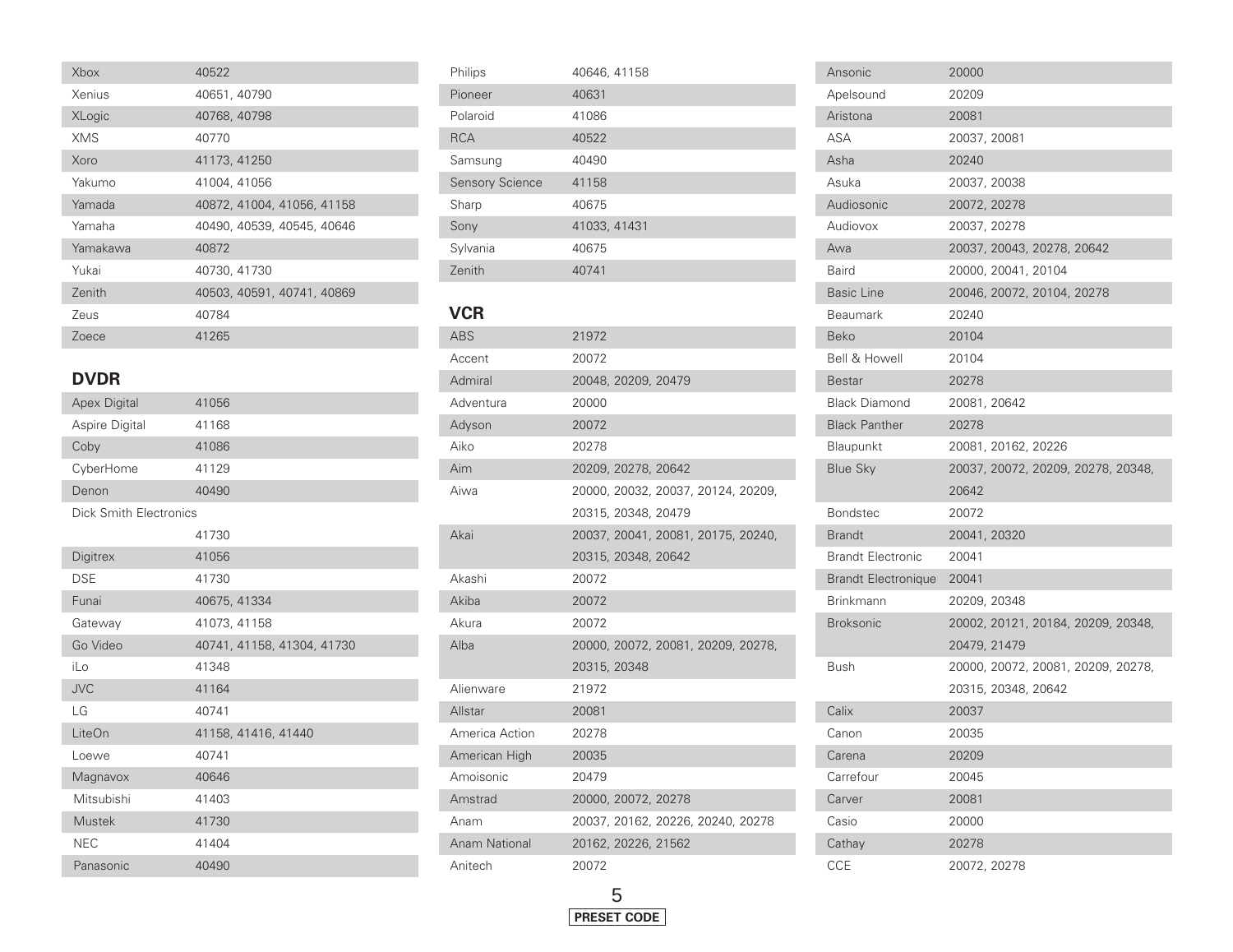| <b>CGE</b>                    | 20000        |                                   |  |                                    |
|-------------------------------|--------------|-----------------------------------|--|------------------------------------|
| Changhong                     | 20048, 20081 |                                   |  |                                    |
| Cimline                       | 20072        |                                   |  |                                    |
| Cineral                       | 20278        |                                   |  |                                    |
| Citizen                       |              | 20037, 20278, 21278               |  |                                    |
| Clatronic                     | 20000, 20072 |                                   |  |                                    |
| Colt                          | 20072        |                                   |  |                                    |
| Condor                        | 20278        |                                   |  |                                    |
| Craig                         |              | 20037, 20047, 20072, 20240        |  |                                    |
| Crown                         |              | 20037, 20072, 20278               |  |                                    |
| <b>Curtis Mathes</b>          |              | 20035, 20041, 20060, 20162, 21035 |  |                                    |
| Cybernex                      | 20240        |                                   |  |                                    |
| CyberPower                    | 21972        |                                   |  |                                    |
| Cyrus                         | 20081        |                                   |  |                                    |
| Daewoo                        |              |                                   |  | 20045, 20046, 20104, 20209, 20278, |
|                               | 20642, 21278 |                                   |  |                                    |
| Dansai                        | 20072, 20278 |                                   |  |                                    |
| Daytron                       | 20278        |                                   |  |                                    |
| De Graaf                      |              | 20042, 20046, 20048, 20081, 20104 |  |                                    |
| Decca                         |              | 20000, 20067, 20081, 20209, 20348 |  |                                    |
| Deitron                       | 20278        |                                   |  |                                    |
| Dell                          | 21972        |                                   |  |                                    |
| Denko                         | 20072        |                                   |  |                                    |
| Denon                         | 20042        |                                   |  |                                    |
| Diamant                       | 20037        |                                   |  |                                    |
| Diamond                       | 20209, 20348 |                                   |  |                                    |
| <b>Dick Smith Electronics</b> |              |                                   |  |                                    |
|                               | 20642        |                                   |  |                                    |
| Digitor                       | 20642        |                                   |  |                                    |
| DirecTV                       | 20739        |                                   |  |                                    |
| Domland                       | 20209        |                                   |  |                                    |
| DSE                           | 20642        |                                   |  |                                    |
| Dual                          |              | 20000, 20041, 20081, 20278, 20348 |  |                                    |
| Dumont                        |              | 20000, 20081, 20104               |  |                                    |
| Durabrand                     | 20038, 20039 |                                   |  |                                    |
| Dynatech                      | 20000        |                                   |  |                                    |
| Elbe                          | 20038, 20278 |                                   |  |                                    |
| Floatech                      | 20072        |                                   |  |                                    |

| Electrohome            | 20037                              |
|------------------------|------------------------------------|
| Electrophonic          | 20037                              |
| Elin                   | 20240                              |
| Elsay                  | 20072                              |
| Elta                   | 20072, 20278                       |
| Emerex                 | 20032                              |
| Emerson                | 20000, 20002, 20035, 20037, 20043, |
|                        | 20045, 20072, 20121, 20184, 20209, |
|                        | 20240, 20278, 20294, 20479, 21278, |
|                        | 21479                              |
| ESC                    | 20240, 20278                       |
| Ferguson               | 20000, 20041, 20278, 20320         |
| Fidelity               | 20000, 20072, 20240, 20278, 20432  |
| Finlandia              | 20000, 20037, 20042, 20043, 20046, |
|                        | 20048, 20081, 20104, 20226         |
| Finlux                 | 20000, 20042, 20081, 20104, 20315  |
| Firstline              | 20037, 20043, 20045, 20072, 20209, |
|                        | 20278, 20348                       |
| Fisher                 | 20046, 20047, 20104                |
| Flint                  | 20209, 20348                       |
| Frontech               | 20072                              |
| Fuji                   | 20033, 20035                       |
| Fujitsu                | 20000, 20045                       |
| Fujitsu General        | 20037                              |
| Funai                  | 20000, 21333                       |
| Galaxis                | 20278                              |
| Garrard                | 20000                              |
| Gateway                | 21972                              |
| GЕ                     | 20035, 20048, 20060, 20209, 20226, |
|                        | 20240, 20320, 20807, 21035, 21060  |
| <b>GEC</b>             | 20081                              |
| General                | 20045                              |
| <b>General Technic</b> | 20348                              |
| Genexxa                | 20104                              |
| Gessen                 | 20278                              |
| Go Video               | 20432                              |
| GoldHand               | 20072                              |
|                        |                                    |



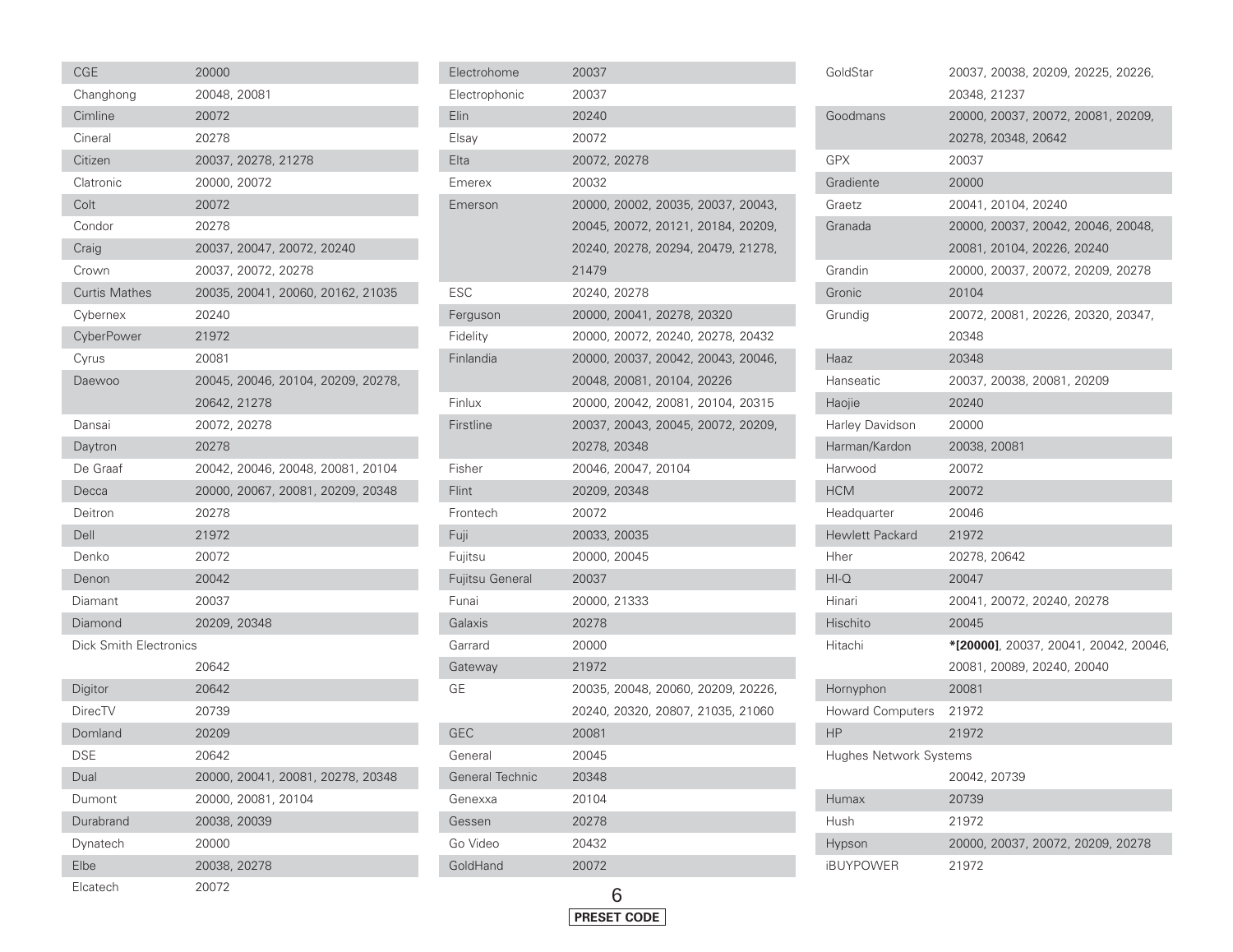| Imperial      | 20000        |                     |                            |                                    |  |
|---------------|--------------|---------------------|----------------------------|------------------------------------|--|
| Ingersoll     | 20209, 20240 |                     |                            |                                    |  |
| Inno Hit      | 20072, 20432 |                     |                            |                                    |  |
| inotech       | 20278        |                     |                            |                                    |  |
| Interbuy      | 20072        |                     |                            |                                    |  |
| Interfunk     | 20081, 20104 |                     |                            |                                    |  |
| Internal      | 20278        |                     |                            |                                    |  |
| International |              | 20037, 20278, 20642 |                            |                                    |  |
| Intervision   |              | 20000, 20209, 20278 |                            |                                    |  |
| IR.           |              |                     |                            | 20041, 20042, 20045, 20047, 20072, |  |
|               |              |                     |                            | 20081, 20104, 20209, 20226, 20240, |  |
|               | 20348        |                     |                            |                                    |  |
| Irradio       | 20072, 20081 |                     |                            |                                    |  |
| <b>ITT</b>    |              |                     | 20041, 20046, 20104, 20240 |                                    |  |
| <b>ITV</b>    | 20037, 20278 |                     |                            |                                    |  |
| JBL           | 20278        |                     |                            |                                    |  |
| Jensen        | 20041        |                     |                            |                                    |  |
| <b>JMB</b>    | 20209, 20348 |                     |                            |                                    |  |
| Joyce         | 20000        |                     |                            |                                    |  |
| <b>JVC</b>    |              |                     |                            | 20041, 20045, 20067, 20081, 21008, |  |
|               | 21283        |                     |                            |                                    |  |
| Kaisui        | 20072        |                     |                            |                                    |  |
| Kambrook      | 20037        |                     |                            |                                    |  |
| Karcher       | 20081, 20278 |                     |                            |                                    |  |
| <b>KEC</b>    | 20037, 20278 |                     |                            |                                    |  |
| Kendo         |              |                     |                            | 20072, 20209, 20278, 20315, 20348, |  |
|               | 20642        |                     |                            |                                    |  |
| Kenwood       |              | 20038, 20041, 20067 |                            |                                    |  |
| KIC           | 20000        |                     |                            |                                    |  |
| Kimari        | 20047        |                     |                            |                                    |  |
| Kioto         | 20348        |                     |                            |                                    |  |
| <b>KLH</b>    | 20072        |                     |                            |                                    |  |
| Kneissel      |              |                     | 20037, 20209, 20278, 20348 |                                    |  |
| Kodak         | 20035, 20037 |                     |                            |                                    |  |
| Kolin         | 20041, 20043 |                     |                            |                                    |  |
| Kolster       | 20209        |                     |                            |                                    |  |
| Korpel        | 20072        |                     |                            |                                    |  |

| Kuba Electronic | 20047                              |
|-----------------|------------------------------------|
| Kyoto           | 20072                              |
| Lenco           | 20278                              |
| Leyco           | 20072                              |
| LG              | 20037, 20038, 20042, 20045, 20209, |
|                 | 21237                              |
| Lifetec         | 20209, 20348                       |
| Linksys         | 21972                              |
| Lloyd's         | 20000                              |
| Loewe           | 20037, 20081, 20162, 21562         |
| Logik           | 20072, 20209, 20240                |
| Lux May         | 20072                              |
| Luxor           | 20043, 20046, 20047, 20048, 20104, |
|                 | 20315                              |
| LXI             | 20037                              |
| M Electronic    | 20000, 20038                       |
| Magnasonic      | 20278, 21278                       |
| Magnavox        | 20000, 20035, 20039, 20081, 20149, |
|                 | 20642, 21781                       |
| Magnin          | 20240                              |
| Magnum          | 20642                              |
| Manesth         | 20045, 20072, 20081, 20209         |
| Marantz         | 20035, 20038, 20081, 20209         |
| Mark            | 20000, 20278                       |
| Marta           | 20037                              |
| Mastec          | 20642                              |
| Master's        | 20278                              |
| Matsui          | 20209, 20240, 20278, 20348         |
| Matsushita      | 20035, 20162, 20226                |
| Media Center PC | 21972                              |
| Medion          | 20209, 20348, 20642                |
| MEI             | 20035                              |
| Melectronic     | 20000, 20037, 20038                |
| Memorex         | 20000, 20035, 20037, 20039, 20046, |
|                 | 20047, 20048, 20104, 20162, 20209, |
|                 | 20240, 20348, 20479, 21237         |
|                 |                                    |



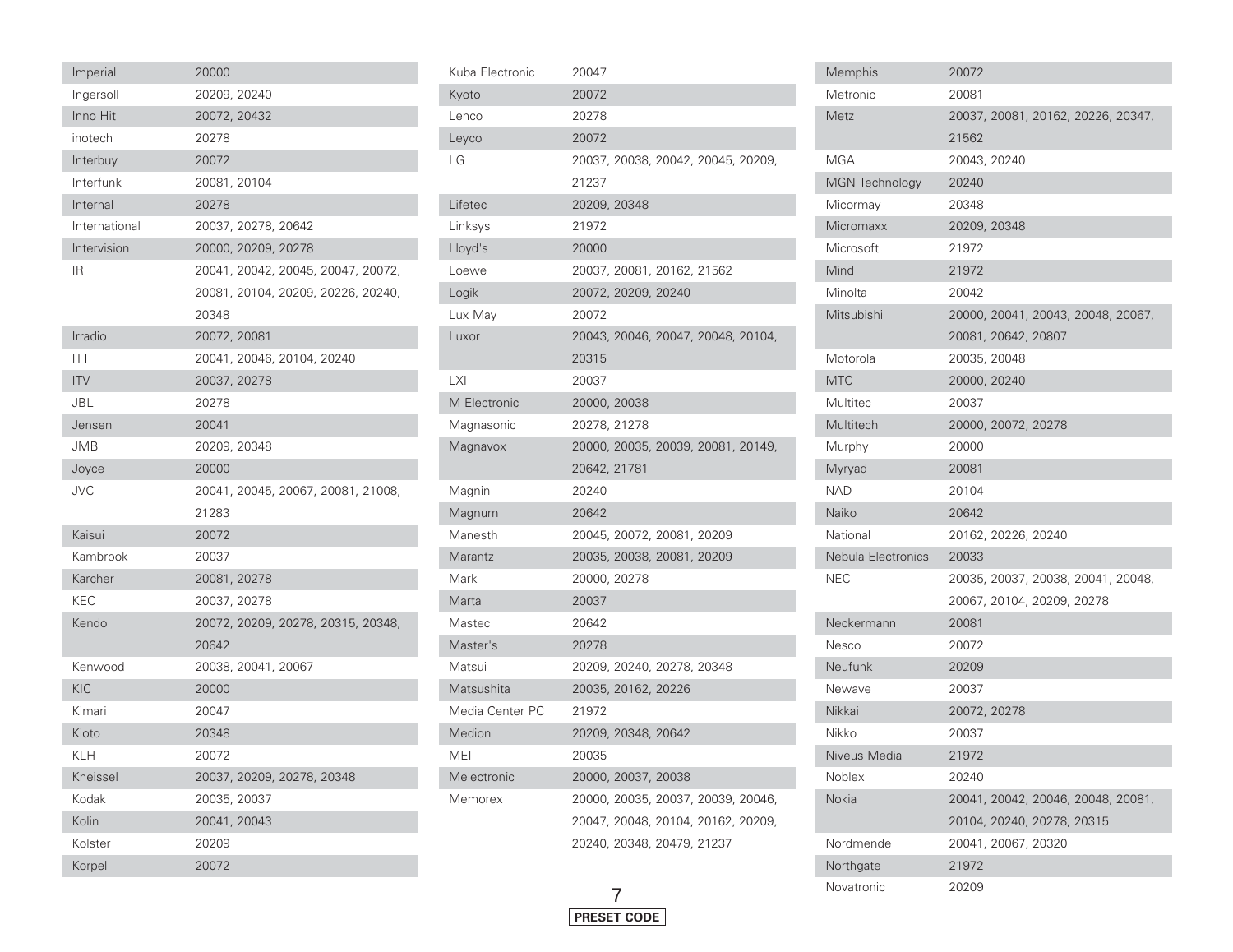| Nu-Tec        | 20209                              |  |  |
|---------------|------------------------------------|--|--|
| Oceanic       | 20000, 20041, 20046, 20048, 20081, |  |  |
|               | 20104                              |  |  |
| Okano         | 20072, 20209, 20278, 20315, 20348  |  |  |
| Olympus       | 20035, 20226                       |  |  |
| Onida         | 20162                              |  |  |
| Onimax        | 20642                              |  |  |
| Onkyo         | 20222                              |  |  |
| Optimus       | 20037, 20048, 20104, 20162, 20432, |  |  |
|               | 21062                              |  |  |
| Orbit         | 20072                              |  |  |
| Orion         | 20002, 20121, 20184, 20209, 20348, |  |  |
|               | 20479, 21479                       |  |  |
| Osaki         | 20000, 20037, 20072                |  |  |
| Osume         | 20072                              |  |  |
| Otake         | 20209                              |  |  |
| Otto Versand  | 20081                              |  |  |
| Pacific       | 20000, 20348, 20642                |  |  |
| Packard Bell  | 21972                              |  |  |
| Palladium     | 20037, 20041, 20072, 20209, 20315, |  |  |
|               | 20348                              |  |  |
| Palsonic      | 20000, 20037, 20072, 20642         |  |  |
| Panasonic     | 20035, 20162, 20225, 20226, 20614, |  |  |
|               | 20616, 21035, 21062, 21308, 21562  |  |  |
| Pathe Cinema  | 20043                              |  |  |
| Pathe Marconi | 20041                              |  |  |
| Penney        | 20035, 20037, 20038, 20042, 20240, |  |  |
|               | 21035, 21237                       |  |  |
| Pentax        | 20042                              |  |  |
| Perdio        | 20000, 20209                       |  |  |
| Philco        | 20000, 20035, 20038, 20072, 20209, |  |  |
|               | 20226, 20479                       |  |  |
| Philips       | 20000, 20035, 20081, 20226, 20616, |  |  |
|               | 20618, 20739                       |  |  |
| Phoenix       | 20278                              |  |  |
| Phonola       | 20081                              |  |  |
| Pilot         | 20037                              |  |  |

| Pioneer     | 20042, 20067, 20081, 20162, 21562  |
|-------------|------------------------------------|
| Polk Audio  | 20081                              |
| Portland    | 20278                              |
| Prinz       | 20000                              |
| Profitronic | 20081, 20240                       |
| Proline     | 20000, 20278, 20320, 20642         |
| Proscan     | 20060, 21060                       |
| Prosonic    | 20278                              |
| Protec      | 20072                              |
| Protech     | 20081, 20278                       |
| ProVision   | 20278                              |
| Pulsar      | 20039                              |
| Pye         | 20000, 20081                       |
| Qisheng     | 20060                              |
| Quarter     | 20046                              |
| Quartz      | 20046                              |
| Quasar      | 20035, 20162, 20278, 21035         |
| Quelle      | 20081                              |
| Radialva    | 20037, 20048                       |
| Radiola     | 20081                              |
| Radionette  | 20037                              |
| RadioShack  | 20000, 20037                       |
| Radix       | 20037                              |
| Randex      | 20037                              |
| Rank        | 20041                              |
| Rank Arena  | 20041                              |
| <b>RCA</b>  | 20000, 20035, 20042, 20048, 20060, |
|             | 20149, 20226, 20240, 20320, 20432, |
|             | 20807, 20880, 21035, 21060         |
| Realistic   | 20000, 20035, 20037, 20046, 20047, |
|             | 20048, 20104                       |
| Reoc        | 20348                              |
| ReplayTV    | 20614, 20616                       |
| Rex         | 20041                              |
| <b>RFT</b>  | 20072                              |
| Ricavision  | 21972                              |
| Roadstar    | 20037, 20072, 20081, 20240, 20278  |

| Roval         | 20072                              |
|---------------|------------------------------------|
| Runco         | 20039                              |
| Saba          | 20041, 20067, 20278, 20320         |
| Saisho        | 20209, 20348                       |
| Salora        | 20043, 20046, 20104                |
| Sampo         | 20037, 20048                       |
| Samsung       | 20045, 20240, 20432, 20739, 21014  |
| Sanky         | 20039, 20048                       |
| Sansui        | 20000, 20041, 20067, 20072, 20209, |
|               | 20348, 20479, 21479                |
| Sanyo         | 20046, 20047, 20048, 20067, 20104, |
|               | 20159, 20209, 20240, 20348, 21330  |
| Saville       | 20240, 20278                       |
| SBR           | 20081                              |
| Schaub Lorenz | 20000, 20041, 20104, 20315, 20348  |
| Schneider     | 20000, 20037, 20042, 20072, 20081, |
|               | 20240, 20278, 20348,20642          |
| Scott         | 20043, 20045, 20121, 20184         |
| Sears         | 20000, 20035, 20037, 20042, 20046, |
|               | 20047, 20104, 21237                |
| Seaway        | 20278                              |
| SEG           | 20072, 20081, 20240, 20278, 20642  |
| SEI           | 20081                              |
| Seleco        | 20037, 20041                       |
| Semp          | 20045                              |
| Sentra        | 20072                              |
| Serie Dorada  | 20037                              |
| Sharp         | 20037, 20048, 20209, 20807         |
| Shinco        | 20000                              |
| Shintom       | 20072, 20104                       |
| Shivaki       | 20037                              |
| Shogun        | 20240                              |
| Siemens       | 20037, 20046, 20081, 20104, 20320, |
|               | 20347                              |
| Siera         | 20081                              |
| Silva         | 20037                              |
| Silver        | 20278                              |

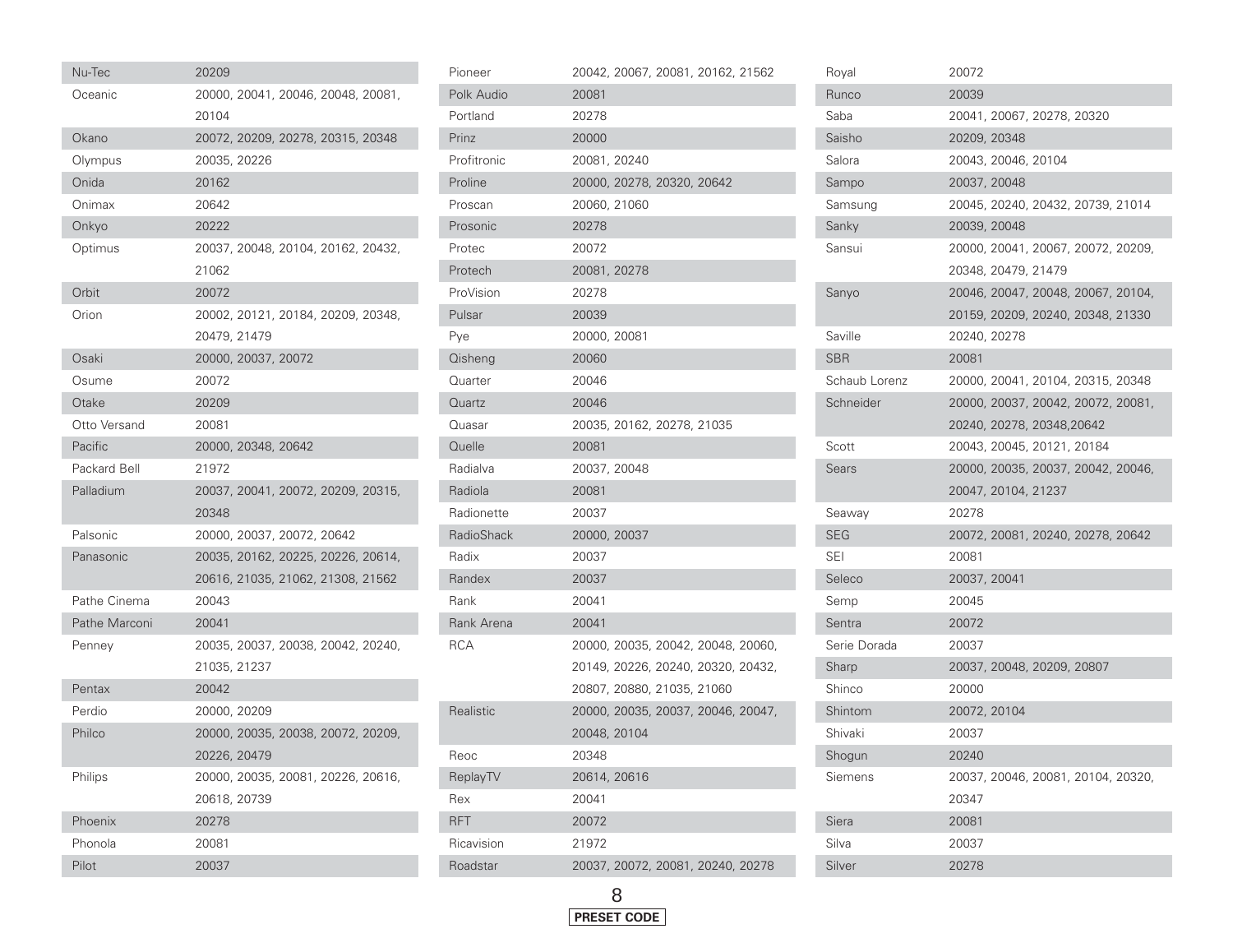| 20081, 20209<br>Sinudyne<br>20348<br>Smaragd<br>Sonic Blue<br>20614, 20616<br>Soniko<br>20072<br>Sonitron<br>20104<br>Sonneclair<br>20072<br>Sonolor<br>20046<br>Sontec<br>20037<br>Sonwa<br>20642<br>20000, 20032, 20033, 20035, 20636,<br>Sony<br>21232, 21295, 21972<br>20037, 20209, 20348<br>Soundwave<br>20072<br>Ssangyong<br>Stack 9<br>21972<br>Starlite<br>20037<br>Stern<br>20278<br><b>STS</b><br>20042<br>Sunkai<br>20209, 20278, 20348<br>20000<br>Sunstar<br>Suntronic<br>20000<br>Sunwood<br>20072<br>Supra<br>20037, 20240, 20278, 20348<br>Sylvania<br>20000, 20035, 20043, 20081, 21781<br>Symphonic<br>20000<br>Systemax<br>21972<br>$T+A$<br>20162<br><b>Tagar Systems</b><br>21972<br>Taisho<br>20209<br>Tandberg<br>20278<br>20000, 20104<br>Tandy |  |
|---------------------------------------------------------------------------------------------------------------------------------------------------------------------------------------------------------------------------------------------------------------------------------------------------------------------------------------------------------------------------------------------------------------------------------------------------------------------------------------------------------------------------------------------------------------------------------------------------------------------------------------------------------------------------------------------------------------------------------------------------------------------------|--|
|                                                                                                                                                                                                                                                                                                                                                                                                                                                                                                                                                                                                                                                                                                                                                                           |  |
|                                                                                                                                                                                                                                                                                                                                                                                                                                                                                                                                                                                                                                                                                                                                                                           |  |
|                                                                                                                                                                                                                                                                                                                                                                                                                                                                                                                                                                                                                                                                                                                                                                           |  |
|                                                                                                                                                                                                                                                                                                                                                                                                                                                                                                                                                                                                                                                                                                                                                                           |  |
|                                                                                                                                                                                                                                                                                                                                                                                                                                                                                                                                                                                                                                                                                                                                                                           |  |
|                                                                                                                                                                                                                                                                                                                                                                                                                                                                                                                                                                                                                                                                                                                                                                           |  |
|                                                                                                                                                                                                                                                                                                                                                                                                                                                                                                                                                                                                                                                                                                                                                                           |  |
|                                                                                                                                                                                                                                                                                                                                                                                                                                                                                                                                                                                                                                                                                                                                                                           |  |
|                                                                                                                                                                                                                                                                                                                                                                                                                                                                                                                                                                                                                                                                                                                                                                           |  |
|                                                                                                                                                                                                                                                                                                                                                                                                                                                                                                                                                                                                                                                                                                                                                                           |  |
|                                                                                                                                                                                                                                                                                                                                                                                                                                                                                                                                                                                                                                                                                                                                                                           |  |
|                                                                                                                                                                                                                                                                                                                                                                                                                                                                                                                                                                                                                                                                                                                                                                           |  |
|                                                                                                                                                                                                                                                                                                                                                                                                                                                                                                                                                                                                                                                                                                                                                                           |  |
|                                                                                                                                                                                                                                                                                                                                                                                                                                                                                                                                                                                                                                                                                                                                                                           |  |
|                                                                                                                                                                                                                                                                                                                                                                                                                                                                                                                                                                                                                                                                                                                                                                           |  |
|                                                                                                                                                                                                                                                                                                                                                                                                                                                                                                                                                                                                                                                                                                                                                                           |  |
|                                                                                                                                                                                                                                                                                                                                                                                                                                                                                                                                                                                                                                                                                                                                                                           |  |
|                                                                                                                                                                                                                                                                                                                                                                                                                                                                                                                                                                                                                                                                                                                                                                           |  |
|                                                                                                                                                                                                                                                                                                                                                                                                                                                                                                                                                                                                                                                                                                                                                                           |  |
|                                                                                                                                                                                                                                                                                                                                                                                                                                                                                                                                                                                                                                                                                                                                                                           |  |
|                                                                                                                                                                                                                                                                                                                                                                                                                                                                                                                                                                                                                                                                                                                                                                           |  |
|                                                                                                                                                                                                                                                                                                                                                                                                                                                                                                                                                                                                                                                                                                                                                                           |  |
|                                                                                                                                                                                                                                                                                                                                                                                                                                                                                                                                                                                                                                                                                                                                                                           |  |
|                                                                                                                                                                                                                                                                                                                                                                                                                                                                                                                                                                                                                                                                                                                                                                           |  |
|                                                                                                                                                                                                                                                                                                                                                                                                                                                                                                                                                                                                                                                                                                                                                                           |  |
|                                                                                                                                                                                                                                                                                                                                                                                                                                                                                                                                                                                                                                                                                                                                                                           |  |
|                                                                                                                                                                                                                                                                                                                                                                                                                                                                                                                                                                                                                                                                                                                                                                           |  |
|                                                                                                                                                                                                                                                                                                                                                                                                                                                                                                                                                                                                                                                                                                                                                                           |  |
|                                                                                                                                                                                                                                                                                                                                                                                                                                                                                                                                                                                                                                                                                                                                                                           |  |
|                                                                                                                                                                                                                                                                                                                                                                                                                                                                                                                                                                                                                                                                                                                                                                           |  |
| Tashiko<br>20000, 20037, 20048, 20081, 20240                                                                                                                                                                                                                                                                                                                                                                                                                                                                                                                                                                                                                                                                                                                              |  |
| 20000, 20041, 20043, 20045, 20048,<br>Tatung                                                                                                                                                                                                                                                                                                                                                                                                                                                                                                                                                                                                                                                                                                                              |  |
| 20067, 20081, 20209, 20348                                                                                                                                                                                                                                                                                                                                                                                                                                                                                                                                                                                                                                                                                                                                                |  |
| Tchibo<br>20348                                                                                                                                                                                                                                                                                                                                                                                                                                                                                                                                                                                                                                                                                                                                                           |  |
| <b>TCM</b><br>20348                                                                                                                                                                                                                                                                                                                                                                                                                                                                                                                                                                                                                                                                                                                                                       |  |
| 20000, 20037, 20041, 20072, 20278,<br>Teac                                                                                                                                                                                                                                                                                                                                                                                                                                                                                                                                                                                                                                                                                                                                |  |

| Tec              | 20072                              |
|------------------|------------------------------------|
| <b>Tech Line</b> | 20072                              |
| Technics         | 20035, 20081, 20162, 20226         |
| <b>TechniSat</b> | 20209                              |
| Teco             | 20035, 20037, 20038, 20041, 20048  |
| Tedelex          | 20037, 20209, 20348, 20642         |
| Teknika          | 20000, 20035, 20037                |
| Teleavia         | 20041                              |
| Telefunken       | 20041, 20067, 20209, 20240, 20278, |
|                  | 20320, 20642                       |
| Telestar         | 20037                              |
| Teletech         | 20000, 20072, 20278                |
| Tenosal          | 20072                              |
| Tensai           | 20000, 20072, 20278                |
| Tevion           | 20209, 20348, 20642                |
| Texet            | 20278                              |
| Thomas           | 20000                              |
| Thomson          | 20041, 20060, 20067, 20278, 20320  |
| Thorn            | 20037, 20041, 20104                |
| Tivo             | 20618, 20636, 20739, 21503         |
| <b>TMK</b>       | 20240                              |
| Tokai            | 20037, 20072                       |
| Topline          | 20348                              |
| Toshiba          | 20041, 20042, 20043, 20045, 20067, |
|                  | 20081, 20209, 20432, 20845, 21008, |
|                  | 21145, 21289, 21323, 21503, 21972  |
| Totevision       | 20037, 20240                       |
| Touch            | 21972                              |
| Towada           | 20072                              |
| <b>Tradex</b>    | 20081                              |
| Triad            | 20278                              |
| Uher             | 20240                              |
| Ultravox         | 20278                              |
| Unitech          | 20240                              |
| United           | 20348                              |
| Universal        | 20209                              |

| Universum       | 20000, 20037, 20081, 20104, 20209,     |
|-----------------|----------------------------------------|
|                 | 20240, 20315, 20348                    |
| Vector          | 20045                                  |
| Vector Research | 20038                                  |
| Victor          | 20041, 20067, 21283                    |
| Video Concepts  | 20045                                  |
| Video Technic   | 20000                                  |
| Videomagic      | 20037                                  |
| Videosonic      | 20240                                  |
| Viewsonic       | 21972                                  |
| Villain         | 20000                                  |
| Voodoo          | 21972                                  |
| Wards           | 20000, 20033, 20035, 20038, 20039,     |
|                 | 20042, 20045, 20046, 20047, 20048,     |
|                 | 20060, 20072, 20081, 20149, 20240      |
| Watson          | 20081, 20642                           |
| Wharfedale      | 20642                                  |
|                 | White Westinghouse 20072, 20209, 20278 |
| World           | 20348                                  |
| XR-1000         | 20000, 20035, 20072                    |
| Yamaha          | 20038, 20041                           |
| Yamishi         | 20072, 20278                           |
| Yokan           | 20072                                  |
| Yoko            | 20037, 20240                           |
| Yoshita         | 20072                                  |
| Zenith          | 20000, 20033, 20039, 20209, 20479,     |
|                 | 21479                                  |
| ZT Group        | 21972                                  |
| ΖX              | 20209, 20348                           |
|                 |                                        |
| TV              |                                        |
| 888             | 10264, 10412                           |
| A-Mark          | 10003                                  |

A.R. Systems 10374, 10455

10009

Abex 10032

Acura 10009

Accent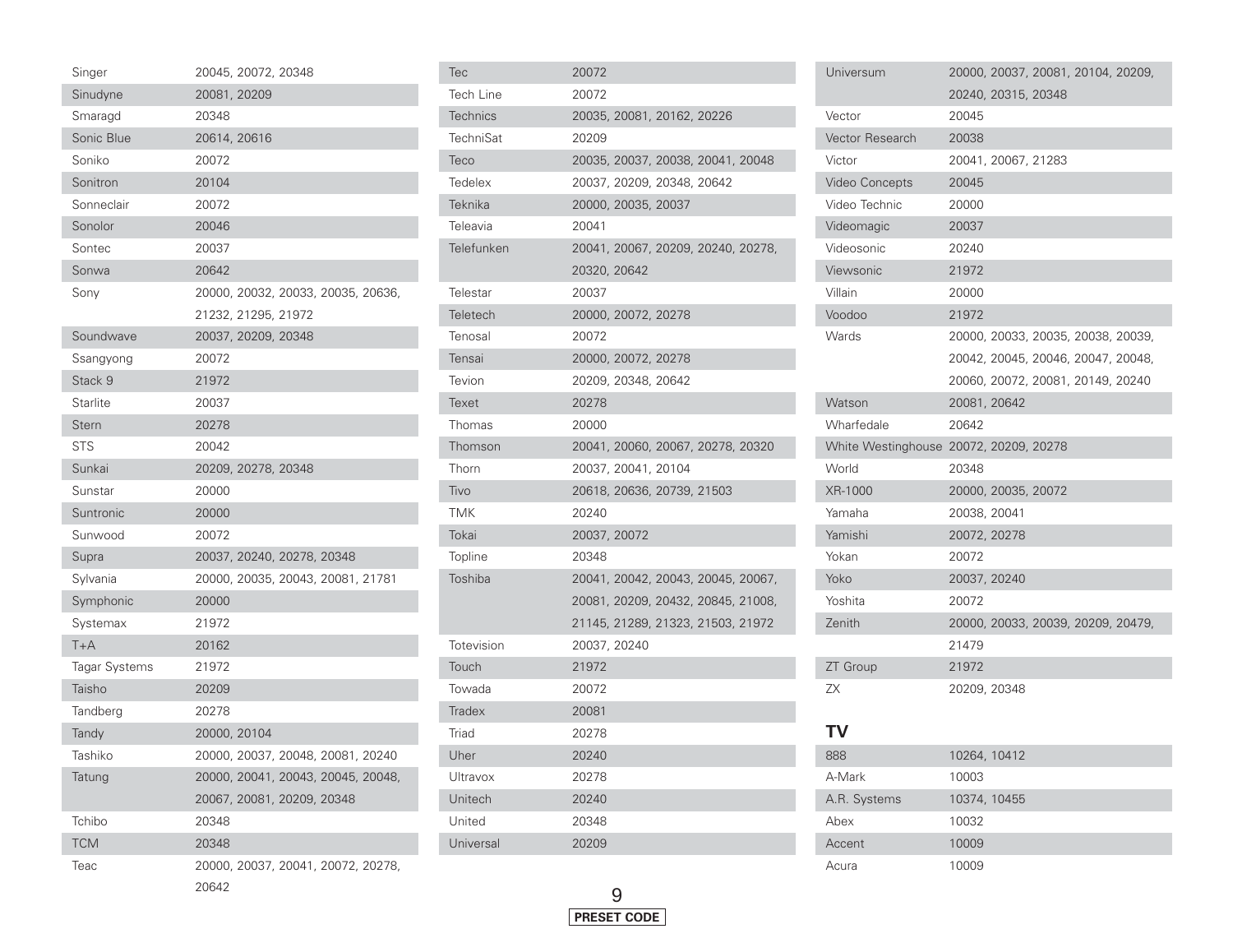| Addison    |              | 10092, 10108, 10653 |                                    |  |
|------------|--------------|---------------------|------------------------------------|--|
| Admiral    |              |                     | 10087, 10093, 10163, 10264, 10363, |  |
|            | 10463        |                     |                                    |  |
| Advent     |              |                     | 10761, 10783, 10815, 10817, 10842  |  |
| Adventura  | 10046        |                     |                                    |  |
| Adyson     |              | 10032, 10216, 10217 |                                    |  |
| AEA        | 10037        |                     |                                    |  |
| <b>AEG</b> | 10606        |                     |                                    |  |
| Aqashi     | 10216, 10217 |                     |                                    |  |
| AGB        | 10516        |                     |                                    |  |
| Agef       | 10087        |                     |                                    |  |
| Aiko       |              |                     | 10009, 10037, 10092, 10216, 10217, |  |
|            | 10264        |                     |                                    |  |
| Aim        |              |                     | 10045, 10208, 10264, 10339, 10374, |  |
|            |              |                     | 10412, 10455, 10606, 10706, 10753, |  |
|            | 10805        |                     |                                    |  |
| Aiwa       |              |                     | 10163, 10701, 10705, 10848         |  |
| Akai       |              |                     | 10009, 10030, 10035, 10037, 10060, |  |
|            |              |                     | 10072, 10163, 10178, 10191, 10208, |  |
|            |              |                     | 10216, 10217, 10218, 10264, 10361, |  |
|            |              |                     | 10363, 10371, 10377, 10412, 10433, |  |
|            |              |                     | 10473, 10480, 10516, 10548, 10556, |  |
|            |              |                     | 10581, 10602, 10606, 10631, 10648, |  |
|            |              |                     | 10672, 10696, 10698, 10702, 10706, |  |
|            |              |                     | 10714, 10715, 10729, 10745, 10753, |  |
|            | 10812, 11537 |                     |                                    |  |
| Akashi     | 10009        |                     |                                    |  |
| Akiba      |              |                     | 10037, 10218, 10282, 10455         |  |
| Akira      |              | 10037, 10418, 10556 |                                    |  |
| Akito      | 10037        |                     |                                    |  |
| Akura      |              |                     | 10009, 10037, 10218, 10264, 10282, |  |
|            |              |                     | 10359, 10412, 10668, 10714, 11037  |  |
| Alaron     | 10179, 10216 |                     |                                    |  |
| Alba       |              |                     | 10009, 10036, 10037, 10163, 10216, |  |
|            |              |                     | 10218, 10235, 10247, 10355, 10371, |  |
|            |              |                     | 10418, 10443, 10487, 10581, 10668, |  |
|            | 10714, 11037 |                     |                                    |  |
| Albatron   | 10700, 10843 |                     |                                    |  |

| Albiral              | 10102                              |
|----------------------|------------------------------------|
| Alfide               | 10672                              |
| Alkos                | 10035                              |
| Allorgan             | 10206, 10217                       |
| Allstar              | 10037                              |
| Ambassador           | 10177                              |
| America Action       | 10180                              |
| Amplivision          | 10217, 10370                       |
| Ampro                | 10751                              |
| Amstrad              | 10009, 10037, 10171, 10177, 10218, |
|                      | 10264, 10362, 10371, 10412, 10433, |
|                      | 10516, 10581, 10648, 11037         |
| Anam                 | 10003, 10009, 10180, 10250, 10628, |
|                      | 10700, 10861                       |
| <b>Anam National</b> | 10055, 10250, 10650                |
| Andersson            | 11163                              |
| Anex                 | 10037, 10421                       |
| Anglo                | 10009, 10264                       |
| Anhua                | 10051                              |
| Anitech              | 10009, 10037, 10282                |
| Ansonic              | 10009, 10104, 10247, 10292, 10370, |
|                      | 10428, 10556, 10668, 11437         |
| AOC                  | 10003, 10009, 10018, 10019, 10030, |
|                      | 10052, 10060, 10092, 10093, 10108, |
|                      | 10178, 10179, 10180, 10185, 10451, |
|                      | 10628                              |
| Aolingpu             | 10858                              |
| Aolinpike            | 10264, 10412                       |
| Apex                 | 10156, 10765                       |
| Apex Digital         | 10748, 10765, 10767, 10879         |
| Arcam                | 10216, 10217                       |
| Archer               | 10003                              |
| Ardem                | 10037, 10486, 10556, 10633, 10714, |
|                      | 10715                              |
| Aristona             | 10037, 10556                       |
| ART                  | 11037                              |
| ASA                  | 10070, 10087, 10104                |



| Asberg            | 10102                              |
|-------------------|------------------------------------|
| Asora             | 10009                              |
| Astra             | 10037, 10264                       |
| Asuka             | 10217, 10218, 10264                |
| ATD               | 10698                              |
| Atlantic          | 10001, 10206, 10320                |
| Audinac           | 10180                              |
| Audiosonic        | 10009, 10037, 10109, 10217, 10218, |
|                   | 10264, 10337, 10370, 10374, 10428, |
|                   | 10486, 10714, 10715                |
| Audioton          | 10217, 10264, 10428, 10486         |
| Audiovox          | 10003, 10092, 10180, 10451, 10623, |
|                   | 10802, 10875                       |
| Autovox           | 10087, 10206, 10217, 10247, 10544  |
| Aventura          | 10171                              |
| Awa               | 10009, 10011, 10036, 10037, 10108, |
|                   | 10157, 10216, 10217, 10264, 10374, |
|                   | 10412, 10512, 10606, 10698, 10785  |
| Axxent            | 10009                              |
| Axxon             | 10714                              |
| Baihe             | 10009, 10264, 10412                |
| <b>Baile</b>      | 10001, 10009, 10374, 10661         |
| Baird             | 10072, 10073, 10193, 10208, 10217  |
| Bang & Olufsen    | 10087, 10565                       |
| Baohuashi         | 10264, 10412                       |
| Baosheng          | 10009, 10817                       |
| Barco             | 10380                              |
| <b>Basic Line</b> | 10009, 10037, 10217, 10218, 10282, |
|                   | 10339, 10374, 10455, 10556, 10668, |
|                   | 11037, 11163                       |
| <b>Bauer</b>      | 10805                              |
| Baur              | 10009, 10037, 10146, 10361, 10455, |
|                   | 10512, 10535, 10544                |
| <b>Baysonic</b>   | 10180                              |
| <b>Bazin</b>      | 10217                              |
| <b>Beaumark</b>   | 10178                              |
| Beijing           | 10001, 10009, 10208, 10226, 10264, |
|                   | 10374, 10412, 10482, 10661, 10812, |
|                   | 10817, 10821                       |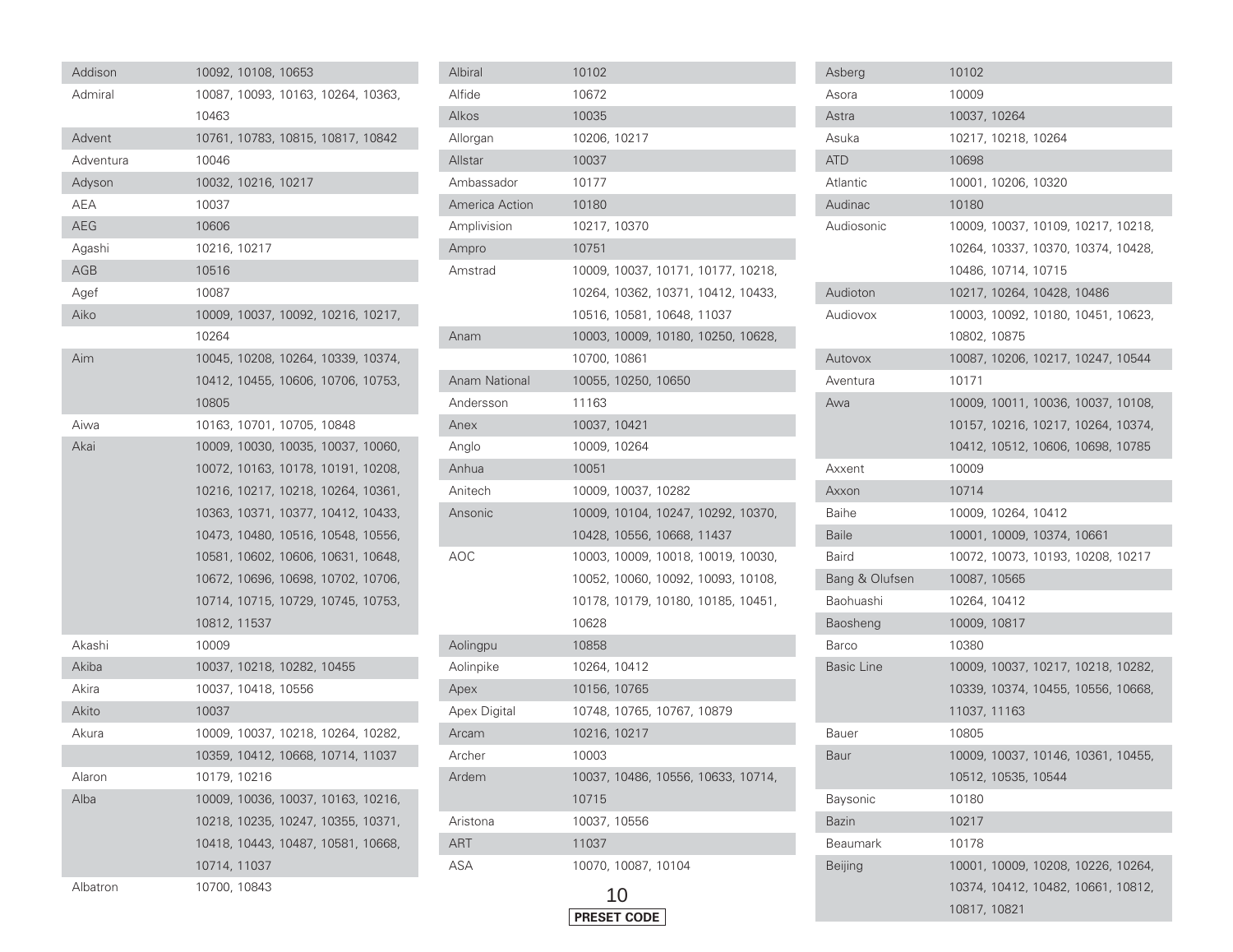| Beko                       | 10037, 10292, 10370, 10418, 10428, |
|----------------------------|------------------------------------|
|                            | 10486, 10606, 10714, 10715, 11037  |
| <b>Belcor</b>              | 10019                              |
| <b>Bell &amp; Howell</b>   | 10016, 10154                       |
| <b>BenQ</b>                | 11032, 11756                       |
| Beon                       | 10032, 10037, 10418                |
| <b>Berthen</b>             | 10668                              |
| Best                       | 10337, 10370, 10421                |
| <b>Bestar</b>              | 10037, 10370, 10374                |
| Bestar-Daewoo              | 10374                              |
| <b>Binatone</b>            | 10217                              |
| <b>Black Diamond</b>       | 10556, 10587, 10614, 11037         |
| <b>Black Panther</b>       | 10102                              |
| <b>Black Strip</b>         | 10035                              |
| <b>Blaupunkt</b>           | 10036, 10170, 10191, 10195, 10200, |
|                            | 10455, 10535                       |
| Blue Sky                   | 10037, 10218, 10282, 10455, 10487, |
|                            | 10499, 10556, 10606, 10668, 10714, |
|                            | 10715, 11037, 11254, 11437         |
| <b>Blue Star</b>           | 10282                              |
| <b>Bondstec</b>            | 10247                              |
| <b>Boots</b>               | 10009, 10217                       |
| Bosch                      | 10320                              |
| <b>Boxlight</b>            | 10752, 10893                       |
| <b>BPL</b>                 | 10037, 10208, 10282                |
| <b>Bradford</b>            | 10180                              |
| <b>Brandt</b>              | 10109, 10287, 10335, 10560, 10625, |
|                            | 10714                              |
| <b>Brandt Electronique</b> | 10335                              |
| Brinkmann                  | 10037, 10418, 10486, 10668         |
| <b>Brionvega</b>           | 10087, 10362                       |
| Britannia                  | 10216, 10217                       |
| Brockwood                  | 10019                              |
| <b>Broksonic</b>           | 10003, 10180, 10236, 10463         |
| <b>Bruns</b>               | 10087                              |
| <b>BTC</b>                 | 10218                              |

| Bush       |              | 10009, 10036, 10037, 10163, 10208, |  |  |
|------------|--------------|------------------------------------|--|--|
|            |              | 10217, 10218, 10235, 10264, 10282, |  |  |
|            |              | 10355, 10361, 10363, 10371, 10374, |  |  |
|            |              | 10486, 10487, 10556, 10581, 10614, |  |  |
|            |              | 10617, 10661, 10668, 10698, 10714, |  |  |
|            | 11037        |                                    |  |  |
| Caihong    | 10009, 10817 |                                    |  |  |
| Cailing    | 10748        |                                    |  |  |
| Caishi     | 10891        |                                    |  |  |
| Candle     |              | 10030, 10046, 10056, 10186         |  |  |
| Canton     | 10218        |                                    |  |  |
| Carad      |              | 10037, 10610, 10668, 11037         |  |  |
| Carena     | 10037, 10455 |                                    |  |  |
| Carnivale  | 10030        |                                    |  |  |
| Carrefour  | 10036, 10070 |                                    |  |  |
| Carver     | 10054, 10170 |                                    |  |  |
| Cascade    | 10009, 10037 |                                    |  |  |
| Casio      | 10037, 10163 |                                    |  |  |
| Cathay     | 10037        |                                    |  |  |
| <b>CCE</b> | 10037, 10217 |                                    |  |  |
| Celebrity  | 10000        |                                    |  |  |
| Celera     | 10765        |                                    |  |  |
| Celestial  |              | 10767, 10819, 10820, 10821         |  |  |
| Centrex    |              | 10698, 10780, 10826                |  |  |
| Centrum    | 11037        |                                    |  |  |
| Centurion  | 10037        |                                    |  |  |
| Century    |              | 10087, 10238, 10247                |  |  |
| CGE        |              | 10247, 10370, 10418                |  |  |
| CGM        | 11037        |                                    |  |  |
| Changcheng |              | 10001, 10009, 10051, 10264, 10374, |  |  |
|            |              | 10412, 10661, 10817                |  |  |
| Changfei   |              | 10009, 10374, 10817                |  |  |
| Changfeng  |              | 10264, 10412, 10696, 10753, 10817  |  |  |
| Changhai   | 10009, 10817 |                                    |  |  |
| Changhong  |              | 10009, 10156, 10264, 10508, 10765, |  |  |
|            |              | 10767, 10783, 10817, 10820, 10821, |  |  |
|            | 10848, 11156 |                                    |  |  |
|            |              |                                    |  |  |



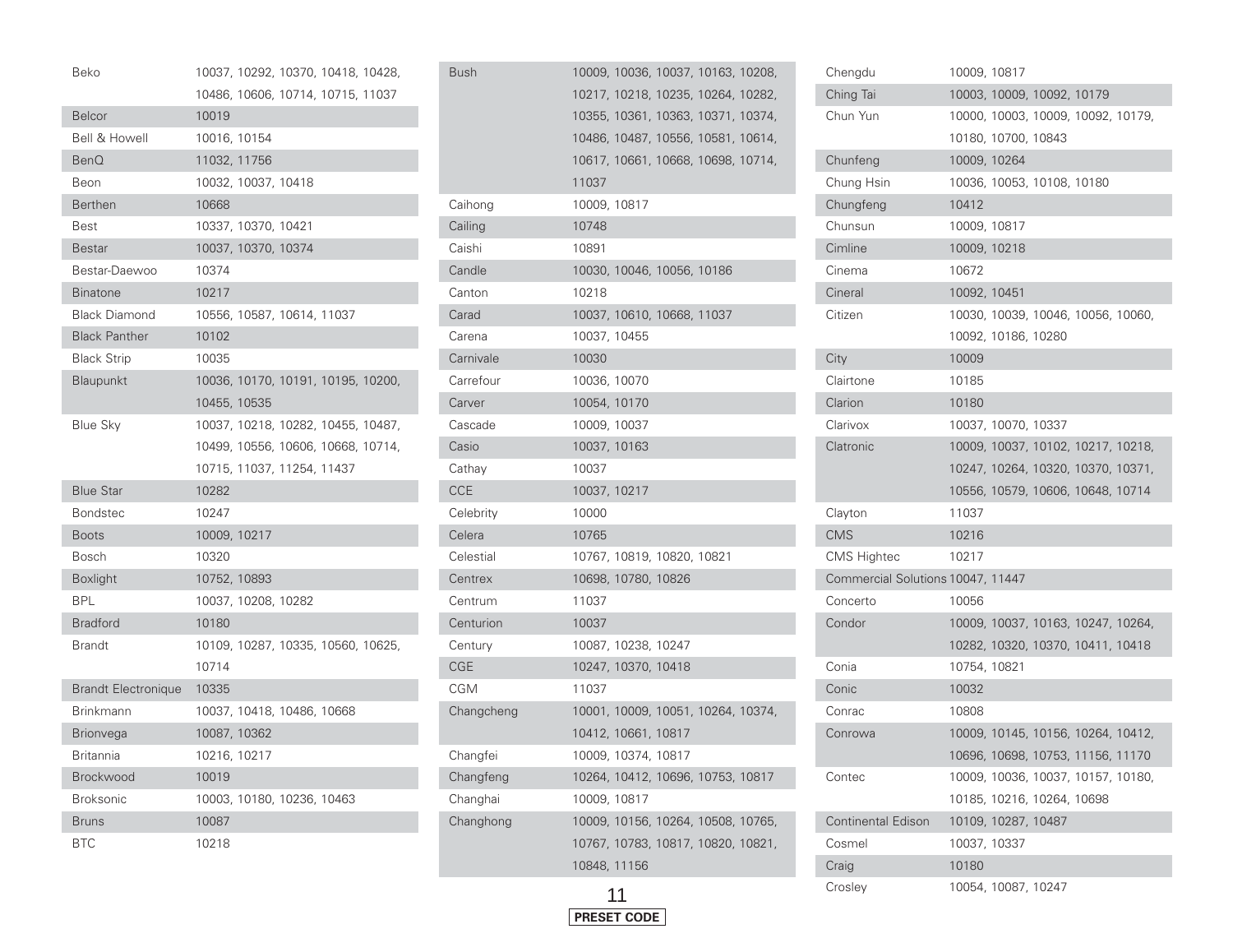| Crown                 |              |                     | 10009, 10037, 10039, 10053, 10180, |  |
|-----------------------|--------------|---------------------|------------------------------------|--|
|                       |              |                     | 10208, 10339, 10359, 10370, 10412, |  |
|                       |              |                     | 10418, 10421, 10486, 10487, 10579, |  |
|                       |              |                     | 10606, 10672, 10712, 10714, 10715  |  |
| Crown Mustang         | 10672        |                     |                                    |  |
| <b>CS Electronics</b> |              | 10216, 10218, 10247 |                                    |  |
| <b>CTC</b>            | 10247        |                     |                                    |  |
| Curtis Mathes         |              |                     | 10016, 10030, 10039, 10047, 10051, |  |
|                       |              |                     | 10054, 10056, 10060, 10093, 10145, |  |
|                       |              |                     | 10154, 10166, 10451, 10466, 10702, |  |
|                       | 11147, 11347 |                     |                                    |  |
| <b>CXC</b>            | 10180        |                     |                                    |  |
| Cybertron             | 10218        |                     |                                    |  |
| D-Vision              | 10037, 10556 |                     |                                    |  |
| D.Boss                | 10037        |                     |                                    |  |
| Daewoo                |              |                     | 10003, 10009, 10019, 10030, 10032, |  |
|                       |              |                     | 10037, 10039, 10056, 10092, 10108, |  |
|                       |              |                     | 10154, 10170, 10178, 10180, 10217, |  |
|                       |              |                     | 10218, 10264, 10374, 10451, 10499, |  |
|                       |              |                     | 10556, 10623, 10628, 10634, 10661, |  |
|                       |              |                     | 10672, 10700, 10706, 10865, 10880, |  |
|                       | 11661        |                     |                                    |  |
| Dainichi              | 10216, 10218 |                     |                                    |  |
| Dansai                |              |                     | 10009, 10032, 10035, 10036, 10037, |  |
|                       | 10208, 10216 |                     |                                    |  |
| Dansette              | 10412        |                     |                                    |  |
| Dantax                |              | 10606, 10714, 10715 |                                    |  |
| Datsura               | 10208        |                     |                                    |  |
| Dawa                  | 10009        |                     |                                    |  |
| Daytek                | 10037, 10706 |                     |                                    |  |
| Dayton                | 10009        |                     |                                    |  |
| Daytron               | 10019, 10374 |                     |                                    |  |
| Dayu                  | 10374, 10661 |                     |                                    |  |
| De Graaf              |              | 10208, 10363, 10548 |                                    |  |
| <b>DEC</b>            |              |                     | 10418, 10556, 10698, 10785, 10795  |  |
| Decca                 |              |                     | 10037, 10072, 10217, 10516, 10621  |  |
| Deitron               | 10037, 10374 |                     |                                    |  |
| Dell                  |              |                     | 11080, 11178, 11264, 11454         |  |

| Denko                         | 10264                              |
|-------------------------------|------------------------------------|
| Denon                         | 10145, 10511, 10576                |
| Denstar                       | 10628                              |
| Denver                        | 10037, 10587, 10606                |
| <b>DER</b>                    | 10193                              |
| Desmet                        | 10009, 10037, 10087, 10320         |
| Diamant                       | 10037                              |
| Diamond                       | 10009, 10037, 10216, 10264, 10371, |
|                               | 10672, 10698, 10706, 10825         |
| <b>Dick Smith Electronics</b> |                                    |
|                               | 10698                              |
| Digatron                      | 10037                              |
| Digiline                      | 10105, 10668                       |
| Digital Life                  | 10780, 10872, 10891                |
| Digitex                       | 10820                              |
| Digitor                       | 10037, 10499, 10698, 11724         |
| Digix                         | 10880                              |
| DiK                           | 10037                              |
| Dixi                          | 10009, 10037, 10087                |
| DL                            | 10037, 10780, 10848, 10872, 10891  |
| Domeos                        | 10037, 10668, 11037                |
| Domland                       | 10394                              |
| Dongda                        | 10009                              |
| Donghai                       | 10009                              |
| Dream Vision                  | 11704                              |
| <b>DSE</b>                    | 10698                              |
| Dual                          | 10037, 10217, 10259, 10394, 10531, |
|                               | 10544, 11137                       |
| Dual Tec                      | 10217                              |
| Dumont                        | 10017, 10019, 10070, 10087, 10102  |
| Dunai                         | 10544                              |
| Durabrand                     | 10003, 10171, 10178, 10180, 10463, |
|                               | 11034, 11463                       |
| <b>DVX</b>                    | 10891                              |
| Dwin                          | 10720, 10774                       |
| Dynatron                      | 10012, 10037                       |
| E-Elite                       | 10218                              |



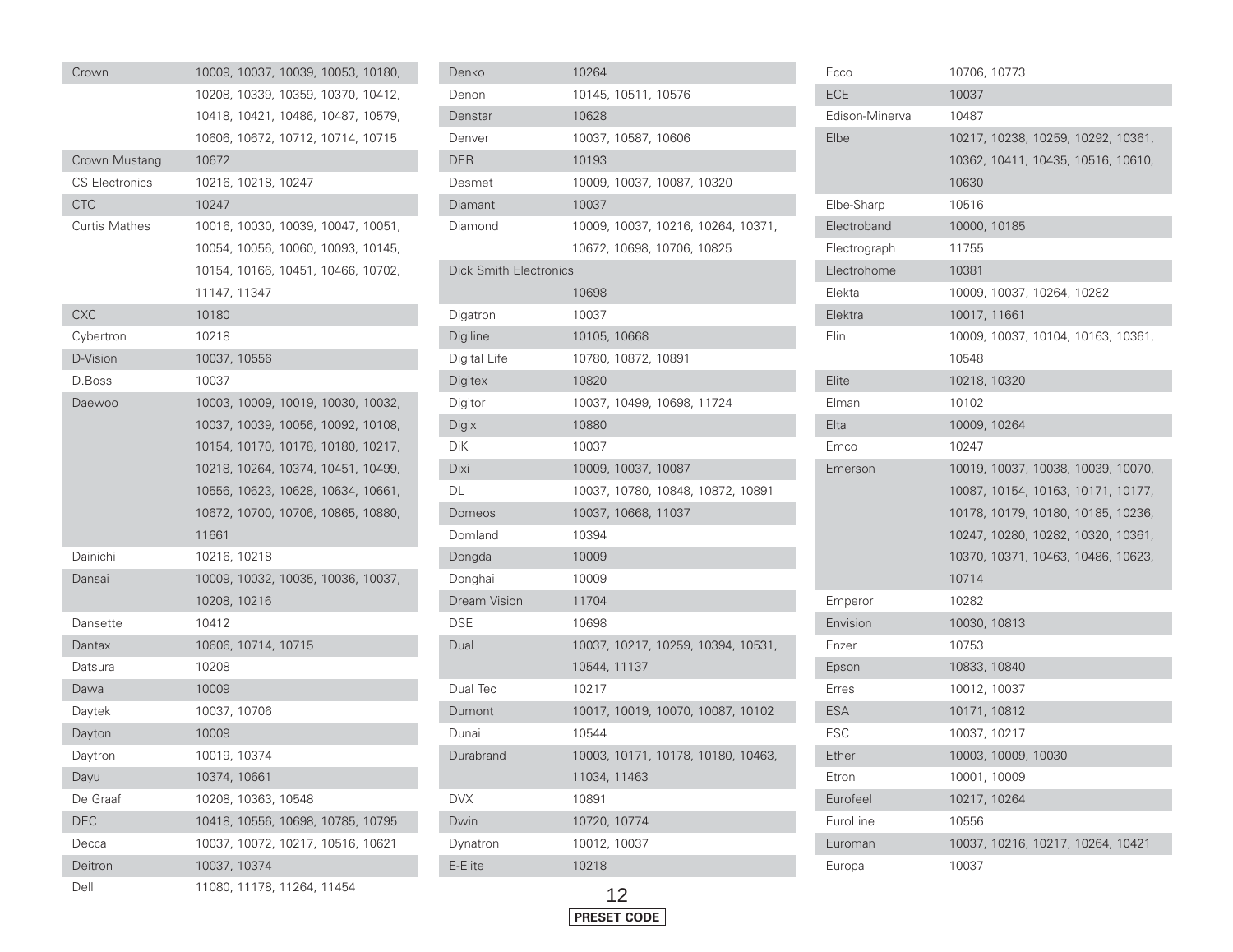| Europhon         |              | 10102, 10163, 10217, 10516 |                                    |  |
|------------------|--------------|----------------------------|------------------------------------|--|
| Evolution        | 11756        |                            |                                    |  |
| Expert           | 10206        |                            |                                    |  |
| Exquisit         | 10037, 10247 |                            |                                    |  |
| Fagor            | 10037        |                            |                                    |  |
| Feilang          | 10009        |                            |                                    |  |
| Feilu            | 10009, 10817 |                            |                                    |  |
| Feiyan           | 10264, 10412 |                            |                                    |  |
| Feiyue           | 10009, 10817 |                            |                                    |  |
| Fenner           | 10009, 10374 |                            |                                    |  |
| Ferguson         |              |                            | 10037, 10053, 10073, 10109, 10193, |  |
|                  |              |                            | 10238, 10287, 10335, 10443, 10548, |  |
|                  | 10560, 10625 |                            |                                    |  |
| Fidelity         |              |                            | 10037, 10163, 10171, 10193, 10216, |  |
|                  |              |                            | 10264, 10361, 10363, 10371, 10412, |  |
|                  |              | 10512, 10531, 10544        |                                    |  |
| Filsai           | 10217        |                            |                                    |  |
| Finlandia        |              |                            | 10045, 10072, 10163, 10208, 10287, |  |
|                  |              | 10346, 10359, 10363, 10548 |                                    |  |
| Finlux           |              |                            | 10037, 10070, 10072, 10087, 10102, |  |
|                  |              |                            | 10104, 10105, 10179, 10217, 10346, |  |
|                  |              |                            | 10411, 10473, 10480, 10492, 10516, |  |
|                  |              |                            | 10556, 10606, 10621, 10629, 10631, |  |
|                  |              | 10714, 10715, 10808        |                                    |  |
| Firstar          | 10009, 10236 |                            |                                    |  |
| Firstline        |              |                            | 10009, 10037, 10072, 10163, 10208, |  |
|                  |              |                            | 10216, 10217, 10235, 10238, 10247, |  |
|                  |              |                            | 10321, 10361, 10374, 10411, 10531, |  |
|                  |              |                            | 10544, 10556, 10587, 10668, 10714, |  |
|                  | 10808, 11037 |                            |                                    |  |
| Fisher           |              |                            | 10036, 10045, 10047, 10072, 10087, |  |
|                  |              |                            | 10104, 10154, 10157, 10159, 10208, |  |
|                  |              | 10217, 10370, 10544, 10555 |                                    |  |
| Flint            |              |                            | 10037, 10072, 10218, 10264, 10455, |  |
|                  | 10610        |                            |                                    |  |
| Forgestone       | 10193        |                            |                                    |  |
| Formenti         |              | 10037, 10087, 10216, 10320 |                                    |  |
| Formenti-Phoenix | 10216, 10320 |                            |                                    |  |

| Fortress        | 10093                              |
|-----------------|------------------------------------|
| Fraba           | 10037, 10370                       |
| Friac           | 10009, 10037, 10102, 10370, 10421, |
|                 | 10499, 10610                       |
| Frontech        | 10009, 10163, 10217, 10247, 10264, |
|                 | 10363                              |
| Fujitsu         | 10009, 10037, 10072, 10163, 10179, |
|                 | 10186, 10206, 10217, 10259, 10361, |
|                 | 10683, 10809, 10853                |
| Fujitsu General | 10009, 10163, 10206, 10217, 10683  |
| Funai           | 10171, 10179, 10180, 10264, 10412, |
|                 | 10556, 10668, 11977                |
| Furi            | 10145, 10264, 10412, 10817         |
| Futronic        | 10264, 10795                       |
| Future          | 10037                              |
| Futuretech      | 10180                              |
| Galaxi          | 10037, 10361                       |
| Galaxis         | 10037, 10370                       |
| Ganxin          | 10817                              |
| Gateway         | 11755, 11756                       |
| GBC             | 10009, 10218, 10374                |
| GЕ              | 10021, 10027, 10030, 10047, 10051, |
|                 | 10055, 10092, 10093, 10109, 10135, |
|                 | 10178, 10180, 10282, 10287, 10335, |
|                 | 10451, 10560, 10625, 11147, 11347, |
|                 | 11447, 11454                       |
| GEC             | 10037, 10072, 10163, 10217, 10361, |
|                 | 10516                              |
| Geloso          | 10009, 10363, 10374                |
| General         | 10186, 10590                       |
| General Technic | 10009                              |
| Genesis         | 10009, 10037                       |
| Genexxa         | 10009, 10163, 10218                |
| Gericom         | 10808, 10865                       |
| Giant           | 10217                              |
| Gibralter       | 10017, 10019, 10030                |
| Gintai          | 10721                              |
|                 |                                    |

#### Go Video 10886 Goldfunk 10668 GoldHand 10216 GoldStar 10001, 10019, 10030, 10032, 10037, 10039, 10056, 10109, 10154, 10163, 10178, 10216, 10217, 10247, 10290, 10361, 10363, 10377, 10455, 10556, 10606, 10714, 10715 Gooding 10487 Goodmans 10009, 10032, 10035, 10036, 10037, 10072, 10179, 10217, 10218, 10235, 10264, 10335, 10360, 10371, 10374, 10451, 10480, 10487, 10499, 10516, 10556, 10560, 10579, 10630, 10634, 10661, 10668, 10714, 10808, 11037, 11163Gorenje 10037, 10370, 10421 GPM 10218 Gradiente 10053, 10056, 10170 Graetz 10037, 10163, 10339, 10361, 10371, 10487, 10714 Gran Prix 10648 Granada 10037, 10045, 10072, 10108, 10146, 10163, 10208, 10217, 10226, 10339, 10356, 10359, 10363, 10473, 10516, 10548, 10560 Grandin 10009, 10037, 10163, 10282, 10320, 10374, 10455, 10579, 10610, 10668, 10714, 10715, 11037 Gronic 10163 Grundig 10036, 10037, 10070, 10191, 10195, 10370, 10443, 10487, 10535, 10556, 10587, 10630, 10672, 10706 Grunpy 10179, 10180 H&B 10808Haaz 10706 Haier 10037, 10264, 10508, 10587, 10698, 10768, 10779, 10869, 10891, 11034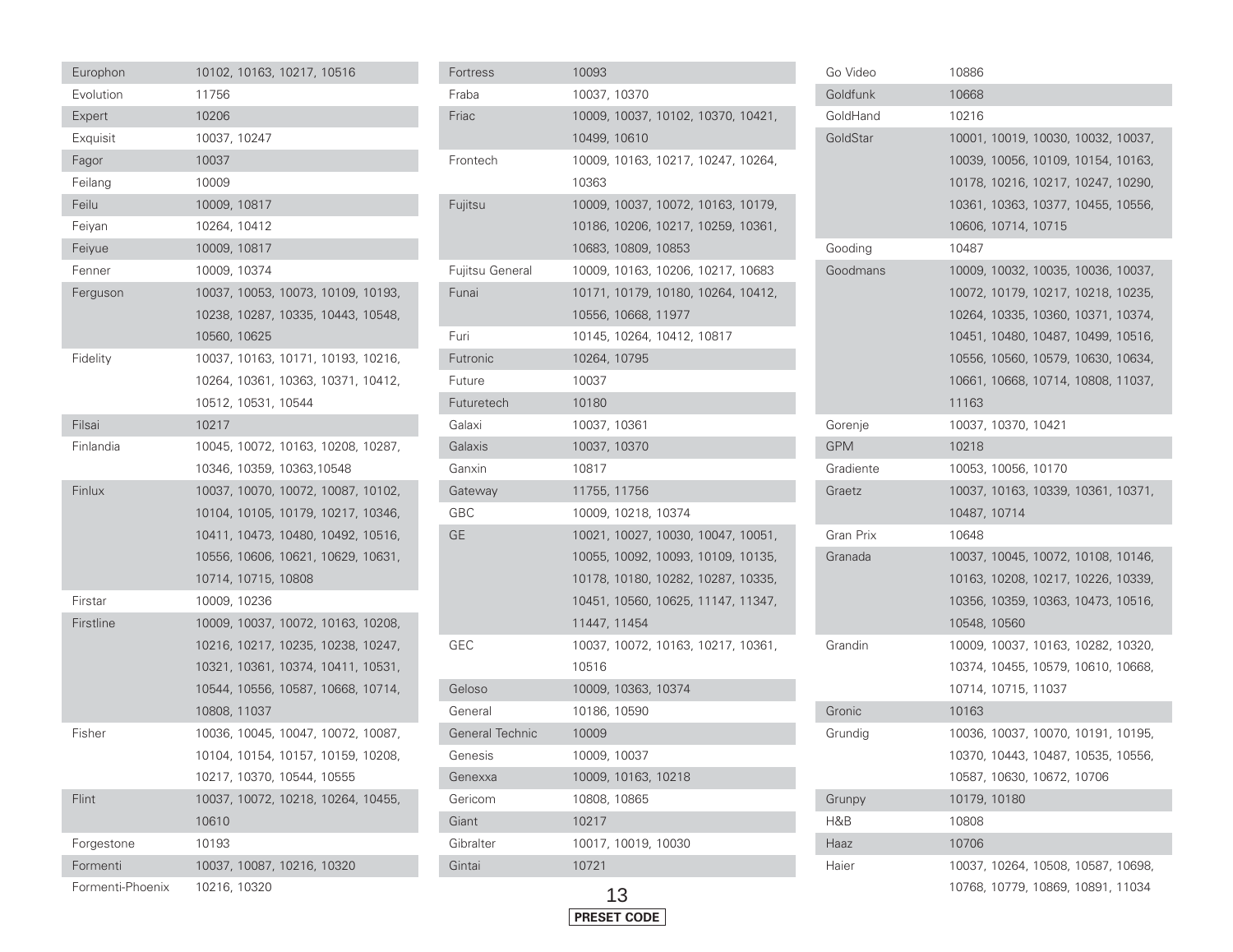| Haihong         | 10009                              | Hisense          | 10009, 10037, 10145, 10156, 10208,    |
|-----------------|------------------------------------|------------------|---------------------------------------|
| Haiyan          | 10264, 10412, 10817                |                  | 10264, 10508, 10512, 10556, 10696,    |
| Halifax         | 10217                              |                  | 10706, 10748, 10753, 10780, 10821,    |
| Hallmark        | 10178                              |                  | 10848, 11156, 11170                   |
| Hammerstein     | 10060, 10264                       | Hit              | 10087                                 |
| Hampton         | 10216, 10217                       | Hitachi          | 10009, 10016, 10019, 10027, 10030,    |
| Hanimex         | 10218                              |                  | 10032, 10036, 10037, 10038, 10039,    |
| Hankook         | 10019, 10030, 10056, 10178, 10180, |                  | 10044, 10056, 10072, 10092, 10105,    |
|                 | 10628                              |                  | 10108, 10109, 10145, 10151, 10156,    |
| Hanseatic       | 10009, 10037, 10087, 10195, 10217, |                  | 10157, 10163, 10165, 10178, 10179,    |
|                 | 10282, 10320, 10361, 10377, 10394, |                  | 10186, 10194, 10217, 10356, 10359,    |
|                 | 10428, 10499, 10544, 10556, 10634, |                  | 10361, 10363, 10381, 10473, 10480,    |
|                 | 10661, 10714, 10808, 11137         |                  | 10481, 10492, 10499, 10508, 10512,    |
| Hantarex        | 10009, 10037, 10102, 10238, 10516, |                  | 10516, 10548, 10576, 10578, 10629,    |
|                 | 10865                              |                  | 10634, 10719, 10744, 10884, 11037,    |
| Hantor          | 10037                              |                  | 11045, 11137, *[11145], 11156, 11170, |
| Harley Davidson | 10179                              |                  | 11225, 11256, 11481, 11576            |
| Harman/Kardon   | 10054                              | Hitachi Fujian   | 10037, 10108, 10145, 10150, 10499,    |
| Harsper         | 10865                              |                  | 10828                                 |
| Harvard         | 10180                              | Hitsu            | 10009, 10218, 10455, 10610            |
| Harwa           | 10773                              | <b>HMV</b>       | 10087, 10193                          |
| Harwood         | 10009, 10032, 10037, 10412, 10487  | Home Electronics | 10606                                 |
| Havermy         | 10093                              | Hongmei          | 10009, 10093, 10264, 10817, 10848     |
| <b>HCM</b>      | 10009, 10037, 10217, 10218, 10264, | Hongyan          | 10264, 10412, 10817                   |
|                 | 10282, 10412, 10418, 10606         | Hornyphon        | 10012, 10037                          |
| <b>Helios</b>   | 10865                              | Hoshai           | 10282                                 |
| Hello Kitty     | 10451                              | Hua Tun          | 10009                                 |
| Hema            | 10009, 10217                       | Huafa            | 10009, 10145                          |
| Hemmermann      | 10544                              | Huanghaimei      | 10009                                 |
| Hher            | 10714                              | Huanghe          | 10009, 10817                          |
| Higashi         | 10216                              | Huanglong        | 10009                                 |
| Hikona          | 10218                              | Huangshan        | 10009, 10264, 10412, 10817            |
| Himitsu         | 10180, 10628, 10779                | Huanyu           | 10216, 10264, 10374, 10817, 10848     |
| Hinari          | 10009, 10036, 10037, 10179, 10218, | Huagiang         | 10264, 10412                          |
|                 | 10235, 10264, 10355                | Huari            | 10145, 10264, 10412                   |
| Hisawa          | 10218, 10282, 10455, 10610, 10714  | Huodateji        | 10051                                 |
|                 |                                    | Hyper            | 10009, 10216, 10217, 10247            |

| Hypson                | 10037, 10264, 10282, 10411, 10455, |
|-----------------------|------------------------------------|
|                       | 10621, 10668, 10714, 10715, 11037  |
| Hyundai               | 10037, 10698, 10706, 10753, 10849, |
|                       | 10865                              |
| Iberia                | 10037                              |
| ICE                   | 10216, 10217, 10218, 10264, 10371, |
|                       | 10556                              |
| ICeS                  | 10216, 10218                       |
| Imperial              | 10037, 10163, 10247, 10361, 10370, |
|                       | 10418, 10630                       |
| <b>Imperial Crown</b> | 10001, 10009, 10264, 10374, 10412, |
|                       | 10661                              |
| Indiana               | 10037                              |
| Infinity              | 10054                              |
| InFocus               | 10752                              |
| Ingelen               | 10163, 10361, 10487, 10610, 10714  |
| Ingersoll             | 10009                              |
| Inno Hit              | 10009, 10037, 10072, 10102, 10217, |
|                       | 10247, 10282, 10290, 10516         |
| Innova                | 10037                              |
| Innowert              | 10865                              |
| Integ                 | 10017                              |
| Interbuy              | 10037, 10247, 10264, 10512         |
| Interfunk             | 10012, 10037, 10087, 10163, 10200, |
|                       | 10247, 10275, 10361, 10512         |
| Internal              | 10037                              |
| Intervision           | 10009, 10037, 10102, 10163, 10217, |
|                       | 10218, 10247, 10264, 10282, 10370, |
|                       | 10377, 10394, 10455, 10486, 10487  |
| ΙR                    | 10011, 10012, 10032, 10035, 10036, |
|                       | 10037, 10045, 10070, 10072, 10073, |
|                       | 10087, 10093, 10102, 10104, 10105, |
|                       | 10108, 10109, 10146, 10157, 10163, |
|                       | 10191, 10193, 10194, 10195, 10200, |
|                       | 10206, 10216, 10217, 10226, 10235, |
|                       | 10238, 10247, 10287, 10290, 10291, |
|                       | 10292, 10320, 10356, 10359, 10361, |
|                       | 10363, 10370, 10374, 10512, 10516, |
|                       | 10535, 10556                       |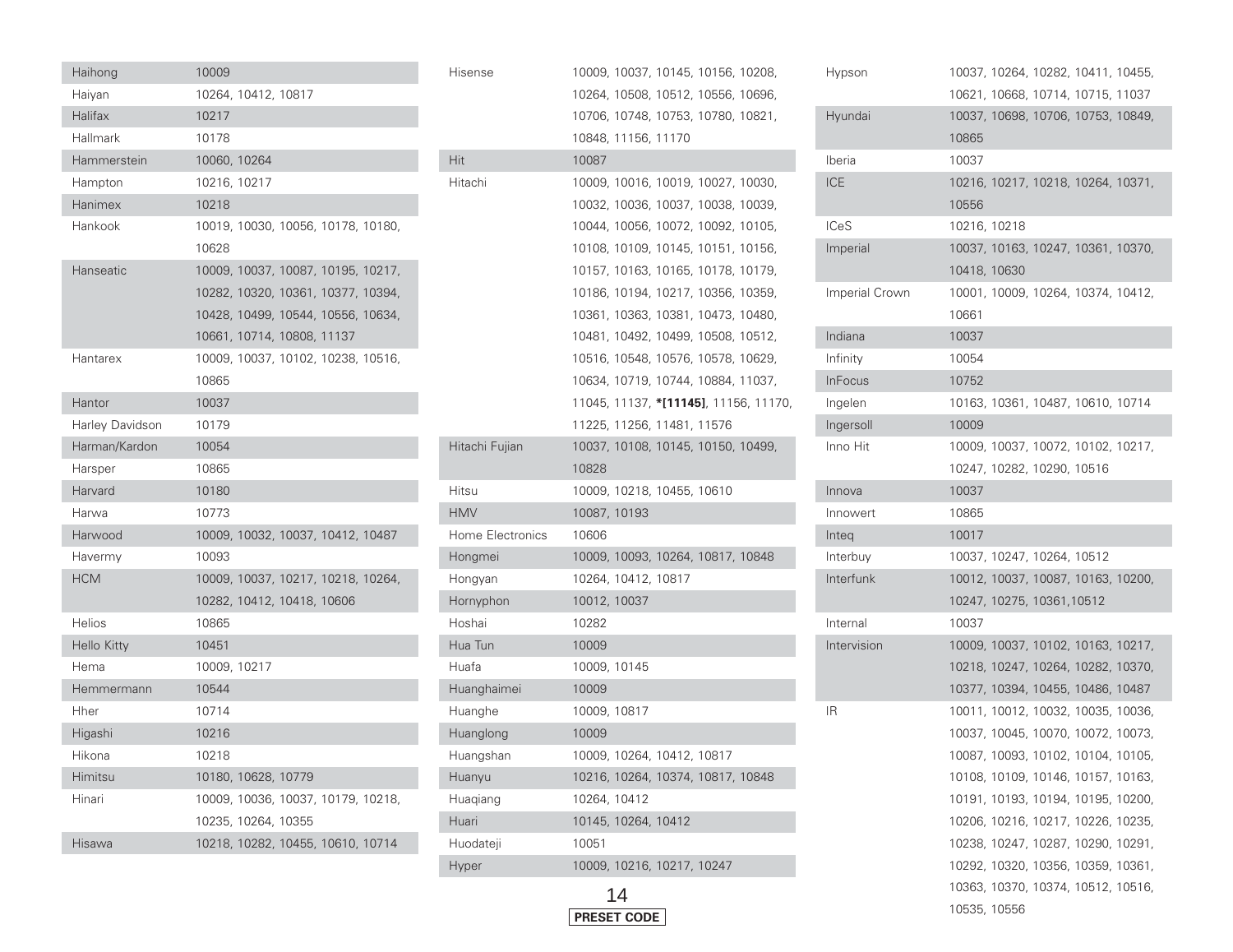| Irradio          |              |                     | 10218, 10247, 10290, 10371         |  |
|------------------|--------------|---------------------|------------------------------------|--|
| <b>IRT</b>       |              |                     | 10451, 10628, 10698, 11661         |  |
| Isukai           |              |                     | 10037, 10218, 10282, 10455         |  |
| <b>ITC</b>       | 10217, 10320 |                     |                                    |  |
| <b>ITS</b>       |              | 10216, 10264, 10371 |                                    |  |
| <b>ITT</b>       |              |                     | 10163, 10179, 10193, 10208, 10339, |  |
|                  |              |                     | 10346, 10361, 10473, 10480, 10544, |  |
|                  | 10548, 10610 |                     |                                    |  |
| <b>ITT Nokia</b> |              |                     | 10163, 10179, 10208, 10339, 10346, |  |
|                  |              |                     | 10361, 10363, 10473, 10480, 10548, |  |
|                  | 10606, 10610 |                     |                                    |  |
| <b>ITV</b>       |              | 10037, 10264, 10374 |                                    |  |
| Janeil           | 10046        |                     |                                    |  |
| JBL              | 10054        |                     |                                    |  |
| <b>JCB</b>       | 10000        |                     |                                    |  |
| Jean             |              |                     | 10003, 10009, 10036, 10051, 10092, |  |
|                  |              |                     | 10156, 10179, 10236, 10721         |  |
| Jensen           |              |                     | 10698, 10706, 10761, 10815, 10817  |  |
| Jiahua           | 10051        |                     |                                    |  |
| JiaLiCai         |              | 10009, 10264, 10412 |                                    |  |
| Jinfeng          |              |                     | 10051, 10208, 10226, 10817         |  |
| Jinhai           | 10848        |                     |                                    |  |
| Jinque           |              |                     | 10009, 10264, 10412, 10817         |  |
| Jinta            |              |                     | 10009, 10264, 10412, 10848         |  |
| Jinxing          |              |                     | 10009, 10037, 10054, 10145, 10156, |  |
|                  |              |                     | 10264, 10556, 10698, 10817, 10821  |  |
| <b>JMB</b>       |              |                     | 10443, 10499, 10556, 10634         |  |
| <b>JNL</b>       | 10698        |                     |                                    |  |
| Jocel            | 10712        |                     |                                    |  |
| Jubilee          | 10556        |                     |                                    |  |
| Juhua            |              | 10264, 10412, 10817 |                                    |  |
| <b>JVC</b>       |              |                     | 10036, 10053, 10093, 10193, 10218, |  |
|                  |              |                     | 10371, 10418, 10463, 10508, 10576, |  |
|                  |              |                     | 10606, 10653, 10683, 10731, 11253  |  |
| Kaige            |              |                     | 10009, 10264, 10412, 10817         |  |
| Kaisui           |              |                     | 10009, 10037, 10216, 10217, 10218, |  |
|                  | 10282, 10455 |                     |                                    |  |

| Kambrook             | 10217, 10264, 10556                |
|----------------------|------------------------------------|
| Kamp                 | 10216                              |
| Kangchong            | 10848                              |
| Kangli               | 10001, 10009, 10264, 10374, 10661, |
|                      | 10817                              |
| Kangyi               | 10009, 10264, 10412                |
| Kapsch               | 10104, 10163, 10206, 10361         |
| Karcher              | 10037, 10163, 10264, 10282, 10421, |
|                      | 10606, 10610, 10714                |
| Kathrein             | 10556                              |
| Kawa                 | 10371                              |
| Kawasho              | 10216                              |
| Kaypani              | 10052                              |
| <b>KB Aristocrat</b> | 10163                              |
| <b>KEC</b>           | 10180                              |
| Kendo                | 10037, 10102, 10235, 10247, 10362, |
|                      | 10411, 10428, 10512, 10610, 11437  |
| Kennedy              | 10206, 10435                       |
| Kennex               | 11037                              |
| Kenwood              | 10019, 10030                       |
| KIC                  | 10217                              |
| Kingsley             | 10216                              |
| Kiota                | 10001, 10371, 10455                |
| Kioto                | 10054, 10556, 10706, 10785         |
| Kiton                | 10037, 10668                       |
| <b>KLH</b>           | 10765, 10767                       |
| KLL                  | 10037                              |
| Kloss                | 10024, 10046                       |
| Kneissel             | 10037, 10238, 10259, 10292, 10362, |
|                      | 10374, 10411, 10435, 10499, 10556, |
|                      | 10610                              |
| Kolin                | 10036, 10053, 10108, 10150, 10180  |
| Kolster              | 10102, 10247                       |
| Kongque              | 10009, 10264, 10817                |
| Konichi              | 10009                              |

| Konka                     |              |                     |                            | 10037, 10218, 10282, 10371, 10418, |  |
|---------------------------|--------------|---------------------|----------------------------|------------------------------------|--|
|                           |              |                     |                            | 10587, 10628, 10632, 10638, 10641, |  |
|                           |              |                     |                            | 10703, 10707, 10714, 10725, 10726, |  |
|                           |              |                     |                            | 10754, 10779, 10795, 10816, 10817  |  |
| Kontakt                   | 10487        |                     |                            |                                    |  |
| Korpel                    | 10037        |                     |                            |                                    |  |
| Korting                   |              | 10087, 10320, 10421 |                            |                                    |  |
| Kotron                    | 10264        |                     |                            |                                    |  |
| Koyoda                    | 10009        |                     |                            |                                    |  |
| Kraking                   | 10238        |                     |                            |                                    |  |
| Kriesler                  | 10012        |                     |                            |                                    |  |
| KTV                       |              |                     |                            | 10030, 10039, 10180, 10185, 10217, |  |
|                           | 10280        |                     |                            |                                    |  |
| Kuaile                    |              | 10009, 10264, 10412 |                            |                                    |  |
| Kulun                     | 10009        |                     |                            |                                    |  |
| Kunlun                    |              |                     |                            | 10051, 10208, 10226, 10264, 10374, |  |
|                           | 10661, 10817 |                     |                            |                                    |  |
| Kyoshu                    |              |                     | 10032, 10264, 10412, 10418 |                                    |  |
| Kyoto                     |              |                     | 10032, 10163, 10216, 10217 |                                    |  |
| <b>L&amp;S Electronic</b> | 10714, 10808 |                     |                            |                                    |  |
| LaSAT                     | 10486        |                     |                            |                                    |  |
| Leader                    | 10009        |                     |                            |                                    |  |
| Lecson                    | 10037        |                     |                            |                                    |  |
| Legend                    | 10009        |                     |                            |                                    |  |
| Lemair                    | 10032, 10411 |                     |                            |                                    |  |
| Lenco                     |              |                     |                            | 10037, 10163, 10374, 10721, 11037  |  |
| Levis Austria             | 10037        |                     |                            |                                    |  |
| Leyco                     |              |                     | 10037, 10072, 10264, 10579 |                                    |  |
| LG                        |              |                     |                            | 10001, 10003, 10019, 10030, 10032, |  |
|                           |              |                     |                            | 10037, 10038, 10039, 10056, 10060, |  |
|                           |              |                     |                            | 10108, 10178, 10442, 10556, 10606, |  |
|                           |              |                     |                            | 10644, 10698, 10700, 10714, 10715, |  |
|                           |              |                     |                            | 10856, 11148, 11178, 11265, 11637, |  |
|                           | 10033        |                     |                            |                                    |  |
| Liesenk & Tter            | 10037        |                     |                            |                                    |  |
| Liesenkotter              | 10012, 10037 |                     |                            |                                    |  |
| Lifetec                   |              |                     |                            | 10037, 10218, 10264, 10374, 10668, |  |
|                           |              |                     | 10714, 11037, 11137, 11437 |                                    |  |

F

Г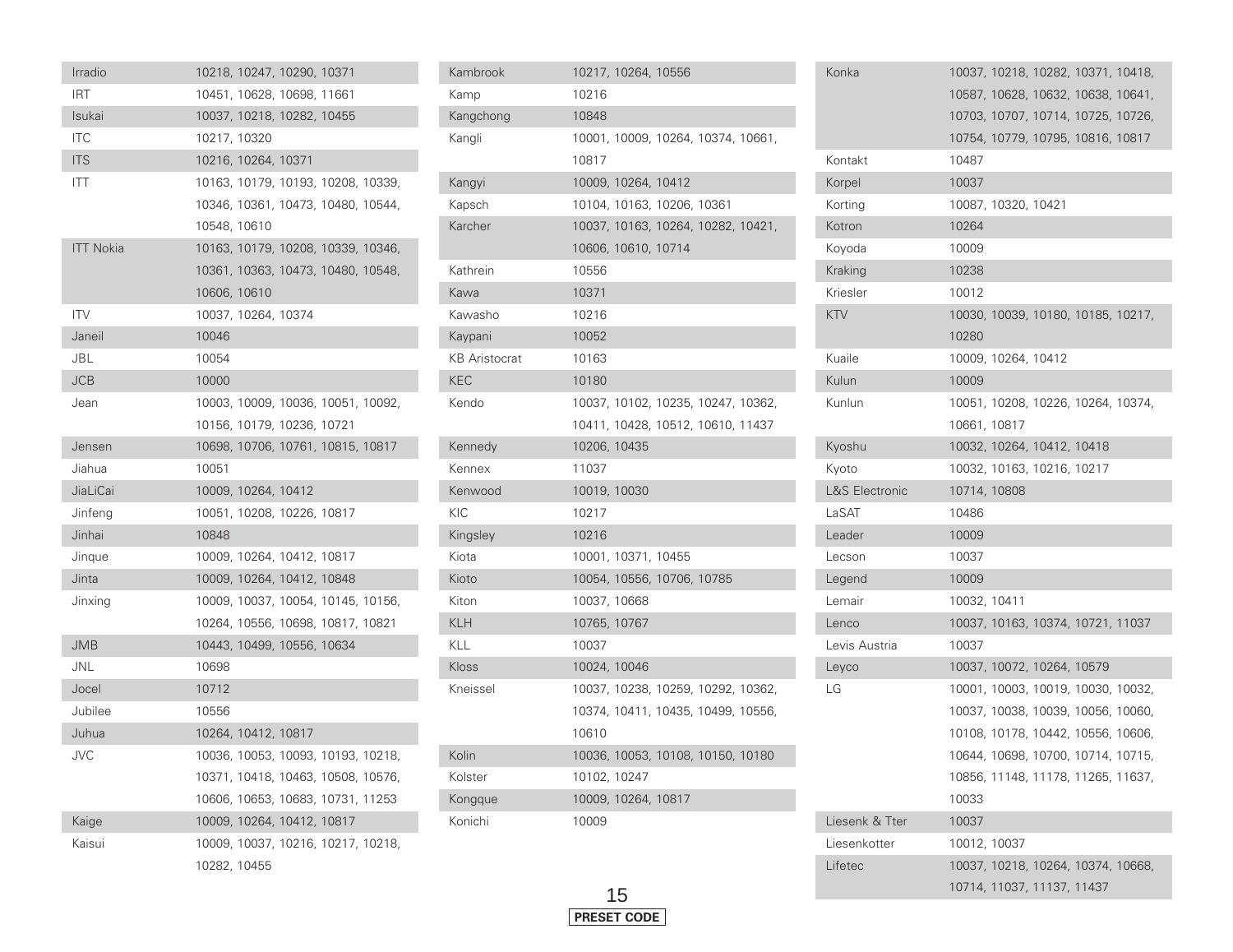| Lihua            | 10817        |                     |                                    |  |
|------------------|--------------|---------------------|------------------------------------|--|
| Lloyd's          |              | 10001, 10009, 10264 |                                    |  |
| Lloytron         | 10032        |                     |                                    |  |
| Loewe            |              |                     | 10037, 10087, 10136, 10292, 10362, |  |
|                  |              |                     | 10512, 10516, 10633, 10655         |  |
| Logik            |              |                     | 10001, 10009, 10011, 10016, 10060, |  |
|                  |              |                     | 10193, 10264, 10418, 10698, 10706, |  |
|                  | 10773, 10880 |                     |                                    |  |
| Logix            | 10668        |                     |                                    |  |
| Longjiang        |              | 10264, 10412, 10817 |                                    |  |
| Luma             |              |                     | 10206, 10259, 10362, 10363, 11037  |  |
| Lumatron         | 10217, 10361 |                     |                                    |  |
| Lux May          |              |                     | 10009, 10037, 10556, 10581         |  |
| Luxman           |              | 10056, 10412, 10579 |                                    |  |
| Luxor            |              |                     | 10163, 10179, 10194, 10208, 10217, |  |
|                  |              |                     | 10290, 10356, 10361, 10363, 10473, |  |
|                  |              |                     | 10480, 10548, 10631, 11037, 11163  |  |
| <b>LXI</b>       |              |                     | 10047, 10054, 10154, 10156, 10178  |  |
| <b>M &amp; S</b> | 10054        |                     |                                    |  |
| M Electronic     |              |                     | 10009, 10037, 10104, 10105, 10109, |  |
|                  |              |                     | 10163, 10217, 10287, 10346, 10374, |  |
|                  | 10480        |                     |                                    |  |
| Madison          | 10037        |                     |                                    |  |
| Magnadyne        |              |                     | 10087, 10102, 10247, 10516, 10544  |  |
| Magnafon         |              | 10102, 10216, 10516 |                                    |  |
| Magnavox         |              |                     | 10020, 10024, 10030, 10036, 10037, |  |
|                  |              |                     | 10054, 10096, 10179, 10186, 10187, |  |
|                  |              |                     | 10386, 10706, 10729, 10780, 10802, |  |
|                  | 11254, 11454 |                     |                                    |  |
| Magnum           |              |                     | 10037, 10606, 10648, 10714, 10715  |  |
| Majestic         | 10016        |                     |                                    |  |
| Manesth          |              |                     | 10035, 10037, 10163, 10217, 10235, |  |
|                  |              | 10264, 10320, 10361 |                                    |  |
| Manhattan        |              |                     | 10037, 10163, 10668, 11037         |  |
| Marantz          |              |                     | 10030, 10037, 10054, 10412, 10556, |  |
|                  |              |                     | 10704, 10854, 10855, 11154         |  |
| Marelli          | 10087        |                     |                                    |  |

| Mark        |              |                            | 10037, 10217, 10486, 10714, 10715  |  |
|-------------|--------------|----------------------------|------------------------------------|--|
| Master's    | 10499        |                            |                                    |  |
| Masuda      |              |                            | 10009, 10037, 10217, 10218, 10264, |  |
|             | 10371        |                            |                                    |  |
| Materin     | 10208, 10858 |                            |                                    |  |
| Matsui      |              |                            | 10009, 10011, 10035, 10036, 10037, |  |
|             |              |                            | 10072, 10163, 10177, 10191, 10195, |  |
|             |              |                            | 10208, 10217, 10235, 10335, 10355, |  |
|             |              |                            | 10363, 10371, 10433, 10443, 10455, |  |
|             |              |                            | 10487, 10516, 10544, 10556, 10579, |  |
|             |              | 10629, 10714, 11037        |                                    |  |
| Matsushita  |              | 10051, 10250, 10650        |                                    |  |
| Matsuviama  | 10587        |                            |                                    |  |
| Maxam       | 10264        |                            |                                    |  |
| Maxdorf     | 10773        |                            |                                    |  |
| Maxent      | 11755        |                            |                                    |  |
| MCE         | 10009        |                            |                                    |  |
| Mediator    | 10012, 10037 |                            |                                    |  |
| Medion      |              |                            | 10037, 10512, 10556, 10668, 10698, |  |
|             |              |                            | 10714, 10808, 10880, 11037, 11137, |  |
|             | 11437        |                            |                                    |  |
| Megapower   | 10700        |                            |                                    |  |
| Megas       | 10610        |                            |                                    |  |
| Megatron    |              | 10003, 10145, 10178        |                                    |  |
| MEI         | 10185, 11037 |                            |                                    |  |
| Meile       |              | 10264, 10412, 10817, 10848 |                                    |  |
| Melectronic |              |                            | 10009, 10037, 10104, 10105, 10163, |  |
|             |              |                            | 10191, 10195, 10216, 10217, 10247, |  |
|             |              |                            | 10346, 10361, 10374, 10411, 10480, |  |
|             |              |                            | 10492, 10512, 10634, 10661, 10714  |  |
| Memorex     |              |                            | 10009, 10016, 10056, 10060, 10150, |  |
|             |              |                            | 10154, 10178, 10179, 10250, 10463, |  |
|             | 11037        |                            |                                    |  |
| Memphis     | 10337        |                            |                                    |  |
| Mercury     |              |                            | 10001, 10009, 10060, 10264, 10473, |  |
|             | 10556, 10706 |                            |                                    |  |
| Mermaid     | 10037        |                            |                                    |  |
|             |              |                            |                                    |  |

| Merritt                    | 10163        |                     |                                    |  |
|----------------------------|--------------|---------------------|------------------------------------|--|
| Metronic                   | 10625        |                     |                                    |  |
| Metz                       |              |                     | 10037, 10070, 10087, 10275, 10367, |  |
|                            |              |                     | 10388, 10447, 10535, 10587, 10668, |  |
|                            | 10746        |                     |                                    |  |
| <b>MGA</b>                 |              |                     | 10019, 10030, 10037, 10150, 10178, |  |
|                            | 10218, 10374 |                     |                                    |  |
| Micromaxx                  |              |                     | 10037, 10630, 10668, 10808, 11037  |  |
| Microstar                  | 10808        |                     |                                    |  |
| MicroTEK                   | 10706        |                     |                                    |  |
| Midland                    |              |                     | 10017, 10032, 10039, 10047, 10051, |  |
|                            | 10135        |                     |                                    |  |
| Minato                     | 10037        |                     |                                    |  |
| Minerva                    |              |                     | 10070, 10108, 10487, 10516, 10535  |  |
| Minoka                     | 10359, 10412 |                     |                                    |  |
| Minutz                     | 10021        |                     |                                    |  |
| <b>Mistral Electronics</b> | 10193        |                     |                                    |  |
| Mitsubishi                 |              |                     | 10019, 10030, 10036, 10037, 10056, |  |
|                            |              |                     | 10087, 10093, 10108, 10150, 10154, |  |
|                            |              |                     | 10178, 10179, 10180, 10208, 10236, |  |
|                            |              |                     | 10250, 10381, 10512, 10535, 10556, |  |
|                            |              |                     | 10817, 10836, 10868, 11037, 11250  |  |
| Mitsuri General            | 10163        |                     |                                    |  |
| Mivar                      |              |                     | 10216, 10217, 10290, 10291, 10292, |  |
|                            |              | 10370, 10516, 10609 |                                    |  |
| Monaco                     | 10009        |                     |                                    |  |
| Monivision                 | 10700, 10843 |                     |                                    |  |
| Morgan's                   | 10037        |                     |                                    |  |
| Motorola                   | 10055, 10093 |                     |                                    |  |
| MTC                        |              |                     | 10019, 10030, 10056, 10060, 10163, |  |
|                            |              |                     | 10185, 10216, 10361, 10370, 10512  |  |
| <b>MTEC</b>                | 10032        |                     |                                    |  |
| MTlogic                    | 10714        |                     |                                    |  |
| Mudan                      |              |                     | 10009, 10051, 10208, 10226, 10264, |  |
|                            | 10412, 10817 |                     |                                    |  |
| Multibroadcast             | 10193        |                     |                                    |  |
| Multitec                   |              |                     | 10037, 10486, 10668, 11037         |  |

Γ

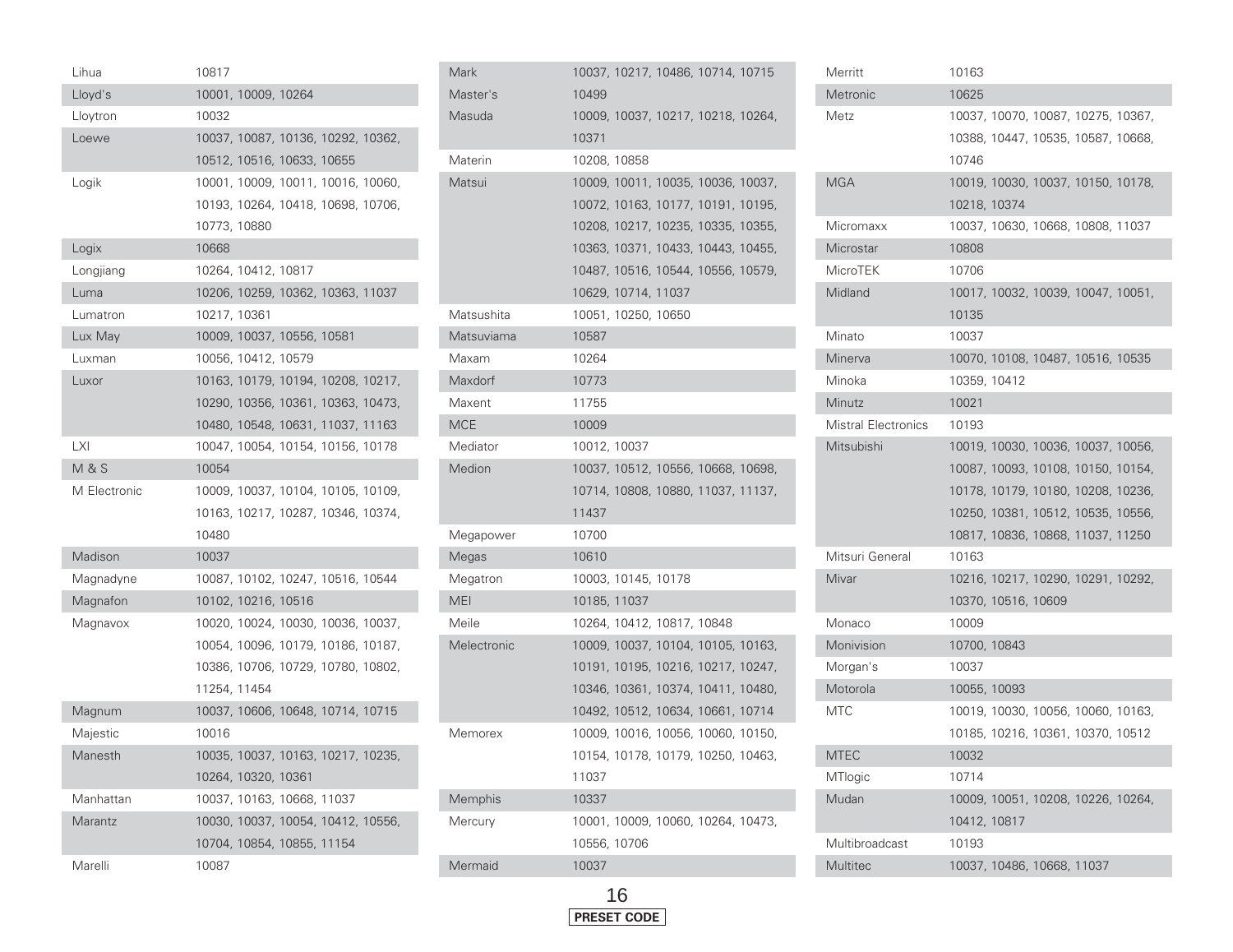| Multitech    | 10009, 10037, 10102, 10180, 10216, |
|--------------|------------------------------------|
|              | 10217, 10247, 10264, 10363, 10486, |
|              | 10556                              |
| Murphy       | 10039, 10163, 10216                |
| Musikland    | 10037, 10218, 10247                |
| Myryad       | 10556                              |
| <b>NAD</b>   | 10156, 10178, 10361, 10866         |
| Naiko        | 10037, 10606                       |
| Nanbao       | 10009, 10264, 10412, 10848         |
| Nansheng     | 10264, 10412, 10817                |
| Naonis       | 10363                              |
| <b>NAT</b>   | 10226                              |
| National     | 10051, 10055, 10208, 10226, 10508  |
| <b>NEC</b>   | 10009, 10011, 10019, 10030, 10036, |
|              | 10046, 10051, 10053, 10056, 10154, |
|              | 10156, 10165, 10170, 10178, 10186, |
|              | 10217, 10264, 10320, 10374, 10381, |
|              | 10412, 10455, 10497, 10499, 10508, |
|              | 10603, 10661, 10704, 10705, 10817, |
|              | 10882, 11170, 11270, 11704         |
| Neckermann   | 10037, 10087, 10163, 10191, 10200, |
|              | 10247, 10320, 10363, 10370, 10411, |
|              | 10418, 10512, 10556                |
| <b>NEI</b>   | 10037, 10163, 10287, 10337, 10371  |
| Neovia       | 10865                              |
| <b>Nesco</b> | 10179, 10247                       |
| Netsat       | 10037                              |
| <b>NetTV</b> | 11755                              |
| Network      | 10032, 10337                       |
| Neufunk      | 10037, 10218, 10556, 10610, 10714  |
| New Tech     | 10217                              |
| Newave       | 10009, 10092, 10093, 10178, 10721  |
| Nicam        | 10544                              |
| Nicamagic    | 10216                              |
| Nikkai       | 10009, 10032, 10035, 10036, 10037, |
|              | 10072, 10216, 10217, 10218, 10264, |
|              | 10337                              |

| Nikko         | 10030, 10092, 10178                |
|---------------|------------------------------------|
| Nikon         | 10848                              |
| <b>Noblex</b> | 10154, 10180                       |
| Nobliko       | 10070, 10102, 10216                |
| Nokia         | 10109, 10163, 10179, 10208, 10320, |
|               | 10339, 10346, 10359, 10361, 10374, |
|               | 10473, 10480, 10548, 10606, 10610, |
|               | 10631                              |
| Norcent       | 10748, 10824                       |
| Nordic        | 10217                              |
| Nordmende     | 10037, 10109, 10163, 10195, 10287, |
|               | 10335, 10560, 10714                |
| Norfolk       | 10163                              |
| Normerel      | 10037                              |
| Noshi         | 10018                              |
| Novak         | 10012, 10037                       |
| Novatronic    | 10037, 10105, 10374, 10531         |
| <b>NTC</b>    | 10092                              |
| Nu-Tec        | 10037, 10455, 10698, 10706, 10820  |
| Oceanic       | 10163, 10208, 10361, 10473, 10548  |
| Okano         | 10009, 10037, 10370                |
| Omega         | 10264                              |
| Omni          | 10264, 10698, 10706, 10780, 10826, |
|               | 10872, 10891                       |
| On Command    | 10531                              |
| Onimax        | 10714                              |
| Onking        | 10280                              |
| Onwa          | 10102, 10180, 10218, 10371, 10433, |
|               | 10581, 10602                       |
| Optimus       | 10154, 10166, 10250, 10650         |
| Optoma        | 10887                              |
| Optonica      | 10093, 10165                       |
| Orion         | 10011, 10037, 10177, 10179, 10235, |
|               | 10236, 10264, 10320, 10321, 10355, |
|               | 10412, 10443, 10463, 10516, 10531, |
|               | 10544, 10556, 10606, 10655, 10714, |
|               | 10880, 11463                       |
|               |                                    |



| Orline       | 10037, 10218                       |
|--------------|------------------------------------|
| Ormond       | 10668, 11037                       |
| Orsowe       | 10516                              |
| Osaki        | 10032, 10037, 10072, 10217, 10218, |
|              | 10264, 10355, 10374, 10412, 10556  |
| Osio         | 10290                              |
| Oso          | 10218                              |
| Osume        | 10032, 10036, 10037, 10072, 10157, |
|              | 10218                              |
| Otto Versand | 10036, 10037, 10093, 10109, 10191, |
|              | 10217, 10226, 10235, 10247, 10320, |
|              | 10361, 10512, 10535, 10544, 10556  |
| Pacific      | 10037, 10556, 10714, 11037, 11137  |
| Pael         | 10216                              |
| Palladium    | 10037, 10247, 10363, 10370, 10411, |
|              | 10418, 10630, 10655, 10714, 11137  |
| Palsonic     | 10001, 10037, 10217, 10218, 10264, |
|              | 10377, 10412, 10418, 10698, 10773, |
|              | 10779                              |
| Panama       | 10037, 10217, 10247, 10264         |
|              |                                    |
| Panashiba    | 10001                              |
| Panasonic    | 10037, 10051, 10054, 10055, 10108, |
|              | 10163, 10208, 10226, 10250, 10361, |
|              | 10367, 10508, 10516, 10548, 10650, |
|              | 10853, 11310, 11410, 11650         |
| Panavision   | 10037, 10411                       |
| Panda        | 10009, 10051, 10208, 10226, 10264, |
|              | 10412, 10508, 10698, 10706, 10780, |
|              | 10817, 10821, 10826, 10848, 10891  |
| Pathe Cinema | 10163, 10216, 10238, 10320, 10370  |
| Pausa        | 10009                              |
| Peng Sheng   | 10891                              |
| Penney       | 10003, 10018, 10019, 10021, 10027, |
|              | 10030, 10032, 10039, 10047, 10051, |
|              | 10056, 10060, 10135, 10156, 10178, |
|              | 11347                              |
| Perdio       | 10037, 10072, 10163, 10216, 10282, |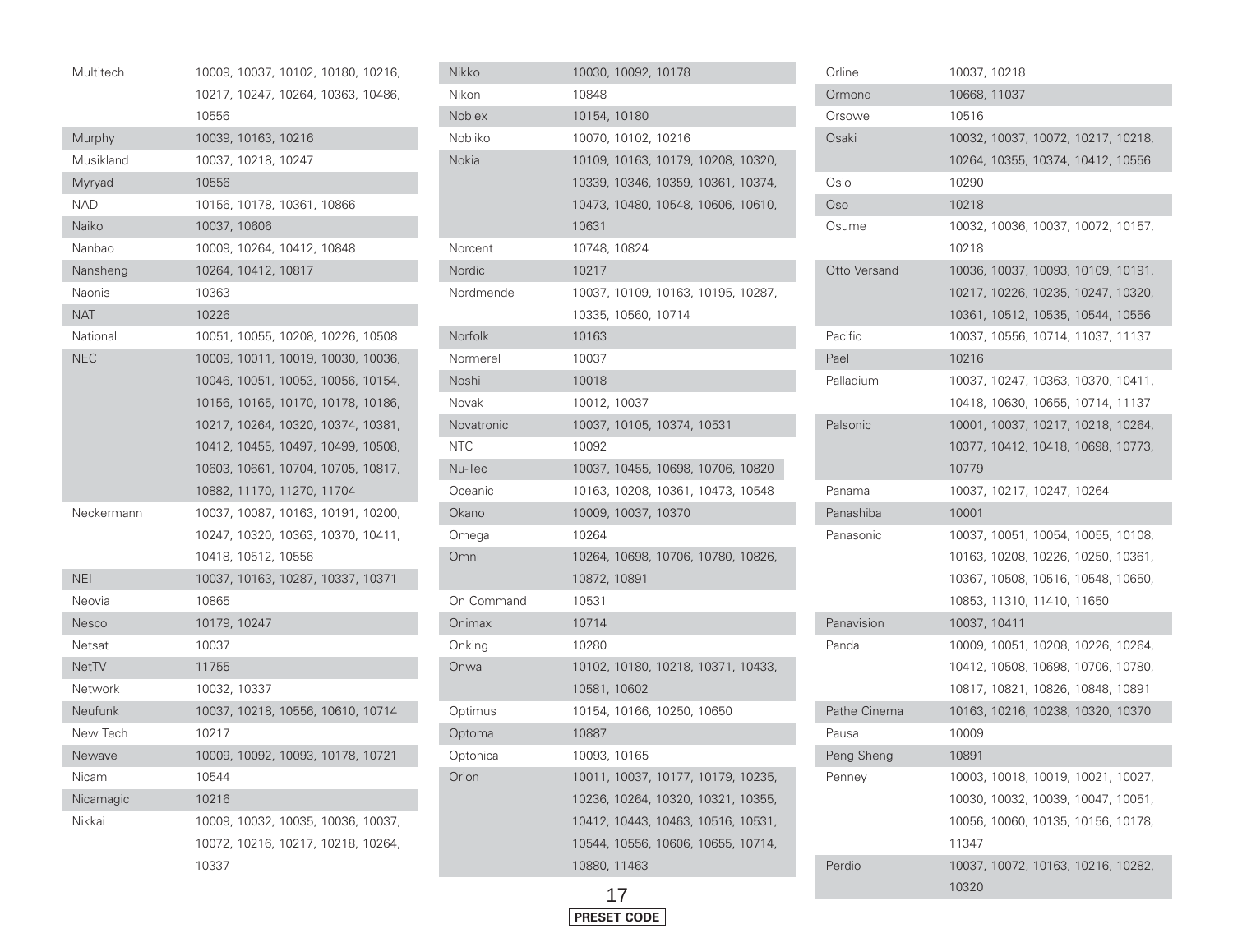| Phase           | 10032        |                     |                                    |  |
|-----------------|--------------|---------------------|------------------------------------|--|
| Philco          |              |                     | 10019, 10020, 10030, 10032, 10037, |  |
|                 |              |                     | 10054, 10056, 10087, 10092, 10096, |  |
|                 |              |                     | 10145, 10178, 10180, 10186, 10247, |  |
|                 |              |                     | 10370, 10418, 10451, 10463, 10628, |  |
|                 | 10774, 11661 |                     |                                    |  |
| Philex          | 10193, 10548 |                     |                                    |  |
| Philips         |              |                     | 10000, 10009, 10012, 10017, 10019, |  |
|                 |              |                     | 10020, 10024, 10027, 10030, 10032, |  |
|                 |              |                     | 10037, 10051, 10054, 10056, 10080, |  |
|                 |              |                     | 10087, 10092, 10108, 10178, 10186, |  |
|                 |              |                     | 10187, 10191, 10193, 10200, 10238, |  |
|                 |              |                     | 10361, 10374, 10423, 10556, 10690, |  |
|                 |              |                     | 10721, 10772, 10774, 11154, 11454, |  |
|                 | 11756        |                     |                                    |  |
| Phoenix         |              |                     | 10037, 10087, 10216, 10320, 10486  |  |
| Phonola         |              |                     | 10012, 10037, 10080, 10087, 10193, |  |
|                 | 10216        |                     |                                    |  |
| Pilot           |              |                     | 10019, 10030, 10037, 10039, 10706, |  |
|                 | 10712        |                     |                                    |  |
| Pioneer         |              |                     | 10011, 10037, 10038, 10109, 10163, |  |
|                 |              |                     | 10166, 10170, 10287, 10361, 10423, |  |
|                 |              |                     | 10428, 10486, 10512, 10679, 10760, |  |
|                 | 10866        |                     |                                    |  |
| Pionier         | 10486        |                     |                                    |  |
| Plantron        | 10009        |                     |                                    |  |
| Playsonic       |              |                     | 10037, 10217, 10339, 10714, 10715  |  |
| Polaroid        | 10765, 10865 |                     |                                    |  |
| Polytron        | 10282, 10697 |                     |                                    |  |
| Polyvision      | 10697        |                     |                                    |  |
| Portland        |              |                     | 10019, 10039, 10092, 10374         |  |
| Powerpoint      | 10037, 10487 |                     |                                    |  |
| Prandoni-Prince |              | 10361, 10363, 10516 |                                    |  |
| Premier         | 10037, 10264 |                     |                                    |  |
| Prima           |              |                     | 10009, 10264, 10412, 10761, 10783, |  |
|                 | 10815, 10817 |                     |                                    |  |
| <b>Princess</b> | 10698        |                     |                                    |  |
| Princeton       | 10700, 10717 |                     |                                    |  |

| Prinston               | 11037                              |
|------------------------|------------------------------------|
| Prinz                  | 10194, 10361, 10544                |
| Prism                  | 10051                              |
| Profex                 | 10009, 10163, 10361, 10363, 10370  |
| <b>Profex Fidelity</b> | 10102                              |
| Profi                  | 10009                              |
| Profitronic            | 10037, 10102                       |
| Proline                | 10037, 10072, 10321, 10411, 10556, |
|                        | 10621, 10625, 10630, 10634         |
| Proscan                | 10047, 11347, 11447                |
| Prosonic               | 10037, 10217, 10451, 10579, 10668, |
|                        | 10714                              |
| Protech                | 10009, 10037, 10102, 10163, 10180, |
|                        | 10217, 10247, 10264, 10337, 10418, |
|                        | 10486, 10668, 11037                |
| Proton                 | 10001, 10003, 10009, 10030, 10039, |
|                        | 10052, 10056, 10178, 10466, 10644  |
| ProVision              | 10037, 10556, 10714                |
| Pulsar                 | 10017, 10019                       |
| Pye                    | 10012, 10037, 10087, 10193, 10374, |
|                        | 10412, 10556                       |
| Qingdao                | 10051, 10208, 10226, 10264, 10412, |
|                        | 10817                              |
| Quadral                | 10218, 10418                       |
| Qualcraft              | 10039                              |
| Quasar                 | 10009, 10051, 10055, 10165, 10247, |
|                        | 10250, 10650, 10865                |
| Quelle                 | 10011, 10037, 10070, 10104, 10200, |
|                        | 10361, 10512, 10535, 10544, 10668, |
|                        | 11037                              |
| Questa                 | 10032, 10036                       |
| R-Line                 | 10037, 10163                       |
| Radialva               | 10218, 10337                       |
| Radiola                | 10012, 10037, 10217, 10556         |
| Radiomarelli           | 10037, 10087, 10516                |
| RadioShack             | 10019, 10030, 10032, 10037, 10039, |
|                        | 10047, 10056, 10154, 10165, 10178, |
|                        | $10180$ 18                         |
|                        | PRESET CODE                        |

| Radiotone   |              |                            | 10009, 10037, 10264, 10412, 10428, |  |
|-------------|--------------|----------------------------|------------------------------------|--|
|             |              | 10579, 10648, 10668, 11037 |                                    |  |
| Rank Arena  |              | 10036, 10157, 10602, 10753 |                                    |  |
| RBM         | 10070        |                            |                                    |  |
| RCA         |              |                            | 10000, 10018, 10019, 10030, 10038, |  |
|             |              |                            | 10047, 10051, 10060, 10090, 10092, |  |
|             |              |                            | 10093, 10135, 10178, 10560, 10618, |  |
|             |              |                            | 10625, 10679, 10753, 11047, 11147, |  |
|             |              |                            | 11247, 11347, 11447, 11454, 11547  |  |
| Realistic   |              |                            | 10019, 10030, 10032, 10039, 10056, |  |
|             |              | 10154, 10165, 10178, 10180 |                                    |  |
| Recor       |              | 10037, 10264, 10418        |                                    |  |
| Rediffusion |              | 10036, 10346, 10361, 10548 |                                    |  |
| Reflex      |              | 10037, 10668, 11037        |                                    |  |
| Relisys     | 10865        |                            |                                    |  |
| Reoc        | 10714        |                            |                                    |  |
| Revox       | 10037        |                            |                                    |  |
| Rex         |              |                            | 10163, 10206, 10259, 10264, 10363, |  |
|             | 10411        |                            |                                    |  |
| RFT         |              |                            | 10037, 10072, 10087, 10264, 10370, |  |
|             | 10428        |                            |                                    |  |
| Rhapsody    | 10185, 10216 |                            |                                    |  |
| Ricoh       | 10037        |                            |                                    |  |
| Rinex       |              | 10264, 10418, 10698, 10773 |                                    |  |
| Roadstar    |              |                            | 10009, 10037, 10218, 10264, 10282, |  |
|             |              | 10418, 10668, 10714, 11037 |                                    |  |
| Robotron    | 10087        |                            |                                    |  |
| Rover       | 10036        |                            |                                    |  |
| Rowa        |              |                            | 10009, 10037, 10216, 10217, 10264, |  |
|             |              |                            | 10556, 10587, 10698, 10712, 10748, |  |
|             | 10817        |                            |                                    |  |
| Rownsonic   | 10163        |                            |                                    |  |
| Royal       | 10418, 10825 |                            |                                    |  |
| Royal Lux   | 10335, 10412 |                            |                                    |  |
| Runco       |              | 10017, 10030, 10497, 10603 |                                    |  |
| Ruyi        | 10817        |                            |                                    |  |
| Saba        |              |                            | 10087, 10109, 10163, 10250, 10287, |  |
|             |              |                            | 10335, 10361, 10498, 10516, 10548, |  |
|             |              | 10560, 10625, 10714        |                                    |  |
|             |              |                            |                                    |  |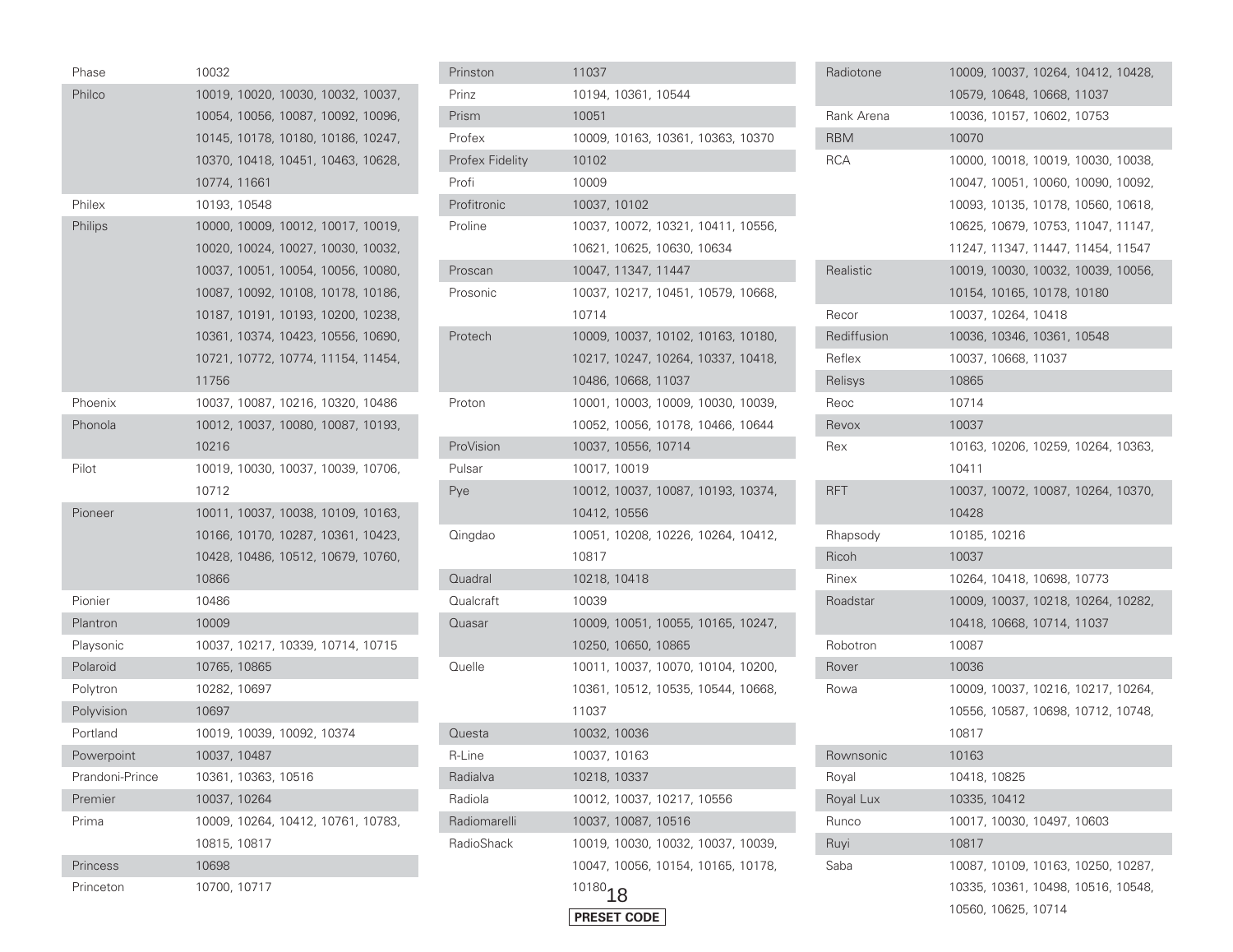| Saccs   | 10238                              |
|---------|------------------------------------|
| Sagem   | 10455, 10610                       |
| Saige   | 10009, 10817                       |
| Saisho  | 10009, 10011, 10177, 10217, 10235, |
|         | 10264, 10374, 10516, 10544, 10556  |
| Saivod  | 10037, 10668, 10712, 11037         |
| Saka    | 10163                              |
| Sakyno  | 10455                              |
| Salora  | 10163, 10194, 10208, 10290, 10356, |
|         | 10359, 10361, 10363, 10473, 10480, |
|         | 10516, 10548, 10606, 10621, 10631  |
| Salsa   | 10335                              |
| Sambers | 10102, 10516                       |
| Sampo   | 10009, 10030, 10032, 10036, 10039, |
|         | 10052, 10092, 10093, 10154, 10171, |
|         | 10178, 10650, 10700, 10721, 11755  |
| Samsung | 10009, 10019, 10030, 10032, 10037, |
|         | 10039, 10056, 10060, 10072, 10090, |
|         | 10092, 10093, 10154, 10156, 10163, |
|         | 10178, 10179, 10195, 10208, 10216, |
|         | 10217, 10226, 10264, 10290, 10370, |
|         | 10482, 10556, 10587, 10618, 10644, |
|         | 10682, 10702, 10718, 10766, 10774, |
|         | 10812, 10814, 10817, 10821, 11060  |
| Samsux  | 10039                              |
| Sandra  | 10216, 10217                       |
| Sanjian | 10264, 10412                       |
| Sansei  | 10451                              |
| Sansui  | 10037, 10264, 10371, 10412, 10455, |
|         | 10463, 10587, 10602, 10655, 10698, |
|         | 10706, 10714, 10727, 10729, 10861, |
|         | 11537                              |
| Santon  | 10009                              |

| Sanyo         | 10011, 10036, 10045, 10072, 10088, |
|---------------|------------------------------------|
|               | 10104, 10108, 10145, 10146, 10154, |
|               | 10156, 10157, 10159, 10180, 10208, |
|               | 10216, 10217, 10264, 10280, 10339, |
|               | 10370, 10381, 10412, 10486, 10508, |
|               | 10544, 10555, 10556, 10721, 10799, |
|               | 10893, 11154                       |
| Sanyuan       | 10009, 10093, 10817                |
| <b>SBR</b>    | 10012, 10037, 10193, 10556         |
| Schaub Lorenz | 10037, 10361, 10374, 10486, 10548, |
|               | 10606, 10714                       |
| Schneider     | 10012, 10037, 10070, 10163, 10217, |
|               | 10218, 10247, 10259, 10361, 10371, |
|               | 10394, 10544, 10556, 10648, 10668, |
|               | 10714, 11037, 11137                |
| Scimitsu      | 10019                              |
| Scotch        | 10178                              |
| Scotland      | 10163                              |
| Scott         | 10019, 10178, 10179, 10180, 10236  |
| Sears         | 10047, 10054, 10056, 10146, 10154, |
|               | 10156, 10159, 10171, 10178, 10179  |
| Seaway        | 10556, 10634                       |
| Seelver       | 11037                              |
| SEG           | 10009, 10036, 10037, 10102, 10163, |
|               | 10216, 10217, 10218, 10264, 10362, |
|               | 10487, 10634, 10668, 11037, 11163, |
|               | 11437                              |
| SEI           | 10087, 10102, 10177, 10206, 10516, |
|               | 10544                              |
| Sei-Sinudyne  | 10037, 10087, 10102, 10206, 10516, |
|               | 10544                              |
| Seleco        | 10163, 10206, 10259, 10264, 10346, |
|               | 10362, 10363, 10371, 10411, 10435  |
| Semivox       | 10180                              |
| Semp          | 10156, 11356                       |
| Sencora       | 10009                              |
| Sentra        | 10035                              |

| Serino             | 10093, 10455, 10610                |
|--------------------|------------------------------------|
| Shancha            | 10264, 10412, 10817                |
| Shanghai           | 10009, 10208, 10226, 10264, 10412, |
|                    | 10817, 10848                       |
| Shaofeng           | 10145, 10817                       |
| Sharp              | 10009, 10030, 10032, 10036, 10039, |
|                    | 10053, 10093, 10157, 10165, 10193, |
|                    | 10200, 10256, 10386, 10491, 10516, |
|                    | 10650, 10688, 10689, 10720, 10818, |
|                    | 10851, 11193                       |
| Shen Ying          | 10003, 10009, 10092, 10179         |
| Shencai            | 10009, 10145, 10264, 10412         |
| Sheng Chia         | 10009, 10093, 10179, 10236         |
| Shenyang           | 10009, 10264, 10696, 10753, 10817  |
| Sherwood           | 10009                              |
| Shintoshi          | 10037                              |
| Shivaki            | 10037, 10178, 10374, 10443, 10451  |
| Shogun             | 10019                              |
| Shorai             | 10179                              |
| Show               | 10009, 10072, 10418, 10706         |
| Siarem             | 10087, 10102, 10516                |
| Siemens            | 10032, 10037, 10146, 10157, 10191, |
|                    | 10195, 10200, 10361, 10535         |
| Siera              | 10012                              |
| Siesta             | 10370                              |
| Signature          | 10016                              |
| Silva              | 10037, 10216, 10361, 10648         |
| Silva Schneider    | 10037                              |
| Silver             | 10036, 10037, 10179, 10361, 10455, |
|                    | 10715                              |
| <b>SilverCrest</b> | 11037                              |
| Simpson            | 10186, 10187                       |
| Singer             | 10009, 10087, 10102, 10163, 10335, |
|                    | 10362, 10371, 10433, 10435, 10548, |
|                    | 10698, 10706, 11537                |
| Sinotec            | 10264, 10418, 10706, 10773         |
| Sinudyne           | 10087, 10102, 10177, 10206, 10235, |
|                    | 10516, 10544                       |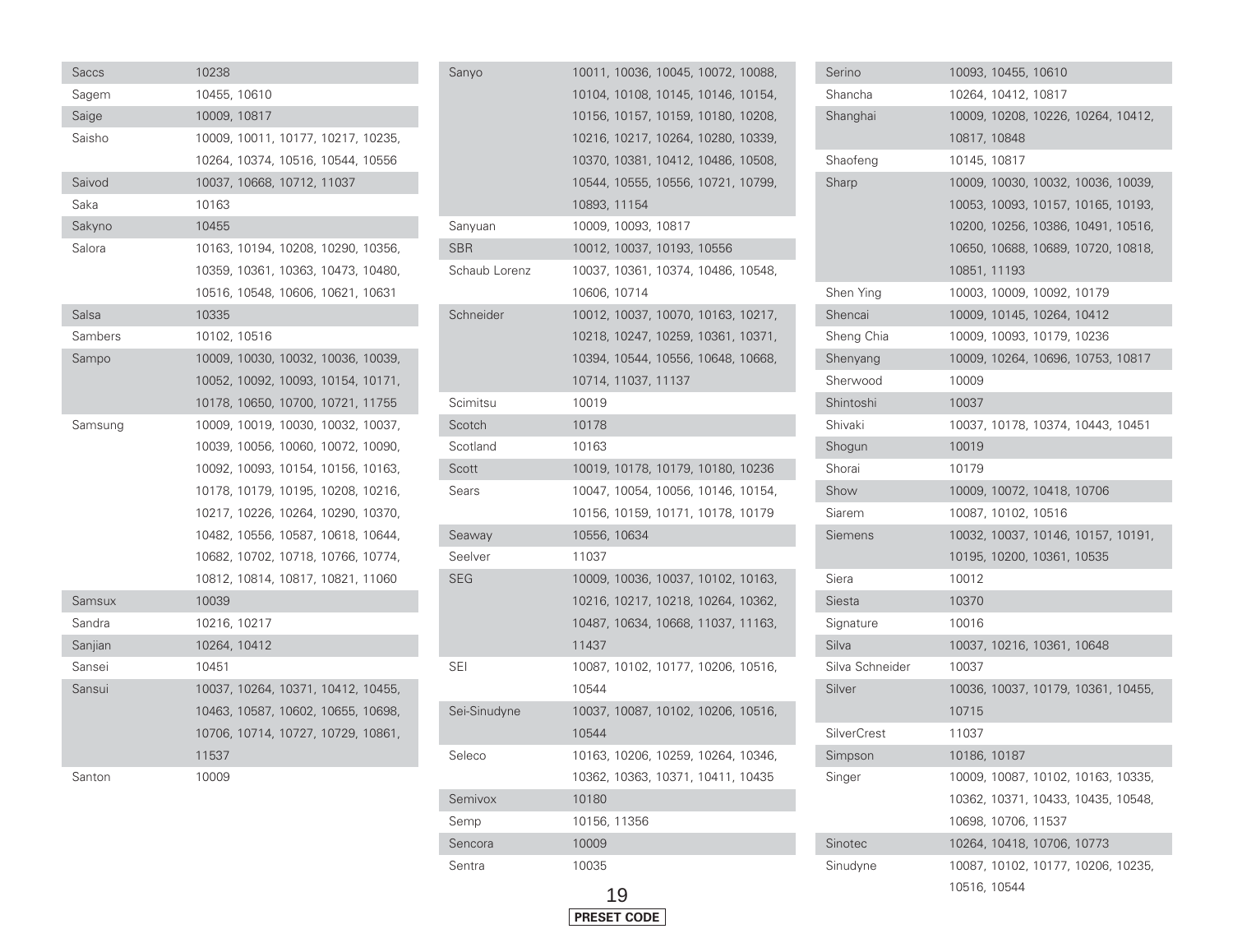| Skantic        | 10356        |                            |                                    |  |
|----------------|--------------|----------------------------|------------------------------------|--|
| <b>SKY</b>     | 10037, 10282 |                            |                                    |  |
| Skygiant       | 10180        |                            |                                    |  |
| Skysonic       | 10696, 10753 |                            |                                    |  |
| Skyworth       |              |                            | 10009, 10037, 10264, 10696, 10698, |  |
|                |              |                            | 10727, 10748, 10753, 10805, 10817, |  |
|                | 10825        |                            |                                    |  |
| Sliding        | 10865        |                            |                                    |  |
| <b>SLX</b>     | 10512, 10668 |                            |                                    |  |
| Smaragd        | 10487        |                            |                                    |  |
| Soemtron       | 10865        |                            |                                    |  |
| Solavox        |              |                            | 10032, 10037, 10072, 10163, 10361, |  |
|                | 10548        |                            |                                    |  |
| Sole           | 10813        |                            |                                    |  |
| Sonawa         | 10218        |                            |                                    |  |
| Songba         | 10009        |                            |                                    |  |
| Soniko         | 10037        |                            |                                    |  |
| Sonitron       |              | 10208, 10217, 10339, 10370 |                                    |  |
| Sonoko         |              | 10009, 10037, 10282        |                                    |  |
| Sonolor        |              |                            | 10163, 10208, 10282, 10361, 10548  |  |
| Sontec         |              | 10009, 10037, 10370        |                                    |  |
| Sony           |              |                            | 10000, 10011, 10036, 10037, 10053, |  |
|                |              |                            | 10080, 10093, 10102, 10111, 10145, |  |
|                |              |                            | 10150, 10156, 10157, 10170, 10250, |  |
|                |              |                            | 10353, 10650, 10834, 11100, 11505, |  |
|                | 11651        |                            |                                    |  |
| Sound & Vision | 10102, 10374 |                            |                                    |  |
| Soundesign     |              | 10178, 10179, 10180, 10186 |                                    |  |
| Soundwave      |              |                            | 10032, 10037, 10320, 10418, 10715  |  |
| Sowa           |              |                            | 10036, 10051, 10060, 10092, 10156, |  |
|                | 10178, 10226 |                            |                                    |  |
| Spectra        | 10009        |                            |                                    |  |
| Spectricon     | 10003        |                            |                                    |  |
| Squareview     | 10171        |                            |                                    |  |
| Ssangyong      | 10009, 10032 |                            |                                    |  |
| SSS            | 10019, 10180 |                            |                                    |  |
| Stag           | 10032        |                            |                                    |  |
| Staksonic      | 10009        |                            |                                    |  |

| Standard          | 10009, 10037, 10217, 10218, 10320, |
|-------------------|------------------------------------|
|                   | 10374, 11037                       |
| Starlite          | 10009, 10037, 10180, 10264         |
| Stenway           | 10218, 10282                       |
| Stern             | 10163, 10206, 10259, 10363, 10411  |
| Strato            | 10009, 10037, 10264                |
| Studio Experience | 10843                              |
| Sunic Line        | 10037                              |
| Sunkai            | 10037, 10321, 10355, 10455, 10487, |
|                   | 10531, 10610                       |
| Sunstar           | 10009, 10037, 10264, 10371, 10579  |
| Sunwood           | 10037                              |
| Superla           | 10516                              |
| Superscan         | 10864                              |
| Supersonic        | 10009, 10037, 10208, 10264, 10455, |
|                   | 10698, 10805                       |
| SuperTech         | 10009, 10037, 10216, 10218         |
| Supervision       | 10264                              |
| Supra             | 10009, 10039, 10056, 10178         |
| Supre-Macy        | 10046                              |
| Supreme           | 10000                              |
| Susumu            | 10218, 10287, 10335                |
| <b>SVA</b>        | 10587, 10698, 10748, 10768, 10865, |
|                   | 10870, 10871, 10872                |
| Svasa             | 10455                              |
| Swissline         | 10247                              |
| Sylvania          | 10020, 10030, 10054, 10096, 10171, |
|                   | 10381                              |
| Symphonic         | 10171, 10180                       |
| Synco             | 10000, 10036, 10060, 10092, 10093, |
|                   | 10178, 10451                       |
| Sysline           | 10037                              |
| Sytong            | 10216                              |
| T+A               | 10447                              |
| Tacico            | 10009, 10092, 10178, 10179         |
| Tai Yi            | 10009                              |
| Taishan           | 10009, 10374, 10817                |
|                   |                                    |



| Tandberg           |              | 10362, 10367, 10411 |                                    |  |
|--------------------|--------------|---------------------|------------------------------------|--|
| Tandy              |              |                     | 10039, 10072, 10093, 10163, 10217, |  |
|                    | 10218        |                     |                                    |  |
| Targa              | 10702        |                     |                                    |  |
| Tashiko            |              |                     | 10032, 10036, 10092, 10146, 10163, |  |
|                    |              |                     | 10216, 10217, 10359, 10363, 10650, |  |
|                    | 10721        |                     |                                    |  |
| Tatung             |              |                     | 10003, 10009, 10011, 10036, 10037, |  |
|                    |              |                     | 10051, 10054, 10055, 10060, 10072, |  |
|                    |              |                     | 10154, 10156, 10217, 10516, 10556, |  |
|                    |              |                     | 10621, 10629, 11156, 11254, 11756  |  |
| <b>TCL</b>         |              |                     | 10412, 10698, 10706, 10727, 10826, |  |
|                    | 11537        |                     |                                    |  |
| <b>TCM</b>         | 10714, 10808 |                     |                                    |  |
| Teac               |              |                     | 10009, 10037, 10170, 10171, 10178, |  |
|                    |              |                     | 10217, 10247, 10264, 10282, 10412, |  |
|                    |              |                     | 10418, 10455, 10512, 10544, 10556, |  |
|                    |              |                     | 10668, 10698, 10706, 10712, 10714, |  |
|                    |              |                     | 10721, 10755, 11037, 11437, 11724, |  |
|                    |              |                     |                                    |  |
|                    | 11755        |                     |                                    |  |
| Tec                |              |                     | 10009, 10037, 10163, 10217, 10247, |  |
|                    |              | 10259, 10337, 10361 |                                    |  |
| <b>Tech Line</b>   |              | 10037, 10668, 11437 |                                    |  |
| Techica            | 10218        |                     |                                    |  |
| Technema           | 10320        |                     |                                    |  |
| <b>Technics</b>    |              |                     | 10051, 10250, 10556, 10650         |  |
| <b>TechniSat</b>   |              |                     | 10037, 10163, 10556, 10655         |  |
| Technisson         | 10714        |                     |                                    |  |
| <b>Technol Ace</b> |              |                     | 10179, 10264, 10374, 10412         |  |
| Technosonic        | 10556        |                     |                                    |  |
| <b>Techview</b>    | 10847        |                     |                                    |  |
| Techwood           |              |                     | 10003, 10051, 10056, 11163         |  |
| Tecnimagen         | 10556        |                     |                                    |  |
| Teco               |              |                     | 10009, 10036, 10051, 10092, 10093, |  |
|                    |              |                     | 10178, 10218, 10264, 10280, 10653  |  |
| Tedelex            |              |                     | 10009, 10037, 10208, 10217, 10264, |  |
|                    |              |                     | 10418, 10556, 10606, 10706, 10726, |  |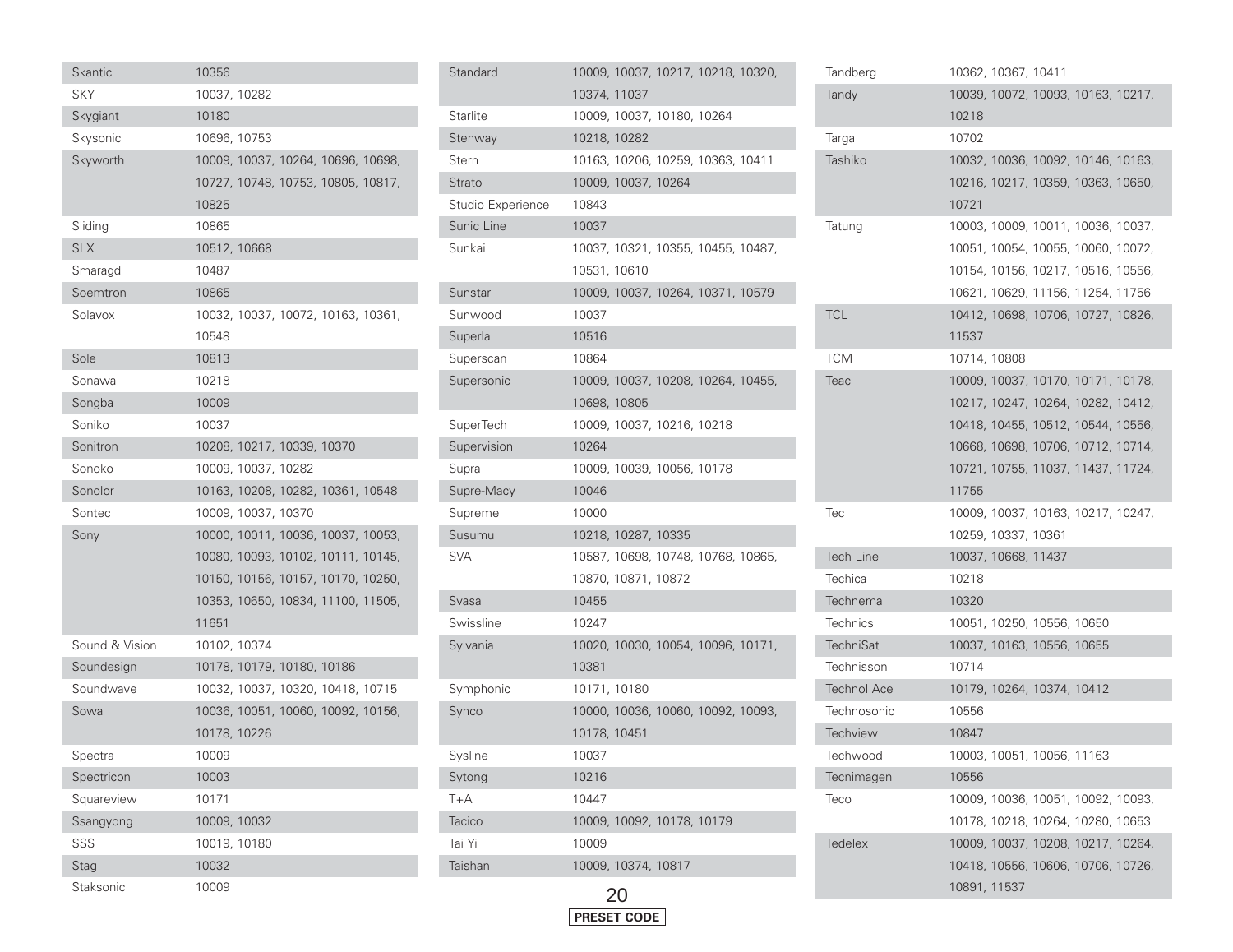| Tek                | 10009, 10264, 10706, 10795         |
|--------------------|------------------------------------|
| Teknika            | 10016, 10019, 10039, 10054, 10056, |
|                    | 10060, 10092, 10150, 10179, 10180, |
|                    | 10186                              |
| Telecor            | 10037, 10394                       |
| Telefunken         | 10037, 10056, 10073, 10109, 10287, |
|                    | 10335, 10346, 10421, 10486, 10498, |
|                    | 10560, 10587, 10625, 10698, 10702, |
|                    | 10706, 10712, 10714, 10753, 10819, |
|                    | 10820, 10821                       |
| Telefusion         | 10037                              |
| Telegazi           | 10037, 10556                       |
| <b>Telemeister</b> | 10320                              |
| Telesonic          | 10037                              |
| Telestar           | 10009, 10037, 10412, 10556, 10579  |
| Teletech           | 10009, 10037, 10337, 10668, 11037  |
| Teleton            | 10036, 10163, 10186, 10206, 10217, |
|                    | 10259, 10363                       |
| Televideon         | 10216, 10320                       |
| <b>Teleview</b>    | 10037                              |
| Tempest            | 10009, 10037, 10264, 10455, 10556  |
| Tennessee          | 10037                              |
| Tensai             | 10009, 10037, 10104, 10105, 10163, |
|                    | 10217, 10218, 10247, 10320, 10371, |
|                    | 10374, 10377, 10556, 10715, 11037  |
| Tenson             | 10009, 10320                       |
| Tera               | 10030, 10092, 10466                |
| Tesla              | 10037                              |
| Tevion             | 10556, 10648, 10668, 10714, 10767, |
|                    | 11037, 11137                       |
| Texet              | 10009, 10216, 10217, 10218, 10374  |
| ThemeScene         | 10887                              |
| Thomson            | 10037, 10109, 10287, 10335, 10560, |
|                    | 10625, 11447                       |
| Thorn              | 10035, 10036, 10037, 10072, 10073, |
|                    | 10104, 10109, 10163, 10193, 10238, |
|                    | 10335, 10359, 10361, 10499, 10512, |
|                    | 10535                              |

| Thorn-Ferguson          | 10073, 10193, 10238, 10499         |
|-------------------------|------------------------------------|
| Tiane                   | 10093, 10817                       |
| <b>TMK</b>              | 10056, 10177, 10178                |
| <b>TML</b>              | 11756                              |
| <b>TNCi</b>             | 10017                              |
| Tobishi                 | 10218                              |
| Tobo                    | 10009, 10264, 10412, 10748         |
| Tokai                   | 10009, 10037, 10163, 10337, 10374, |
|                         | 10668, 11037                       |
| Tokaido                 | 11037                              |
| Tokyo                   | 10035                              |
| Tomashi                 | 10218, 10282                       |
| Tongguang               | 10264, 10412                       |
| Tongtel                 | 10587, 10780                       |
| Tophouse                | 10180                              |
| Toshiba                 | 10009, 10035, 10036, 10060, 10070, |
|                         | 10093, 10102, 10109, 10145, 10154, |
|                         | 10156, 10191, 10195, 10217, 10264, |
|                         | 10381, 10412, 10508, 10556, 10618, |
|                         | 10644, 10650, 10714, 10718, 10821, |
|                         | 10832, 10845, 11156, 11256, 11265, |
|                         | 11356, 11508, 11656, 11704         |
| Tosonic                 | 10185                              |
| Totevision              | 10039                              |
| Towada                  | 10102, 10217, 10264                |
| Toyoda                  | 10009, 10037, 10264, 10412         |
| Trakton                 | 10009, 10217, 10264                |
| <b>Trans Continens</b>  | 10037, 10217, 10668, 11037         |
| <b>TRANS-continents</b> | 10621                              |
| Transonic               | 10009, 10037, 10264, 10418, 10455, |
|                         | 10512, 10587, 10698, 10712, 10780, |
|                         | 10858                              |
| Triad                   | 10037, 10218, 10556                |
| Trical                  | 10157                              |
| <b>Trident</b>          | 10516                              |
| Tristar                 | 10193, 10218                       |
| Triumph                 | 10177, 10346, 10516, 10556         |
|                         |                                    |

| FSET CI<br>חרור<br>ΡВ |
|-----------------------|

| Tsoschi          | 10282                              |
|------------------|------------------------------------|
| Tuntex           | 10009, 10030, 10092                |
| TVS              | 10463                              |
| <b>TVTEXT 95</b> | 10556                              |
| Uher             | 10037, 10206, 10320, 10374, 10418, |
|                  | 10480, 10486                       |
| Ultravox         | 10037, 10087, 10102, 10216, 10247  |
| Unic             | 10163                              |
| Unic Line        | 10037, 10455                       |
| United           | 10037, 10606, 10714, 10715, 11037  |
| Universal        | 10027, 10037                       |
| Universum        | 10009, 10011, 10032, 10036, 10037, |
|                  | 10070, 10104, 10105, 10146, 10157, |
|                  | 10163, 10170, 10177, 10191, 10200, |
|                  | 10217, 10247, 10264, 10290, 10346, |
|                  | 10361, 10362, 10370, 10411, 10418, |
|                  | 10421, 10473, 10480, 10492, 10512, |
|                  | 10535, 10544, 10556, 10618, 10631, |
|                  | 10668, 11037, 11437                |
| Univox           | 10037, 10087, 10163, 10337         |
| Utax             | 10163                              |
| V2max            | 10865                              |
| V7 Videoseven    |                                    |
|                  | 11755                              |
| V7Videoseven     | 10880                              |
| Vector Research  | 10030                              |
| Vestel           | 10037, 10163, 10217, 10556, 10668, |
|                  | 11037, 11163                       |
| Victor           | 10036, 10053, 10250, 10650, 10653  |
| Videocon         | 10508                              |
| Videologic       | 10216, 10218                       |
| Videologique     | 10218                              |
| Videomac         | 10009, 10264                       |
| Videosat         | 10247                              |
| Videotechnic     | 10217, 10320                       |
| Videoton         | 10356                              |
| Vidikron         | 10054                              |
| Vidtech          | 10019, 10036, 10178                |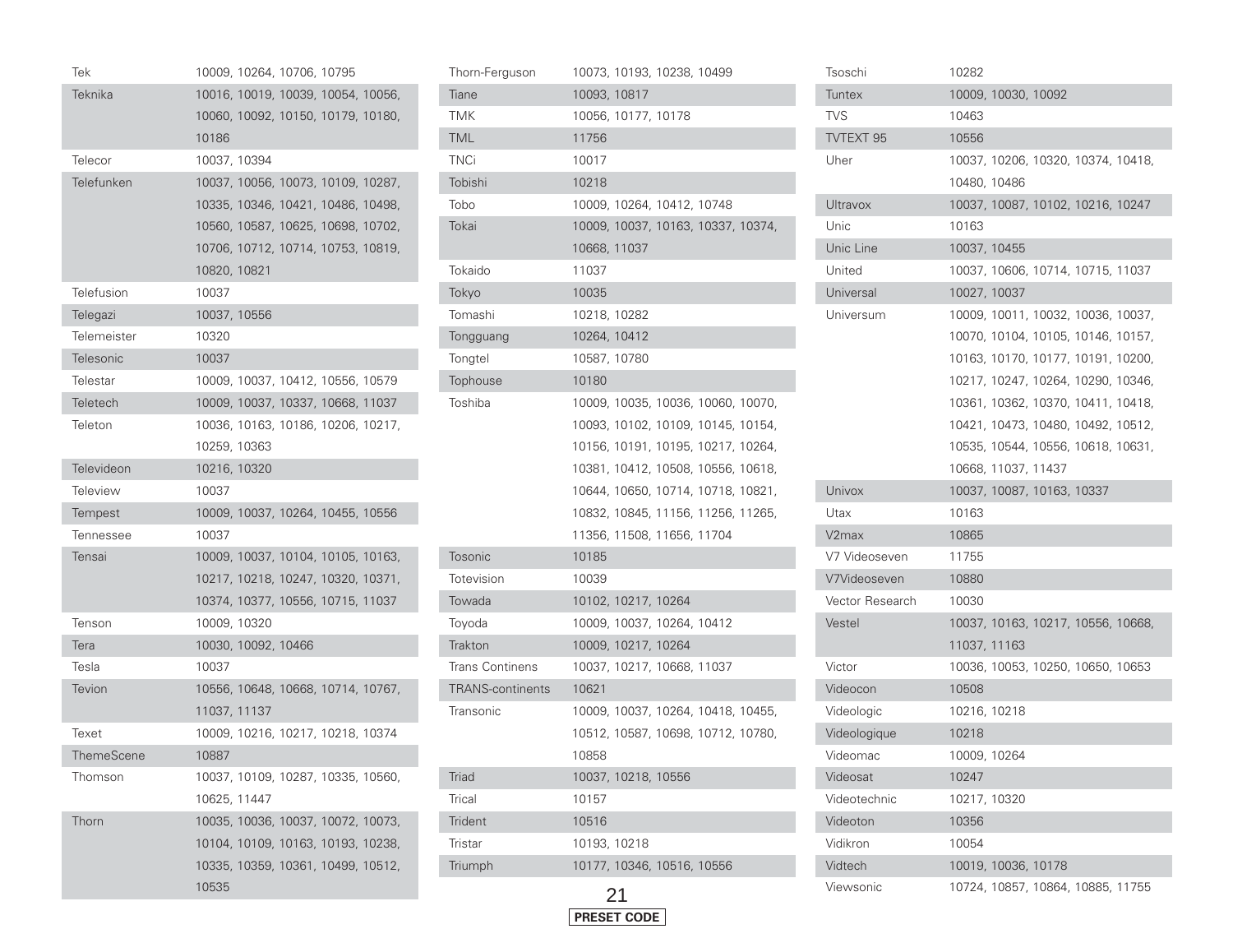| Viking             | 10046                              |                     |                                    |  |  |
|--------------------|------------------------------------|---------------------|------------------------------------|--|--|
| VInc               | 11756                              |                     |                                    |  |  |
| Vision             |                                    |                     | 10032, 10037, 10217, 10264, 10320  |  |  |
| Vistar             |                                    | 10206, 10361, 10548 |                                    |  |  |
| Vizio              |                                    | 10864, 10885, 11756 |                                    |  |  |
| Voxson             |                                    |                     | 10087, 10163, 10178, 10363, 10418  |  |  |
| Waltham            |                                    |                     | 10037, 10109, 10163, 10217, 10356, |  |  |
|                    |                                    |                     | 10418, 10443, 10668, 11037         |  |  |
| Wards              |                                    |                     | 10000, 10016, 10017, 10018, 10019, |  |  |
|                    |                                    |                     | 10020, 10021, 10024, 10027, 10030, |  |  |
|                    |                                    |                     | 10047, 10051, 10054, 10055, 10056, |  |  |
|                    |                                    |                     | 10060, 10080, 10096, 10111, 10135, |  |  |
|                    |                                    |                     | 10154, 10156, 10165, 10166, 10178, |  |  |
|                    |                                    |                     | 10179, 10180, 10186, 10187, 10866, |  |  |
|                    |                                    | 11147, 11156, 11347 |                                    |  |  |
| Warumaia           | 10374, 10661                       |                     |                                    |  |  |
| Watson             |                                    |                     | 10009, 10037, 10218, 10320, 10394, |  |  |
|                    |                                    |                     | 10579, 10668, 11037, 11437         |  |  |
| <b>Watt Radio</b>  |                                    | 10102, 10216, 10544 |                                    |  |  |
| Waycon             | 10156                              |                     |                                    |  |  |
| Wega               |                                    | 10036, 10037, 10087 |                                    |  |  |
| Wegavox            | 10037                              |                     |                                    |  |  |
| Weipai             | 10009                              |                     |                                    |  |  |
| Welltech           | 10714                              |                     |                                    |  |  |
| Weltblick          | 10217, 10320                       |                     |                                    |  |  |
| Westinghouse       | 10003, 10889                       |                     |                                    |  |  |
| Weston             | 10037                              |                     |                                    |  |  |
| Wharfedale         |                                    |                     | 10037, 10264, 10556, 10706, 10861  |  |  |
| White Westinghouse | 10037, 10186, 10216, 10320, 10337, |                     |                                    |  |  |
|                    | 10463, 10623                       |                     |                                    |  |  |
| Windsor            | 11037                              |                     |                                    |  |  |
| Windstar           | 10282, 10337                       |                     |                                    |  |  |
| Windy Sam          | 10556                              |                     |                                    |  |  |
| Wintel             | 10714                              |                     |                                    |  |  |
| World-of-Vision    | 10880                              |                     |                                    |  |  |
| Worldview          | 10455                              |                     |                                    |  |  |
| Xenius             | 10634, 10661                       |                     |                                    |  |  |

| Xiahua        |              |                     | 10009, 10264, 10412, 10698, 10773, |  |
|---------------|--------------|---------------------|------------------------------------|--|
|               | 10779, 10817 |                     |                                    |  |
| Xianghai      | 10009        |                     |                                    |  |
| Xiangyang     | 10264, 10412 |                     |                                    |  |
| Xiangyu       | 10009        |                     |                                    |  |
| Xihu          |              | 10264, 10412, 10817 |                                    |  |
| Xinaghai      | 10412        |                     |                                    |  |
| Xingfu        | 10009        |                     |                                    |  |
| Xinghai       | 10264        |                     |                                    |  |
| Xinrisong     | 10848        |                     |                                    |  |
| <b>XLogic</b> | 10698        |                     |                                    |  |
| <b>XMS</b>    | 10698        |                     |                                    |  |
| Xoceco        | 10779, 10785 |                     |                                    |  |
| Xrypton       | 10037        |                     |                                    |  |
| Xuelian       | 10848        |                     |                                    |  |
| Yamaha        |              |                     | 10019, 10030, 10650, 10769, 10833, |  |
|               | 10839        |                     |                                    |  |
| Yamishi       |              | 10217, 10282, 10455 |                                    |  |
| Yapshe        | 10250        |                     |                                    |  |
| Yingge        | 10009        |                     |                                    |  |
| Yokan         | 10037, 10109 |                     |                                    |  |
| Yoko          |              |                     | 10009, 10037, 10216, 10217, 10218, |  |
|               |              |                     | 10247, 10264, 10339, 10421         |  |
| Yongbao       | 10848        |                     |                                    |  |
| Yonggu        | 10009        |                     |                                    |  |
| Yoshita       | 10706        |                     |                                    |  |
| Youlanasi     | 10817        |                     |                                    |  |
| Yousida       | 10009, 10848 |                     |                                    |  |
| Yuhang        | 10009        |                     |                                    |  |
| Zanela        | 10238        |                     |                                    |  |
| Zanussi       |              | 10206, 10264, 10363 |                                    |  |
| Zenith        |              |                     | 10016, 10017, 10092, 10178, 10463  |  |
| Zenor         | 10208, 10339 |                     |                                    |  |
| ZhuHai        | 10009, 10374 |                     |                                    |  |
| Zonda         |              | 10003, 10698, 10779 |                                    |  |
| <b>ZX</b>     | 10418        |                     |                                    |  |
|               |              |                     |                                    |  |



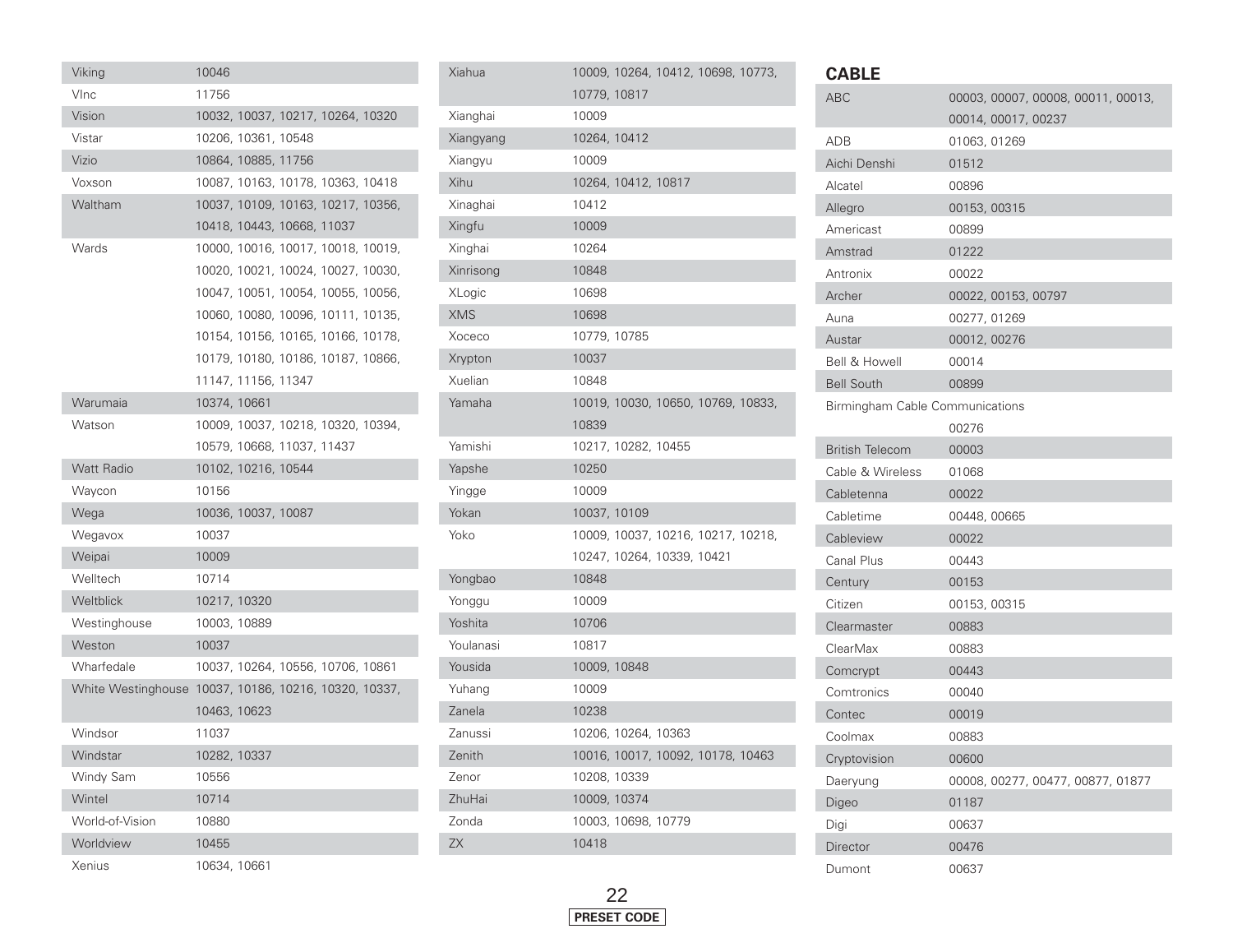| DX Antenna         | 01500                              |
|--------------------|------------------------------------|
| Eastern            | 00002                              |
| Emerson            | 00797                              |
| Everquest          | 00015, 00040                       |
| Filmnet            | 00443, 00619                       |
| Focus              | 00400                              |
| Foxtel             | 01222                              |
| France Telecom     | 00451, 00817, 00896                |
| Freebox            | 01482                              |
| Fujitsu            | 01497                              |
| Funai              | 00019                              |
| Galaxi             | 00008                              |
| Garrard            | 00153                              |
| GE                 | 00237                              |
| Gehua              | 00476                              |
| Gemini             | 00015, 00797                       |
| General Instrument | 00003, 00011, 00014, 00015, 00276, |
|                    | 00476, 00810                       |
| GMI                | 00015, 00797                       |
| Golden Channel     | 01063, 01110                       |
| GoldStar           | 00040, 00144                       |
| Goodmind           | 00797                              |
| Hamlin             | 00009, 00020, 00034, 00259, 00273  |
| Hitachi            | 00011,00014                        |
| HyperVision        | 00619                              |
| Hytex              | 00007                              |
| i3 Micro           | 01602                              |
| Jasco              | 00015, 00153, 00315                |
| Jebsee             | 00400                              |
| Jerrold            | 00003, 00011, 00012, 00014, 00015, |
|                    | 00276, 00476, 00810                |
| <b>KNC</b>         | 00008                              |
| Leon               | 00015                              |
| LG                 | 00040, 00144                       |
| Macab              | 00817                              |
| Magnavox           | 00014                              |
| Maspro             | 01510                              |

ŋ I

| Memorex                         | 00000        |                     |                                    |  |
|---------------------------------|--------------|---------------------|------------------------------------|--|
| MNET                            | 00019, 00443 |                     |                                    |  |
| Moser                           | 00451        |                     |                                    |  |
| Motorola                        |              |                     | 00276, 00476, 00810, 01106, 01187, |  |
|                                 |              | 01254, 01376, 01483 |                                    |  |
| Movie Time                      | 00063        |                     |                                    |  |
| Mr Zap                          | 01112        |                     |                                    |  |
| Mr. Zap                         | 01112        |                     |                                    |  |
| MS                              | 00015        |                     |                                    |  |
| Multichoice                     | 00019, 00443 |                     |                                    |  |
| Multitech                       | 00883        |                     |                                    |  |
| MultiVision                     | 00012        |                     |                                    |  |
| Myrio                           | 01602        |                     |                                    |  |
| <b>NEC</b>                      | 01496        |                     |                                    |  |
| Nokia                           | 01569        |                     |                                    |  |
| <b>Noos</b>                     | 00817        |                     |                                    |  |
| NSC                             | 00063        |                     |                                    |  |
| NTL                             |              |                     | 00003, 00250, 00277, 01060, 01068  |  |
| Oak                             | 00007, 00019 |                     |                                    |  |
| Ono                             | 01068        |                     |                                    |  |
| Optimus                         | 00021        |                     |                                    |  |
| Optus                           | 00276, 01060 |                     |                                    |  |
| Pace                            |              |                     | 00008, 00237, 01060, 01068, 01368, |  |
|                                 | 01877        |                     |                                    |  |
| Panasonic                       |              |                     | 00000, 00008, 00021, 00040, 00107, |  |
|                                 | 00443, 01488 |                     |                                    |  |
| Panther                         | 00637        |                     |                                    |  |
| Paragon                         | 00000        |                     |                                    |  |
| Philips                         |              |                     | 00013, 00153, 00317, 00619, 00817, |  |
|                                 | 01305        |                     |                                    |  |
| Pioneer                         |              |                     | 00144, 00533, 00877, 01500, 01877  |  |
| Popular Mechanics               | 00400        |                     |                                    |  |
| Pulsar                          | 00000        |                     |                                    |  |
| <b>PVP Stereo Visual Matrix</b> |              |                     |                                    |  |
|                                 | 00003        |                     |                                    |  |
| Quasar                          | 00000        |                     |                                    |  |
| Quiero                          | 00817        |                     |                                    |  |
|                                 |              |                     |                                    |  |

| RadioShack         | 00015, 00315, 00797, 00883         |
|--------------------|------------------------------------|
| RCA                | 00021, 01256                       |
| Recoton            | 00400                              |
| Regal              | 00020, 00259, 00273, 00279         |
| Regency            | 00002                              |
| Rembrandt          | 00011                              |
| Runco              | 00000                              |
| Sagem              | 00817, 01089, 01112                |
| Salora             | 00000                              |
| Samsung            | 00000, 00040, 00144, 01060         |
| Scientific Atlanta | 00008, 00017, 00237, 00277, 00477, |
|                    | 00877, 01510, 01877                |
| Sejin              | 01602                              |
| Signal             | 00015, 00040                       |
| Signature          | 00011                              |
| <b>SL Marx</b>     | 00040                              |
| Sony               | 01006, 01460                       |
| Sprucer            | 00021                              |
| Starcom            | 00003, 00014, 00015                |
| Stargate           | 00015, 00040, 00797                |
| Starquest          | 00015                              |
| Sumitomo           | 01500, 01504                       |
| Supercable         | 00276                              |
| Supermax           | 00883                              |
| Tadiran            | 00040                              |
| Tandy              | 00258                              |
| Tele Danmark       | 01016                              |
| $Tele+1$           | 00443                              |
| Telepiu            | 00443                              |
| Teleview           | 00040                              |
| Telewest           | 01068, 01368                       |
| Thomson            | 01110, 01256                       |
| Time Warner cable  | 01877                              |
| <b>Timeless</b>    | 00040                              |
| Tocom              | 00012, 00013                       |
| Torx               | 00003                              |
| Toshiba            | 00000, 01509                       |

Г

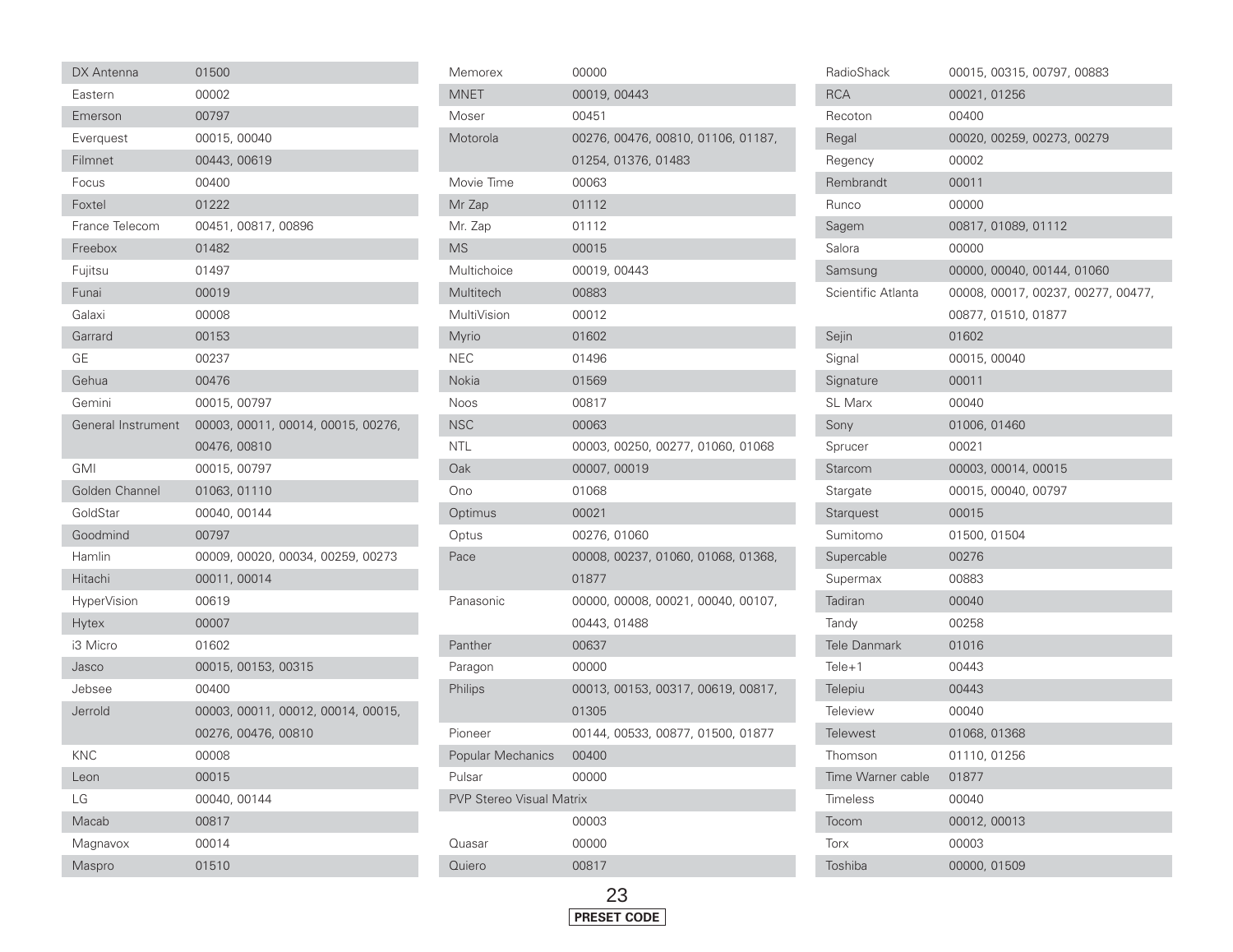| Trans PX              | 00153, 00276, 00315        |
|-----------------------|----------------------------|
| TransACT              | 01106                      |
| <b>Tri-Vision</b>     | 01257                      |
| Tristar               | 00883                      |
| <b>TS</b>             | 00003                      |
| Tusa                  | 00015                      |
| <b>TV86</b>           | 00063                      |
| Unika                 | 00022, 00153               |
| <b>United Artists</b> | 00007                      |
| <b>United Cable</b>   | 00003                      |
| Universal             | 00022, 00153, 00191        |
| <b>US Electronics</b> | 00276                      |
| V <sub>2</sub>        | 00883                      |
| Videotron             | 00250                      |
| Videoway              | 00250                      |
| Viewmaster            | 00883                      |
| Viewstar              | 00063, 00258               |
| Vision                | 00883                      |
| <b>Visionetics</b>    | 01064                      |
| Visiopass             | 00451                      |
| <b>Vortex View</b>    | 00883                      |
| Zenith                | 00000, 00008, 00525, 00899 |
| Zentek                | 00400                      |

#### **SATELLITE**

| @sat  | 01300                              |
|-------|------------------------------------|
| @Sky  | 01334                              |
| ABsat | 00123, 00668, 00713, 00832         |
| ADB   | 00642, 00887, 01259, 01367, 01473, |
|       | 01491, 01492, 01493, 01494, 01495  |
| Aegir | 00520                              |
| AGS   | 00668, 00710                       |
| Aiwa  | 01514                              |
| Akai  | 00200, 00515                       |
| Akena | 00668                              |
| Alba  | 00421, 00455, 00515, 00613, 00713  |
| Aldes | 00520                              |

| Allsat     | 00200, 01017, 01043                |
|------------|------------------------------------|
| Allsonic   | 00369                              |
| Alltech    | 00713                              |
| Allvision  | 01232, 01334, 01412                |
| Alpha      | 00668                              |
| AlphaStar  | 00772                              |
| Amitronica | 00713                              |
| Ampere     | 00132, 00396, 00829                |
| Amstrad    | 00132, 00243, 00345, 00396, 00501, |
|            | 00675, 00689, 00713, 00742, 00795, |
|            | 00847, 00863, 00882, 00885, 01113, |
|            | 01175                              |
| Anglo      | 00713                              |
| Ankaro     | 00369, 00692, 00713, 01279         |
| AntSat     | 01017, 01083                       |
| Anttron    | 00421, 00613                       |
| Apollo     | 00421, 00455                       |
| Arcon      | 00692, 00834, 01043, 01075, 01205, |
|            | 01279                              |
| Arcus      | 01143                              |
| Arion      | 01205                              |
| Armstrong  | 00243                              |
| Arnion     | 01300                              |
| ASA        | 00397                              |
| Asat       | 00200                              |
| ASCI       | 00114, 01334                       |
| ASLF       | 00713                              |
| AssCom     | 00853                              |
| AST        | 00321, 00351                       |
| Astacom    | 00668, 00710                       |
| Aston      | 00142, 01261                       |
| Astra      | 00243, 00607, 00713                |
| Astrastar  | 00548                              |
| Astro      | 00133, 00173, 00358, 00369, 00501, |
|            | 00520, 00548, 00607, 00613, 00658, |
|            | 01099, 01100, 01113                |
| Athena     | 00668                              |
|            |                                    |



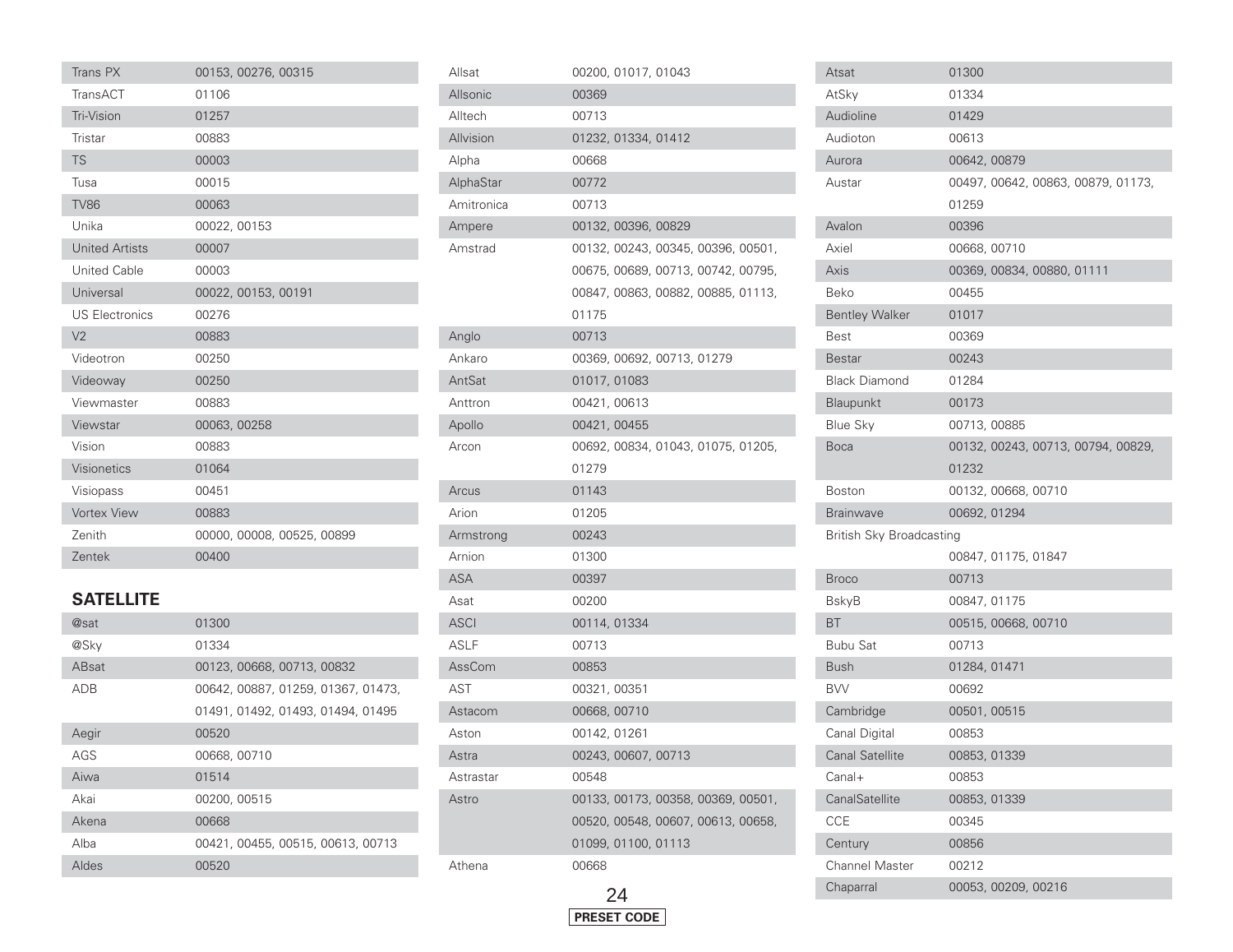| Cherokee                 |              | 00123, 00710, 01480 |                                    |  |  |
|--------------------------|--------------|---------------------|------------------------------------|--|--|
| Chess                    |              |                     | 00114, 00713, 01085, 01334         |  |  |
| CityCom                  |              |                     | 00115, 00299, 00607, 00818, 01075, |  |  |
|                          | 01176, 01232 |                     |                                    |  |  |
| Claasen Nachrichten      | 00520        |                     |                                    |  |  |
| Clark                    | 00613        |                     |                                    |  |  |
| Clemens Kamphus          | 00396, 00834 |                     |                                    |  |  |
| <b>CNS</b>               | 01367        |                     |                                    |  |  |
| <b>CNT</b>               | 00520        |                     |                                    |  |  |
| Cobra                    | 00396        |                     |                                    |  |  |
| Colombia                 | 00132, 00668 |                     |                                    |  |  |
| Columbia                 | 00132        |                     |                                    |  |  |
| Columbus                 | 00668        |                     |                                    |  |  |
| Comag                    |              | 00132, 01232, 01412 |                                    |  |  |
| Condor                   | 00369, 00607 |                     |                                    |  |  |
| Connexions               | 00396        |                     |                                    |  |  |
| Conrad                   |              |                     | 00115, 00132, 00369, 00501, 00607  |  |  |
| <b>Conrad Electronic</b> | 00607        |                     |                                    |  |  |
| Cosat                    | 00592        |                     |                                    |  |  |
| Crossdigital             | 01109        |                     |                                    |  |  |
| Crown                    | 00243        |                     |                                    |  |  |
| Cryptovision             | 00455        |                     |                                    |  |  |
| Cyfra+                   | 01076        |                     |                                    |  |  |
| Cyrus                    | 00200        |                     |                                    |  |  |
| D-box                    | 00723, 00873 |                     |                                    |  |  |
| Daeryung                 | 00396        |                     |                                    |  |  |
| Daewoo                   |              |                     | 00421, 00713, 01111, 01296         |  |  |
| Daumling                 | 00794        |                     |                                    |  |  |
| Delfa                    | 00863        |                     |                                    |  |  |
| Deltasat                 | 01075        |                     |                                    |  |  |
| Dgtec                    | 01242, 01542 |                     |                                    |  |  |
| Digatron                 | 01294        |                     |                                    |  |  |
| Digena                   | 01100        |                     |                                    |  |  |
| Digenius                 | 00299, 01161 |                     |                                    |  |  |
| Digiality                | 00607        |                     |                                    |  |  |
| Digipro                  | 01105        |                     |                                    |  |  |
| DigiQuest                | 00863        |                     |                                    |  |  |
| DigitAll World           | 01227        |                     |                                    |  |  |

| Digiturk            | 01076        |                     |                                    |  |
|---------------------|--------------|---------------------|------------------------------------|--|
| <b>DirecTV</b>      |              |                     | 00099, 00247, 00392, 00566, 00639, |  |
|                     |              |                     | 00724, 00749, 00819, 01076, 01108, |  |
|                     |              |                     | 01109, 01142, 01377, 01392, 01414, |  |
|                     |              |                     | 01442, 01443, 01444, 01609, 01639, |  |
|                     |              | 01640, 01749, 01856 |                                    |  |
| Discoverer          | 00605        |                     |                                    |  |
| <b>Discovery</b>    |              | 00668, 00710, 01480 |                                    |  |
| Dish Network        | 00775        |                     |                                    |  |
| Dish Network System |              |                     |                                    |  |
|                     |              |                     | 00775, 01005, 01170, 01505, 01775  |  |
| Dishpro             |              |                     | 00775, 01005, 01505, 01775         |  |
| Distratel           |              |                     | 00084, 00885, 01205, 01283         |  |
| Distrisat           | 00200        |                     |                                    |  |
| DMT                 | 01075        |                     |                                    |  |
| DNR                 | 00692        |                     |                                    |  |
| DNT                 | 00200, 00396 |                     |                                    |  |
| Dream Multimedia    |              |                     | 01237, 01437, 01537, 01637         |  |
| DST                 | 00421        |                     |                                    |  |
| Dune                | 00369        |                     |                                    |  |
| DX Antenna          | 01530        |                     |                                    |  |
| Echostar            |              |                     | 00159, 00167, 00269, 00280, 00396, |  |
|                     |              |                     | 00454, 00610, 00668, 00713, 00775, |  |
|                     |              |                     | 00853, 00871, 01005, 01086, 01170, |  |
|                     |              |                     | 01200, 01323, 01409, 01467, 01477, |  |
|                     | 01505, 01775 |                     |                                    |  |
| EIF                 | 00417        |                     |                                    |  |
| Einhell             |              |                     | 00132, 00243, 00421, 00501, 00692, |  |
|                     | 00713, 00794 |                     |                                    |  |
| Elap                |              |                     | 00587, 00668, 00710, 00713         |  |
| Elsat               | 00713        |                     |                                    |  |
| Elta                |              | 00200, 00369, 00421 |                                    |  |
| Emanon              | 00421        |                     |                                    |  |
| Emme Esse           | 00369, 00871 |                     |                                    |  |
| eMTech              | 01214        |                     |                                    |  |
| Engel               | 00713, 01017 |                     |                                    |  |
| Eurieult            |              |                     | 00084, 00136, 00417, 00882, 00885  |  |
|                     |              |                     |                                    |  |



| Euro1             | 01278                              |
|-------------------|------------------------------------|
| Eurocrypt         | 00455                              |
| EuroLine          | 01251                              |
| Europa            | 00501, 00607, 00863                |
| European          | 00794                              |
| Europhon          | 00132, 00299, 00607                |
| Eurosat           | 00243                              |
| Eurosky           | 00114, 00115, 00132, 00243, 00299, |
|                   | 00369, 00501, 00607                |
| Eurostar          | 00115, 00607, 00818, 00880, 00898  |
| Eutelsat          | 00713                              |
| Exator            | 00421, 00515, 00613                |
| Expressvu         | 00775, 01775                       |
| Fagor             | 00592                              |
| Fenner            | 00157, 00369, 00605, 00668, 00713  |
| Ferguson          | 00455, 00711, 01291                |
| Fidelity          | 00501, 00675                       |
| Finlandia         | 00455                              |
| Finlux            | 00397, 00455, 00573                |
| <b>Flair Mate</b> | 00713                              |
| Force             | 01101, 01194                       |
| Fortec Star       | 01017, 01083, 01293                |
| Foxtel            | 00455, 00497, 00720, 00879, 01162, |
|                   | 01173, 01176, 01356                |
| Fracarro          | 00421, 00668, 00871                |
| Freecom           | 00173, 00421, 00501                |
| Freesat           | 00882                              |
| Fresat            | 00885                              |
| FTEmaximal        | 00331, 00369, 00713, 00794, 00863, |
|                   | 01209, 01449                       |
| Fuba              | 00115, 00173, 00299, 00369, 00396, |
|                   | 00417, 00421, 00573, 01161, 01214  |
| Fugionkyo         | 01105                              |
| Galaxis           | 00115, 00369, 00592, 00692, 00834, |
|                   | 00853, 00863, 00879, 01101, 01111, |
|                   | 01557                              |
| Galaxisat         | 00321                              |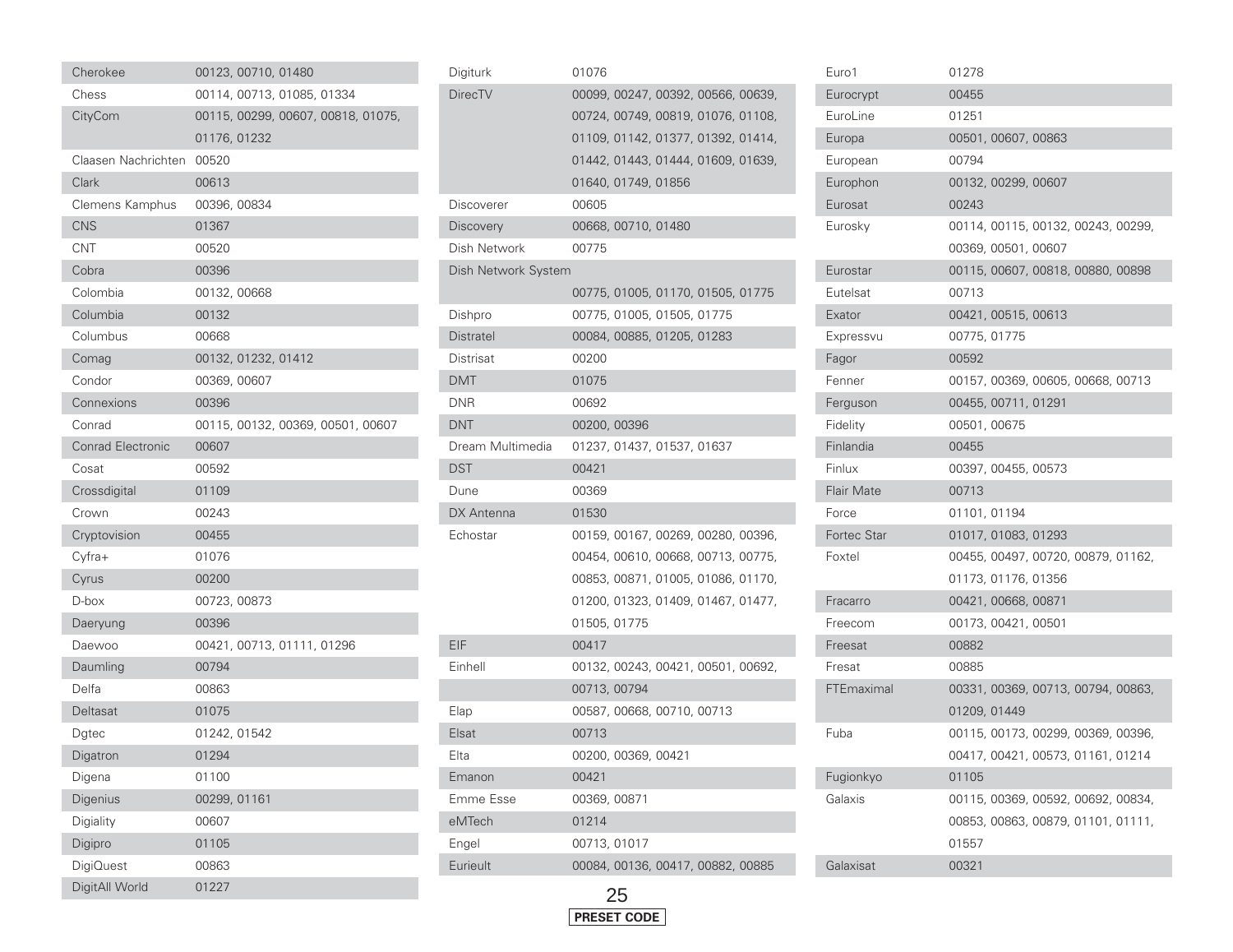| Gardiner           | 00818                              |
|--------------------|------------------------------------|
| Garnet             | 01075                              |
| GbSAT              | 01214                              |
| <b>GE</b>          | 00566                              |
| Gecco              | 01273, 01412                       |
| General Instrument | 00869                              |
| GF                 | 00834, 01043                       |
| <b>GF Star</b>     | 01043                              |
| Globo              | 01087, 01251                       |
| <b>GOD Digital</b> | 00200                              |
| goi                | 00775, 01775                       |
| <b>Gold Box</b>    | 00853                              |
| Goldbox            | 00292, 00853                       |
| Golden Interstar   | 01283                              |
| Goldvision         | 01017                              |
| Gooding            | 00571                              |
| Goodmans           | 00455, 01246, 01284                |
| Gradiente          | 00099, 00856, 00887                |
| Granada            | 00455                              |
| Grandin            | 00084, 00136, 00417, 00885         |
| Grocos             | 00243                              |
| Grundig            | 00173, 00345, 00455, 00501, 00571, |
|                    | 00750, 00805, 00847, 00853, 00879, |
|                    | 01150, 01291, 01330, 01335, 01435  |
| Hanseatic          | 00605, 01099, 01100                |
| Hantor             | 00421                              |
| Hanuri             | 00520                              |
| Hauppauge          | 01294, 01298                       |
| HВ                 | 01214                              |
| <b>HDT</b>         | 01011, 01159                       |
| Helium             | 00607                              |
| Hinari             | 00421                              |
| Hirschmann         | 00173, 00299, 00369, 00396, 00397, |
|                    | 00501, 00573, 00607, 00668, 00710, |
|                    | 00882, 01012, 01085, 01111, 01113  |
| <b>Hisense</b>     | 01535                              |
| Hitachi            | 00455, 00489, 00819, 01250, 01284, |
|                    | 01518, 01523, 01525, 00035         |

| Hnsel & Gretel                | 00132                              |
|-------------------------------|------------------------------------|
| Homecable                     | 00238                              |
| Homecast                      | 01214                              |
| Houston                       | 00396, 00592, 00668                |
| <b>HTS</b>                    | 00775, 01775                       |
| Hughes                        | 00749                              |
| Hughes Network Syst           |                                    |
|                               | 00749                              |
| <b>Hughes Network Systems</b> |                                    |
|                               | 00749, 01142, 01442, 01443, 01444, |
|                               | 01749                              |
| Humax                         | 00863, 01176, 01225, 01427, 01568  |
| Huth                          | 00132, 00243, 00607, 00692, 00794, |
|                               | 00829, 01017, 01075                |
| Hwalin                        | 00885                              |
| Hypson                        | 00136, 00417                       |
| Hyundai                       | 01011, 01075, 01159                |
| iCan                          | 01367                              |
| <b>ID Digital</b>             | 01176                              |
| <b>IEEC</b>                   | 00605                              |
| <b>ILLUSION</b> sat           | 01557                              |
| iLo                           | 01535                              |
| Imex                          | 00084, 00136, 00520                |
| Imperial                      | 01429                              |
| Indovision                    | 00887                              |
| Ingelen                       | 00114, 00396, 00882                |
| Innova                        | 00099                              |
| International                 | 00132, 00243                       |
| Interstar                     | 01017, 01105, 01214                |
| Intertronic                   | 00243                              |
| Intervision                   | 00592, 00607, 00628                |
| <b>InVideo</b>                | 00871                              |
| IQ                            | 00210                              |
| IQ Prism                      | 00210                              |
| IR.                           | 00173, 00282, 00331, 00358, 00455  |
| Irdeto Technology             | 00879                              |
| <b>ISkyB</b>                  | 00887                              |
|                               |                                    |



| Italtel                   | 00871                              |
|---------------------------|------------------------------------|
| Jadeworld                 | 00642                              |
| Jaeger                    | 01334                              |
| Janeil                    | 00152                              |
| JOK                       | 00690, 00710                       |
| Jolly                     | 00592                              |
| JVC                       | 00492, 00515, 00571, 00775, 01170, |
|                           | 01507, 01531, 01775                |
| K-SAT                     | 00713                              |
| Kamm                      | 00713,00880                        |
| Kaon                      | 01300                              |
| KaTelco                   | 01111                              |
| Kathrein                  | 00114, 00115, 00123, 00173, 00200, |
|                           | 00249, 00331, 00358, 00442, 00480, |
|                           | 00553, 00613, 00658, 00713, 00742, |
|                           | 00818, 00898, 01057, 01221, 01561, |
|                           | 01567                              |
| Kathrein Eurostar         | 00115                              |
| Kenwood                   | 00853                              |
| Key West                  | 00132, 00794                       |
| Kiton                     | 00114                              |
| Klap                      | 00668, 00710                       |
| Kolon                     | 00421                              |
| Konig                     | 00607                              |
| Koscom                    | 00834, 01043, 01334, 01409         |
| Kosmos                    | 00331, 00442                       |
| KR                        | 00592, 00613                       |
| Kreiling                  | 00114, 00249, 00658, 01461, 01480  |
| Kreiselmeyer              | 00173                              |
| Kyostar                   | 00421, 00613                       |
| <b>L&amp;S Electronic</b> | 00132, 00369, 01043, 01334         |
| Labgear                   | 01296                              |
| LaSAT                     | 00115, 00132, 00157, 00173, 00243, |
|                           | 00299, 00369, 00520, 00607         |
| Legend                    | 00269                              |
| Lemon                     | 00692, 01461                       |
| Lenco                     | 00115, 00369, 00421, 00607, 00628, |
|                           | 00692, 00713                       |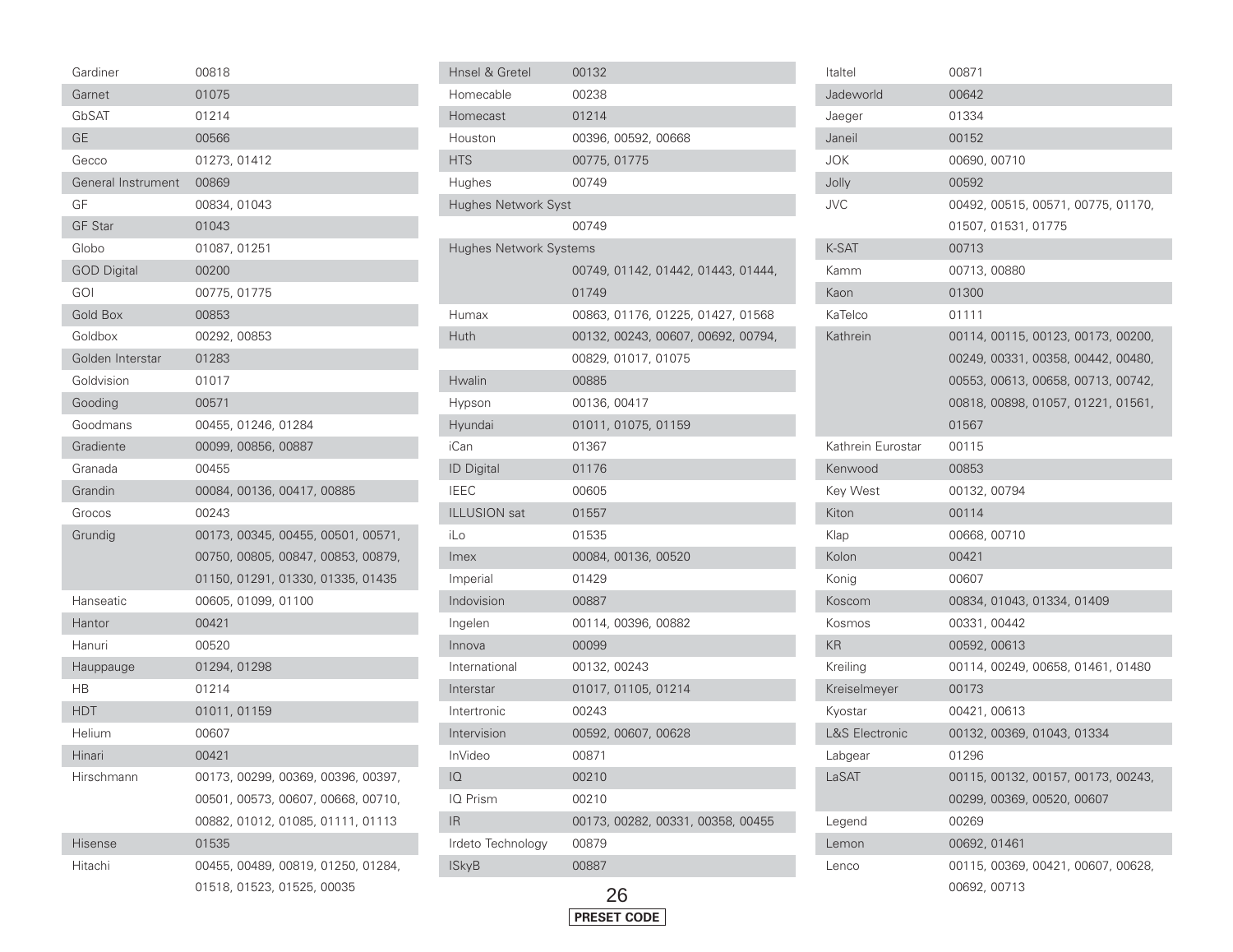| Lennox        | 00592        |                     |                                    |  |  |
|---------------|--------------|---------------------|------------------------------------|--|--|
| Lenson        | 00501        |                     |                                    |  |  |
| Leyco         | 00515        |                     |                                    |  |  |
| LG            |              | 01075, 01226, 01414 |                                    |  |  |
| Lifesat       |              |                     | 00132, 00157, 00299, 00369, 00605, |  |  |
|               |              | 00713, 01043, 01122 |                                    |  |  |
| Lifetec       | 00587        |                     |                                    |  |  |
| Lodos         | 01284        |                     |                                    |  |  |
| Loewe         | 00243        |                     |                                    |  |  |
| Logix         | 01017, 01075 |                     |                                    |  |  |
| Lorenzen      |              |                     | 00132, 00299, 00607, 00692, 00742, |  |  |
|               |              |                     | 00794, 00867, 01161, 01294         |  |  |
| Lupus         | 00369        |                     |                                    |  |  |
| Luxor         |              | 00345, 00501, 00573 |                                    |  |  |
| M vision      | 01557        |                     |                                    |  |  |
| Magnavox      | 00722, 00724 |                     |                                    |  |  |
| Manata        |              |                     | 00132, 00136, 00417, 00668, 00710, |  |  |
|               | 00713        |                     |                                    |  |  |
| Manhattan     |              |                     | 00455, 00520, 00592, 00834, 01017, |  |  |
|               | 01083        |                     |                                    |  |  |
| Marantz       | 00200        |                     |                                    |  |  |
| Marave        | 00417        |                     |                                    |  |  |
| Mascom        | 00520        |                     |                                    |  |  |
| Maspro        |              |                     | 00173, 00571, 00692, 00713, 00750, |  |  |
|               | 01530        |                     |                                    |  |  |
| <b>Mastec</b> | 01334        |                     |                                    |  |  |
| Matsui        |              |                     | 00173, 00571, 00710, 01284         |  |  |
| Matsushita    | 00500        |                     |                                    |  |  |
| Max           | 00607        |                     |                                    |  |  |
| Maximum       | 01075, 01334 |                     |                                    |  |  |
| MB            | 00605        |                     |                                    |  |  |
| <b>MDS</b>    | 01225        |                     |                                    |  |  |
| Mediacom      | 01206        |                     |                                    |  |  |
| Mediamarkt    | 00243        |                     |                                    |  |  |
| MediaSat      |              | 00292, 00501, 00853 |                                    |  |  |
| Medion        |              |                     | 00132, 00299, 00369, 00713, 01043, |  |  |
|               |              |                     | 01075, 01161, 01232, 01334, 01412  |  |  |

| Medison          | 00713                              |
|------------------|------------------------------------|
| Mega             | 00200                              |
| Melectronic      | 00818                              |
| Memorex          | 00269, 00724                       |
| Metronic         | 00084, 00132, 00136, 00243, 00421, |
|                  | 00520, 00613, 00713, 00818, 00885, |
|                  | 01205, 01215, 01279, 01282, 01283, |
|                  | 01334                              |
| Metz             | 00173                              |
| Micro            | 00501, 00607, 00613, 00713, 01294  |
| Micro electronic | 00713                              |
| Micromaxx        | 00299, 00369                       |
| Microstar        | 01075                              |
| Microtec         | 00713                              |
| Minerva          | 00571                              |
| Mitsubishi       | 00455, 00749                       |
| Morgan's         | 00132, 00200, 00243, 00713, 00794, |
|                  | 00829, 01232                       |
| Motorola         | 00856,00869                        |
| Multichoice      | 00642, 00879                       |
| Multistar        | 00331                              |
| Myryad           | 00200                              |
| Mysat            | 00713                              |
| <b>NEC</b>       | 00496, 01270, 01519                |
| NEOTION          | 01334                              |
| Netgem           | 01322                              |
| Netsat           | 00099, 00887                       |
| <b>Neuhaus</b>   | 00501, 00592, 00607, 00692, 00713, |
|                  | 00834                              |
| Neuling          | 00132, 01232                       |
| <b>Neusat</b>    | 00587, 00692, 00713, 00834, 01279, |
|                  | 01334, 01409                       |
| Neveling         | 01161                              |
| Newton           | 00396                              |
| Next Level       | 00869                              |
| <b>NextWave</b>  | 01017, 01143                       |
| Nikko            | 00200, 00243, 00713                |

| Nokia                    | 00397, 00455, 00573, 00723, 00751, |
|--------------------------|------------------------------------|
|                          | 00853, 00873, 01023, 01223, 01310, |
|                          | 01311, 01312, 01723                |
| Nordmende                | 00421, 00455, 00520                |
| Octagon                  | 00421, 00613                       |
| OctalTV                  | 01294, 01505                       |
| Okano                    | 00243, 00331, 00442, 00668         |
| Opentel                  | 01232, 01412                       |
| Optex                    | 00114, 00136, 00417, 00592, 00834, |
|                          | 01043, 01283                       |
| Optus                    | 00879, 01143                       |
| Orbis                    | 01334                              |
| Orbit                    | 00351                              |
| Orbitech                 | 00114, 00157, 00421, 00501, 00548, |
|                          | 00834, 01099, 01100                |
| Origo                    | 00497                              |
| OSAT                     | 00345                              |
| Ouralis                  | 01205                              |
| Oxford                   | 00515,00668                        |
| Pace                     | 00200, 00241, 00329, 00455, 00497, |
|                          | 00720, 00791, 00795, 00847, 00853, |
|                          | 00867, 00879, 00887, 01175, 01323, |
|                          | 01356, 01423, 01623                |
| <b>Pacific Satellite</b> | 00834                              |
| Packard Bell             | 01111                              |
| Packsat                  | 00710                              |
| Palcom                   | 00299, 00587, 01161                |
| Palladium                | 00243, 00396, 00421, 00501, 00571  |
| Palsat                   | 00157, 00501                       |
| Panarex                  | 01159                              |
| Panasat                  | 00615, 00879                       |
| Panasonic                | 00152, 00247, 00455, 00500, 00701, |
|                          | 00847, 01304, 01320, 01404, 01508, |
|                          | 01526                              |
| Panda                    | 00173, 00455, 00607, 00834         |
| Pansat                   | 01011, 01159                       |
| Patriot                  | 00132, 00515, 00668, 00710         |

F

٠

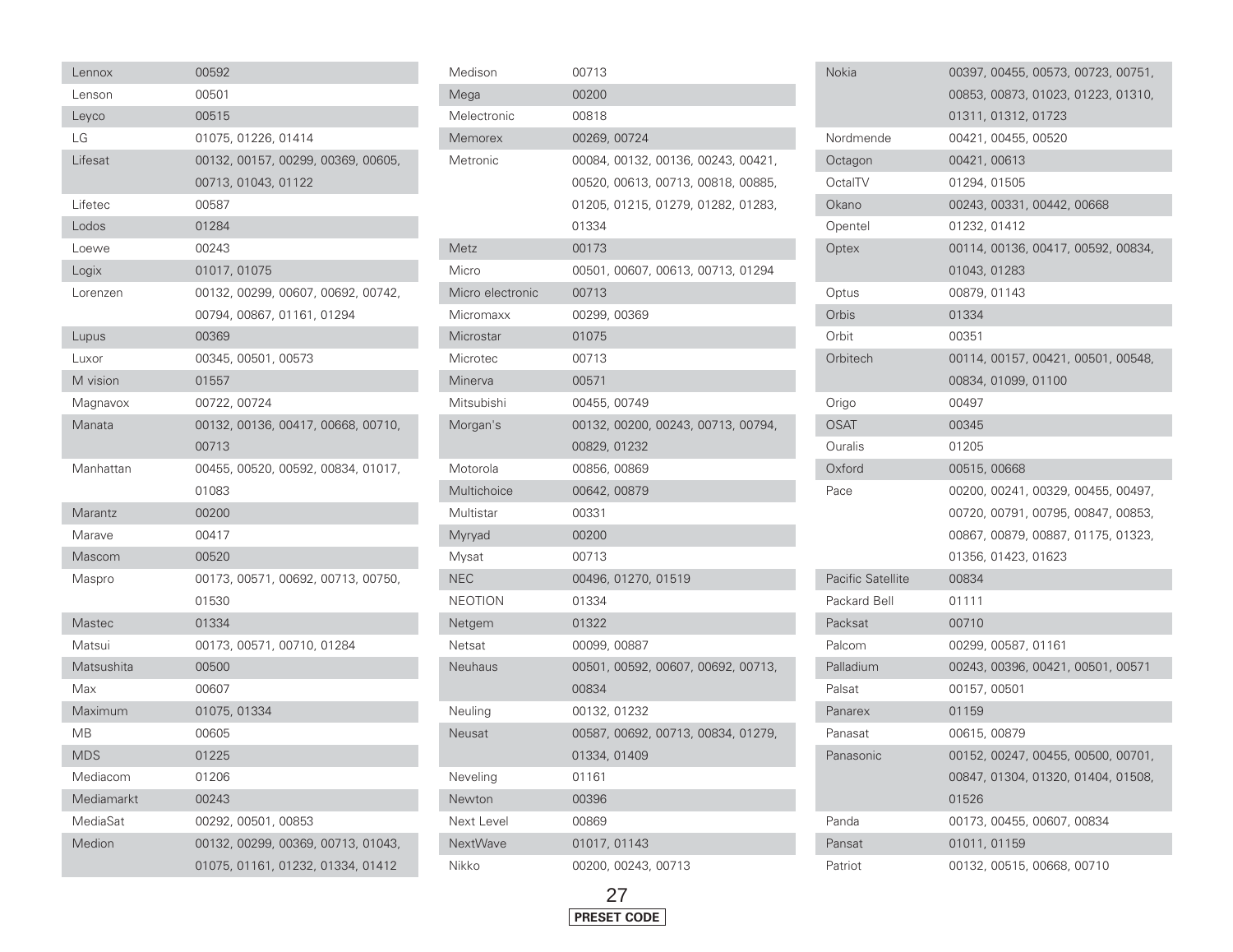| Paysat            | 00724        |                            |                                    |  |
|-------------------|--------------|----------------------------|------------------------------------|--|
| Philips           |              |                            | 00099, 00133, 00173, 00200, 00292, |  |
|                   |              |                            | 00455, 00571, 00613, 00668, 00710, |  |
|                   |              |                            | 00722, 00724, 00749, 00750, 00805, |  |
|                   |              |                            | 00818, 00853, 00856, 00887, 00898, |  |
|                   |              |                            | 01076, 01114, 01118, 01142, 01442, |  |
|                   | 01749        |                            |                                    |  |
| Phoenix           | 01273        |                            |                                    |  |
| Phonotrend        |              | 00592, 00863, 01017, 01200 |                                    |  |
| Pilotime          | 01339        |                            |                                    |  |
| Pino              | 01334        |                            |                                    |  |
| Pioneer           |              |                            | 00292, 00329, 00352, 00853, 01308  |  |
| Planet            | 00396, 00871 |                            |                                    |  |
| Plasmatic         | 00442        |                            |                                    |  |
| Polytron          | 00396        |                            |                                    |  |
| Praxis            | 01123        |                            |                                    |  |
| Predki            | 00421        |                            |                                    |  |
| Preisner          |              |                            | 00132, 00396, 00794, 01101, 01113  |  |
| Premier           | 00292, 00592 |                            |                                    |  |
| Premiere          |              | 00292, 00723, 00873, 01429 |                                    |  |
| Prima             | 00795        |                            |                                    |  |
| Primacom          | 01111        |                            |                                    |  |
| Pro Visat         | 00520        |                            |                                    |  |
| Prod              |              | 00573, 00639, 00723, 00873 |                                    |  |
| Profile           | 00710        |                            |                                    |  |
| Promax            | 00455        |                            |                                    |  |
| Prosat            | 00628, 01173 |                            |                                    |  |
| Proscan           | 00392, 00566 |                            |                                    |  |
| Protek            | 01567        |                            |                                    |  |
| Proton            | 01535        |                            |                                    |  |
| ProVision         | 00520        |                            |                                    |  |
| Pye               | 00571        |                            |                                    |  |
| Pyxis             | 00834        |                            |                                    |  |
| QNS               | 01367, 01404 |                            |                                    |  |
| Quadral           |              |                            | 00369, 00628, 00668, 00710, 01012  |  |
| Quelle            |              | 00115, 00299, 00607, 00742 |                                    |  |
| Radiola           | 00200        |                            |                                    |  |
| <b>RadioShack</b> | 00869        |                            |                                    |  |

| Radix           | 00285, 00396, 00882, 01113            |
|-----------------|---------------------------------------|
| Rainbow         | 00613                                 |
| <b>RCA</b>      | 00143, *[00392], 00566, 00855, 01291, |
|                 | 01392                                 |
| Realistic       | 00052                                 |
| Rebox           | 01214                                 |
| <b>Red Star</b> | 00369                                 |
| Regal           | 01251                                 |
| <b>RFT</b>      | 00200                                 |
| Roadstar        | 00713, 00853                          |
| Roch            | 00136                                 |
| Romsat          | 00421                                 |
| Rover           | 00369, 00628, 00713                   |
| S-ZWO           | 01207                                 |
| SAB             | 01251                                 |
| Saba            | 00115, 00520, 00607, 00690, 00692,    |
|                 | 00710, 00885, 01012                   |
| Sabre           | 00455                                 |
| Sagem           | 00820, 01114, 01253, 01307            |
| Samsung         | 00853, 00863, 01017, 01108, 01109,    |
|                 | 01206, 01243, 01244, 01276, 01292,    |
|                 | 01293, 01343, 01377, 01442, 01458,    |
|                 | 01570, 01609                          |
| Sanyo           | 00493, 01219                          |
| <b>SAT</b>      | 00321, 00351, 00501, 00675            |
| Sat Control     | 01300                                 |
| Sat Cruiser     | 01143                                 |
| Sat Partner     | 00421, 00501, 00520, 00613, 00692     |
| Sat Team        | 00713                                 |
| Satcom          | 00605, 00607                          |
| Satec           | 00713, 00834                          |
| Satelco         | 00369, 01232                          |
| Satline         | 00628                                 |
| Satplus         | 00157, 01100                          |
| Satstation      | 01083                                 |
| Schaub Lorenz   | 01214                                 |
| Schcke          | 00613                                 |
|                 |                                       |

I

| Schneider          | 00157, 00668, 00710, 00805, 00898,          |
|--------------------|---------------------------------------------|
|                    | 01206, 01251                                |
| Schwaiger          | 00132, 00157, 00587, 00605, 00607,          |
|                    | 00692, 00863, 00885, 01075, 01083,          |
|                    | 01111, 01334, 01474                         |
| SCS                | 00115, 00299                                |
| Sedea Electronique | 00132, 00421, 01105, 01206, 01283           |
| Seemann            | 00243, 00396, 00515                         |
| <b>SEG</b>         | 00114, 00369, 00421, 00605, 00742,          |
|                    | 01075, 01087, 01191, 01251                  |
| Seleco             | 00592, 00871                                |
| Septimo            | 00885, 01205                                |
| Serino             | 00610                                       |
| Servi Sat          | 00136, 00592, 00713                         |
| ServiSat           | 01251                                       |
| Sharp              | 00494, 01517                                |
| Siemens            | 00173                                       |
| Silva              | 00299                                       |
| Skantin            | 00713                                       |
| Skardin            | 00587                                       |
| <b>SKR</b>         | 00713                                       |
| <b>SKT</b>         | 01449                                       |
| SKY                | 00099, 00711, 00847, 00856, 00887,          |
|                    | 01014, 01175, 01847, 01848, 01856           |
| <b>SKY</b> Italia  | 01847, 01848                                |
| Sky Television     | 01014                                       |
| Sky XL             | 01251, 01412                                |
| Sky+               | 01175                                       |
| Skymaster          | 00157, 00587, 00605, 00628, 00713,          |
|                    | 00880, 01075, 01085, 01200, 01409           |
| Skymax             | 00200                                       |
| Skyplus            | 01232, 01334, 01409, 01412                  |
| SkySat             | 00114, 00157, 00501, 00605, 00607,          |
|                    | 00713                                       |
| Skyvision          | 01334                                       |
| SL                 | 00132, 00243, 00299, 00692, 00742,<br>01294 |

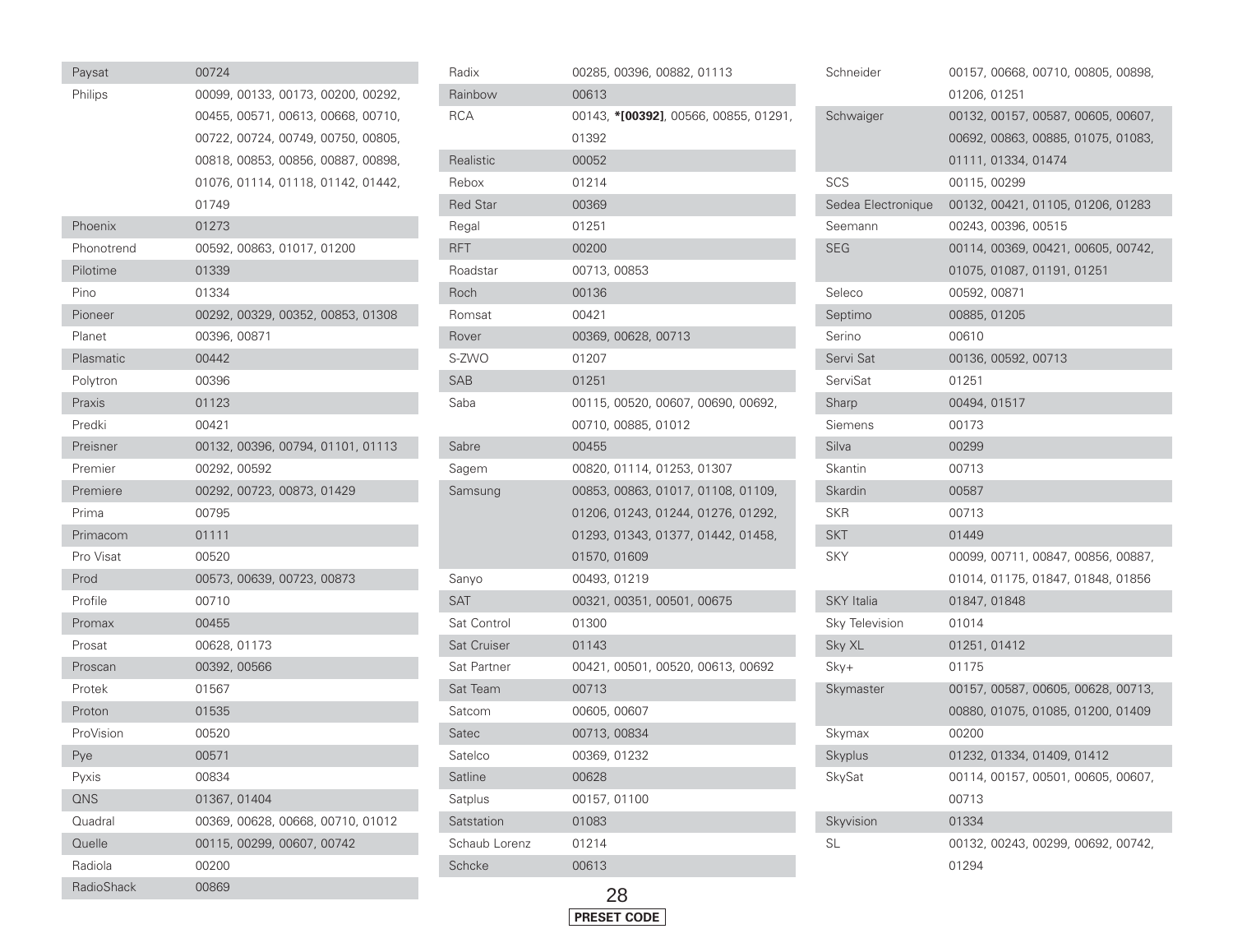| <b>SL Marx</b>      | 00692        |                     |                            |                                    |  |
|---------------------|--------------|---------------------|----------------------------|------------------------------------|--|
| <b>SM Electroni</b> |              |                     |                            | 00157, 00587, 00713, 01200, 01409  |  |
| Smart               |              |                     |                            | 00115, 00132, 00299, 00396, 00713, |  |
|                     |              |                     |                            | 00794, 00829, 00882, 01101, 01113, |  |
|                     | 01232, 01273 |                     |                            |                                    |  |
| Sony                |              |                     |                            | 00275, 00282, 00292, 00294, 00486, |  |
|                     |              |                     |                            | 00489, 00492, 00493, 00494, 00496, |  |
|                     |              |                     |                            | 00500, 00639, 00847, 00853, 01524, |  |
|                     |              | 01558, 01639, 01640 |                            |                                    |  |
| <b>SR</b>           | 00132, 00243 |                     |                            |                                    |  |
| Star                | 00887        |                     |                            |                                    |  |
| <b>Star Choice</b>  | 00869        |                     |                            |                                    |  |
| Star Trak           | 00180, 00421 |                     |                            |                                    |  |
| Starland            | 01122        |                     |                            |                                    |  |
| Starlite            | 00200        |                     |                            |                                    |  |
| Stream              | 01847, 01848 |                     |                            |                                    |  |
| Strong              |              |                     |                            | 00132, 00369, 00421, 00520, 00613, |  |
|                     |              |                     |                            | 00853, 00879, 01105, 01147, 01158, |  |
|                     |              | 01159, 01300, 01409 |                            |                                    |  |
| <b>STS</b>          | 00210        |                     |                            |                                    |  |
| <b>STVI</b>         | 00136, 00417 |                     |                            |                                    |  |
| Sunkai              | 00123        |                     |                            |                                    |  |
| Sunny               | 01300        |                     |                            |                                    |  |
| Sunny Sound         | 00369        |                     |                            |                                    |  |
| Sunsat              | 00713        |                     |                            |                                    |  |
| Sunstar             |              |                     |                            | 00132, 00243, 00369, 00642, 00794, |  |
|                     | 00829        |                     |                            |                                    |  |
| Supermax            | 01143, 01283 |                     |                            |                                    |  |
| Supernova           | 00887        |                     |                            |                                    |  |
| Tantec              | 00455        |                     |                            |                                    |  |
| <b>Tarbs</b>        | 01225        |                     |                            |                                    |  |
| Tatung              | 00455        |                     |                            |                                    |  |
| <b>TCL</b>          | 01143        |                     |                            |                                    |  |
| Teac                |              |                     | 01225, 01227, 01251, 01322 |                                    |  |
| <b>Techniland</b>   | 00592        |                     |                            |                                    |  |
| TechniSat           |              |                     |                            | 00114, 00157, 00200, 00396, 00455, |  |
|                     |              |                     |                            | 00501, 00548, 00863, 01099, 01100, |  |
|                     | 01195, 01322 |                     |                            |                                    |  |

| Technomate      | 01283                              |
|-----------------|------------------------------------|
| Technosat       | 01143, 01206                       |
| Technotrend     | 01429                              |
| Technowelt      | 00132, 00607                       |
| Techsan         | 01017                              |
| Techwood        | 00114, 01284                       |
| Teco            | 00243                              |
| tekComm         | 01017                              |
| Telasat         | 00115, 00605, 00607                |
| Teleciel        | 00613, 01043                       |
| Telefunken      | 00421                              |
| Teleka          | 00243, 00396, 00501, 00607, 00613, |
|                 | 00692, 00750, 00834                |
| Telemaster      | 00520                              |
| Telesat         | 00605                              |
| Telestar        | 00114, 00157, 00501, 01099, 01100, |
|                 | 01251, 01334                       |
| Telesystem      | 00396, 01251                       |
| Teletech        | 00114,00880                        |
| <b>Televes</b>  | 00132, 00455, 00501, 01214, 01300  |
| <b>Televisa</b> | 00887                              |
| <b>Telewire</b> | 00592                              |
| Tempo           | 01143                              |
| Tevion          | 00713, 01334, 01409                |
| Thomson         | 00115, 00292, 00392, 00455, 00607, |
|                 | 00668, 00710, 00711, 00713, 00820, |
|                 | 00847, 00853, 01012, 01046, 01175, |
|                 | 01291, 01498, 01900                |
| Thorn           | 00455                              |
| Tioko           | 00132, 00243                       |
| Tivo            | 01142, 01442, 01443, 01444         |
| Tokai           | 00200                              |
| Tonna           | 00455, 00501, 00587, 00592, 00668, |
|                 | 00713, 00834                       |
| <b>Topfield</b> | 01206, 01207, 01545                |
|                 |                                    |

|      | Triax             | 00114, 00115, 00132, 00200, 00396, |
|------|-------------------|------------------------------------|
|      |                   | 00501, 00713, 00853, 01099, 01113, |
|      |                   | 01227, 01251, 01291, 01296         |
|      | Trio              | 01075                              |
|      | TT-micro          | 01429                              |
| 613, | Turnsat           | 00713                              |
|      | Twinner           | 00136, 00713                       |
|      | <b>UEC</b>        | 00879, 01162                       |
|      | Uher              | 00157                              |
| 100, | <b>UltimateTV</b> | 01392, 01640                       |
|      | Uniden            | 00052, 00074, 00076, 00238, 00722, |
|      |                   | 00724, 00834                       |
|      | Unisat            | 00132, 00200, 00243                |
| 300  | United            | 01251                              |
|      | Universum         | 00114, 00115, 00173, 00299, 00397, |
|      |                   | 00571, 00607, 00675, 00742, 01087, |
|      |                   | 01099, 01251                       |
|      | US Digital        | 01535                              |
| 607, | <b>USDTV</b>      | 01535                              |
| 820, | Van Hunen         | 01161                              |
| 175, | Variosat          | 00173                              |
|      | Vega              | 00369                              |
|      | Ventana           | 00200                              |
|      | Vestel            | 00114, 00742, 01251                |
|      | Victor            | 00492                              |
|      | Visionic          | 01105, 01206, 01279, 01283         |
| 668, | Visiosat          | 00114, 00142, 00690, 00710, 00713  |
|      | Vivid             | 01162                              |
|      | Voom              | 00869                              |
|      | Vortec            | 00421                              |
|      | VTech             | 00321, 00351, 00690, 00818         |
|      | Welltech          | 00157                              |

Toshiba

**TPS** 

Triad Triasat 00082, 00455, 00486, 00749, 00790,

01285, 01446, 01501, 01516, 01530,

01749

00501

00820, 01253, 01307

00321, 00351, 00372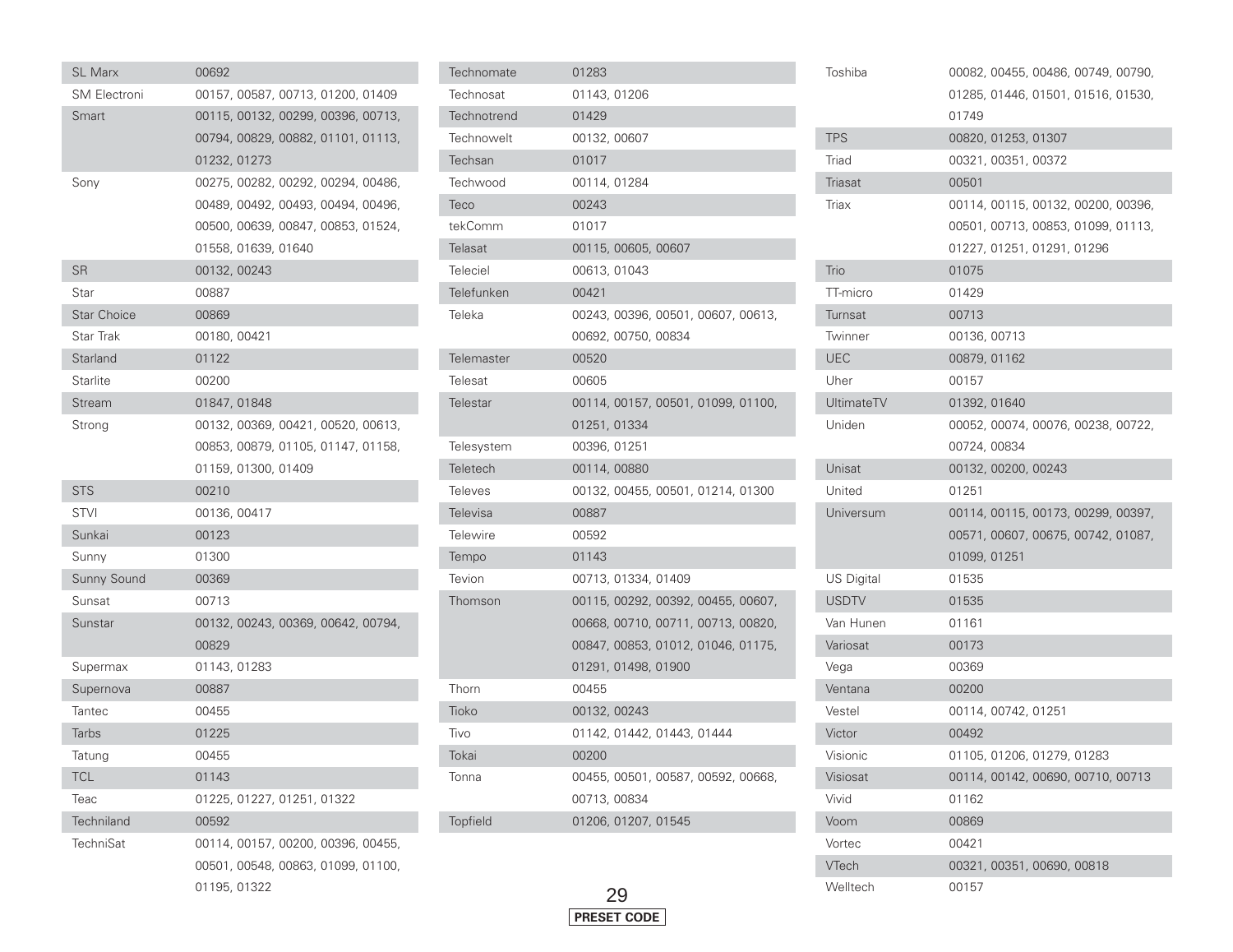| Wetekom           | 00157, 00501, 00605, 00829         |
|-------------------|------------------------------------|
| Wewa              | 00455                              |
| Wibo              | 00243                              |
| Wintel            | 00299, 01161                       |
| Wisi              | 00173, 00299, 00321, 00351, 00372, |
|                   | 00396, 00455, 00501, 00607, 00638, |
|                   | 00690                              |
| Woorisat          | 00520                              |
| Worldsat          | 00114, 00123, 00668, 00710, 01012, |
|                   | 01251, 01323, 01480                |
| Xcom              | 00123, 00668, 00832                |
| Xcom Multimedia   | 00668                              |
| <b>XMS</b>        | 01075                              |
| Xrypton           | 00369                              |
| <b>Xsat</b>       | 00123, 00668, 00713, 00847, 01214, |
|                   | 01323                              |
| Xtreme            | 01300                              |
| Yes               | 00887                              |
| Zaunkonig         | 00692                              |
| Zehnder           | 00114, 00115, 00321, 00331, 00369, |
|                   | 00520, 00742, 00818, 01075, 01191, |
|                   | 01232, 01251, 01334, 01412         |
| Zenith            | 00856, 01856                       |
| Zinwell           | 01173                              |
| Zodiac            | 00396, 00613                       |
| Zwergnase         | 00243, 00794                       |
|                   |                                    |
| CD                |                                    |
| Acoustic Research | 30420                              |

| Acoustic Research     | 30420                      |
|-----------------------|----------------------------|
| <b>ADC</b>            | 30018                      |
| Adcom                 | 30155, 30234               |
| Advantage             | 30032                      |
| Aiwa                  | 30012, 30124, 30157, 31690 |
| Akai                  | 30156, 30766, 31688        |
| Arcam                 | 30157                      |
| Audio Alchemy         | 30194                      |
| <b>Audio Dynamics</b> | 30018                      |

| Audio Pro                          | 30437                              |
|------------------------------------|------------------------------------|
| Audio Research                     | 30157                              |
| Audio-Technica                     | 30170                              |
| Audiolab                           | 30157                              |
| Audiomeca                          | 30157                              |
| Audioton                           | 30157                              |
| Bestar                             | 30164                              |
| <b>BSR</b>                         | 30194, 30245                       |
| <b>Burmester</b>                   | 30420                              |
| Bush                               | 30245                              |
| Cairn                              | 30157                              |
| California Audio Labs 30029, 30303 |                                    |
| Cambridge                          | 30157                              |
| Carrera                            | 30194                              |
| Carver                             | 30157, 30179, 30437                |
| <b>CCE</b>                         | 30157                              |
| CDC                                | 30420                              |
| CEC                                | 30174, 30420                       |
| Classic                            | 31297                              |
| Condor                             | 30164, 30194                       |
| Copland                            | 30393                              |
| Crown                              | 30122                              |
| Cyrus                              | 30157                              |
| <b>DAK</b>                         | 30245                              |
| <b>DBX</b>                         | 30018, 30254                       |
| Denon                              | 30003, 30626, 30766, 30873, 31234, |
|                                    | *[31867], 31868                    |
| <b>DKK</b>                         | 30000                              |
| <b>DMX Electronics</b>             | 30157                              |
| Dual                               | 30003, 30194, 30196                |
| Dynamic Bass                       | 30179                              |
| EEC                                | 30194                              |
| Elektra                            | 30437                              |
| Emerson                            | 30155, 30164, 30305, 30469         |
| Fisher                             | 30088, 30174, 30179, 30342, 31325  |
| Garrard                            | 30245, 30280, 30393, 30420, 30425  |
| GE                                 | 30009                              |

| Genexxa       | 30032, 30164, 30305, 30426         |
|---------------|------------------------------------|
| Goldmund      | 30157                              |
| GoldStar      | 30417, 31208                       |
| Goodmans      | 30245, 30280, 30305                |
| <b>GPX</b>    | 31296                              |
| Grundig       | 30157                              |
| Harman/Kardon | 30157, 30173, 30426, 31202         |
| Hitachi       | 30032, 30155, 30038                |
| Inkel         | 30180, 30196, 30437                |
| Integra       | 30101                              |
| Intersound    | 30245                              |
| IR.           | 30000                              |
| <b>JVC</b>    | 30072, 30655, 31294, 31697         |
| Kenwood       | 30028, 30036, 30037, 30157, 30190, |
|               | 30626, 30681, 30826                |
| <b>KLH</b>    | 31318, 31711                       |
| Kodak         | 30287                              |
| Korsun        | 31484                              |
| Koss          | 31317                              |
| Krell         | 30157                              |
| Kyocera       | 30018                              |
| LG            | 31208                              |
| Linn          | 30157                              |
| Loewe         | 30157                              |
| Luxman        | 30093, 30393                       |
| <b>LXI</b>    | 30305                              |
| Magnavox      | 30157, 30305                       |
| Marantz       | 30029, 30157, 30180, 30626         |
| Mark          | 30194                              |
| Mark Levinson | 31484                              |
| Matsui        | 30157                              |
| McIntosh      | 30287                              |
| <b>MCS</b>    | 30029, 30043                       |
| Memorex       | 30032, 30155, 30164, 30175, 30180, |
|               | 30305                              |
| Meridian      | 30157                              |
| Micromega     | 30157                              |

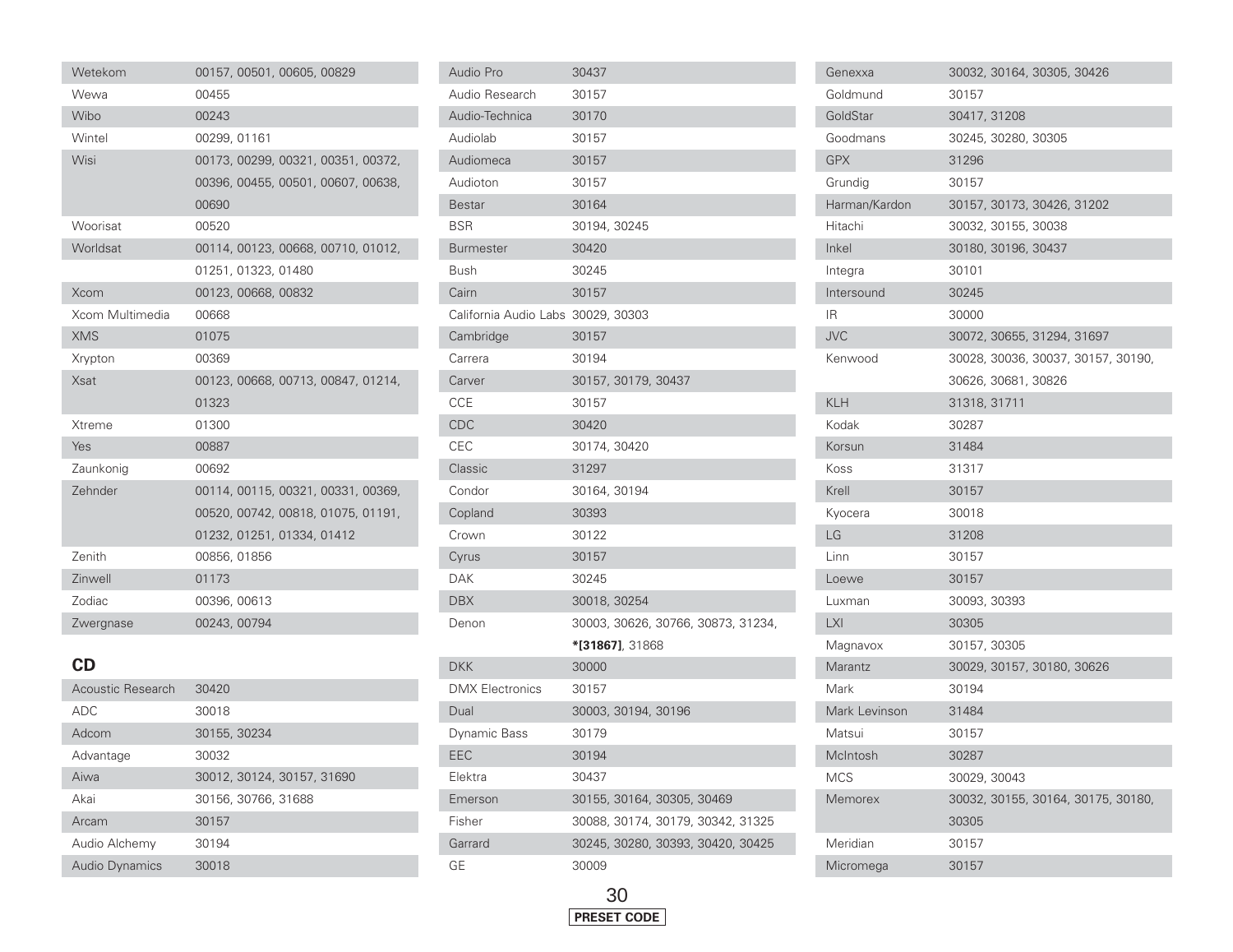| Miro                    | 30000                              |
|-------------------------|------------------------------------|
| Mission                 | 30157                              |
| Mitsubishi              | 30156                              |
| <b>MTC</b>              | 30420                              |
| <b>Musical Fidelity</b> | 30393, 30437                       |
| Myryad                  | 30157                              |
| <b>NAD</b>              | 30000, 31208                       |
| Nagaoka                 | 30018                              |
| Naim                    | 30157                              |
| Nakamichi               | 30147                              |
| <b>NEC</b>              | 30043, 30234                       |
| Nikko                   | 30164, 30170, 30174                |
| <b>NSM</b>              | 30157                              |
| Oak                     | 30145                              |
| Onkyo                   | 30101, 30868, 31685                |
| Optimus                 | 30000, 30032, 30037, 30087, 30145, |
|                         | 30175, 30179, 30194, 30196, 30280, |
|                         | 30305, 30342, 30420, 30426, 30437, |
|                         | 30468, 31063, 31075                |
| Orion                   | 30393                              |
| Panasonic               | 30029, 30207, 30303, 30752, 31682  |
| Parasound               | 30194, 30420                       |
| Penney                  | 30043                              |
| Perform Hifi            | 30420                              |
| Philips                 | 30157, 30287, 30626                |
| Pioneer                 | 30032, 30101, 30305, 30468, 31062, |
|                         | 31063, 31087                       |
| <b>PMG</b>              | 30164                              |
| Polk Audio              | 30157                              |
| Poppy                   | 30164                              |
| Proceed                 | 30420                              |
| Proton                  | 30157                              |
| QED                     | 30157                              |
| Quad                    | 30157                              |
| Quasar                  | 30029                              |
| Radiola                 | 30157                              |
| RadioShack              | 31075                              |

| RCA                | 30009, 30032, 30053, 30155, 30179, |
|--------------------|------------------------------------|
|                    | 30305, 30420, 30468, 30764, 31062  |
| Realistic          | 30155, 30164, 30175, 30179, 30180, |
|                    | 30420                              |
| Restek             | 30157                              |
| Revox              | 30157                              |
| Roadstar           | 30461                              |
| Roksan             | 30420                              |
| Rotel              | 30157, 30420                       |
| Royal              | 30164, 30420                       |
| SAE                | 30157                              |
| Sansui             | 30157, 30202, 30305                |
| Sanyo              | 30087, 30179, 30342                |
| <b>SAST</b>        | 30157                              |
| Scott              | 30155, 30164, 30305                |
| Sears              | 30305                              |
| Sharp              | 30037, 30180, 30861, 31658, 31684  |
| Sherwood           | 30180, 30196, 30426, 31067         |
| Shure              | 30043                              |
| Siemens            | 30157, 30180                       |
| Silsonic           | 30036, 30888                       |
| Simaudio           | 30157                              |
| Sonic Frontiers    | 30157                              |
| Sony               | 30000, 30100, 30185, 30490, 30604, |
|                    | 30605, 31364                       |
| Soundesign         | 30145, 30425                       |
| STS                | 30018                              |
| Sugden             | 30157                              |
| Symphonic          | 30305                              |
| <b>TAG McLaren</b> | 30157                              |
| Tandy              | 30032                              |
| Tascam             | 30420                              |
| TDK                | 31208                              |
| Teac               | 30174, 30180, 30393, 30420         |
| Tec                | 30245                              |
| Technics           | 30029, 30207, 30303                |
| Thomson            | 30053                              |

| Thorens             | 30157                              |
|---------------------|------------------------------------|
| Thule Audio         | 30157                              |
| <b>Tivoli Audio</b> | 31553                              |
| Tokai               | 30164, 30420                       |
| Toshiba             | 31693                              |
| Traxdata            | 30626                              |
| Universum           | 30053, 30157, 30437                |
| Vector Research     | 30194, 30417                       |
| Victor              | 30072                              |
| Wards               | 30000, 30032, 30053, 30087, 30157, |
|                     | 30179                              |
| Yamaha              | 30000, 30032, 30036, 30037, 30170, |
|                     | 30187, 30888, 31292                |
| Yoko                | 30194                              |
| Yorx                | 30461                              |
| Zonda               | 30157                              |
|                     |                                    |
| <b>CDR</b>          |                                    |
| Classic             | 31297                              |
| Denon               | 30626, 30766, 31868                |
| Fisher              | 31325                              |
| GPX                 | 31296                              |
| Harman/Kardon       | 31202                              |
| <b>JVC</b>          | 30072, 31294                       |
| Kenwood             | 30626                              |
|                     |                                    |

| ו סווכו       | ں ےں ا ں            |
|---------------|---------------------|
| GPX           | 31296               |
| Harman/Kardon | 31202               |
| <b>JVC</b>    | 30072, 31294        |
| Kenwood       | 30626               |
| LG            | 31208               |
| Marantz       | 30626               |
| NAD           | 31208               |
| Philips       | 30626               |
| Pioneer       | 31062, 31087        |
| <b>RCA</b>    | 30053, 30420        |
| Sony          | 30000, 30100, 31364 |
| <b>TDK</b>    | 31208               |
| Teac          | 30420               |
| Yamaha        | 30888, 31292        |
|               |                     |

**TAPE**

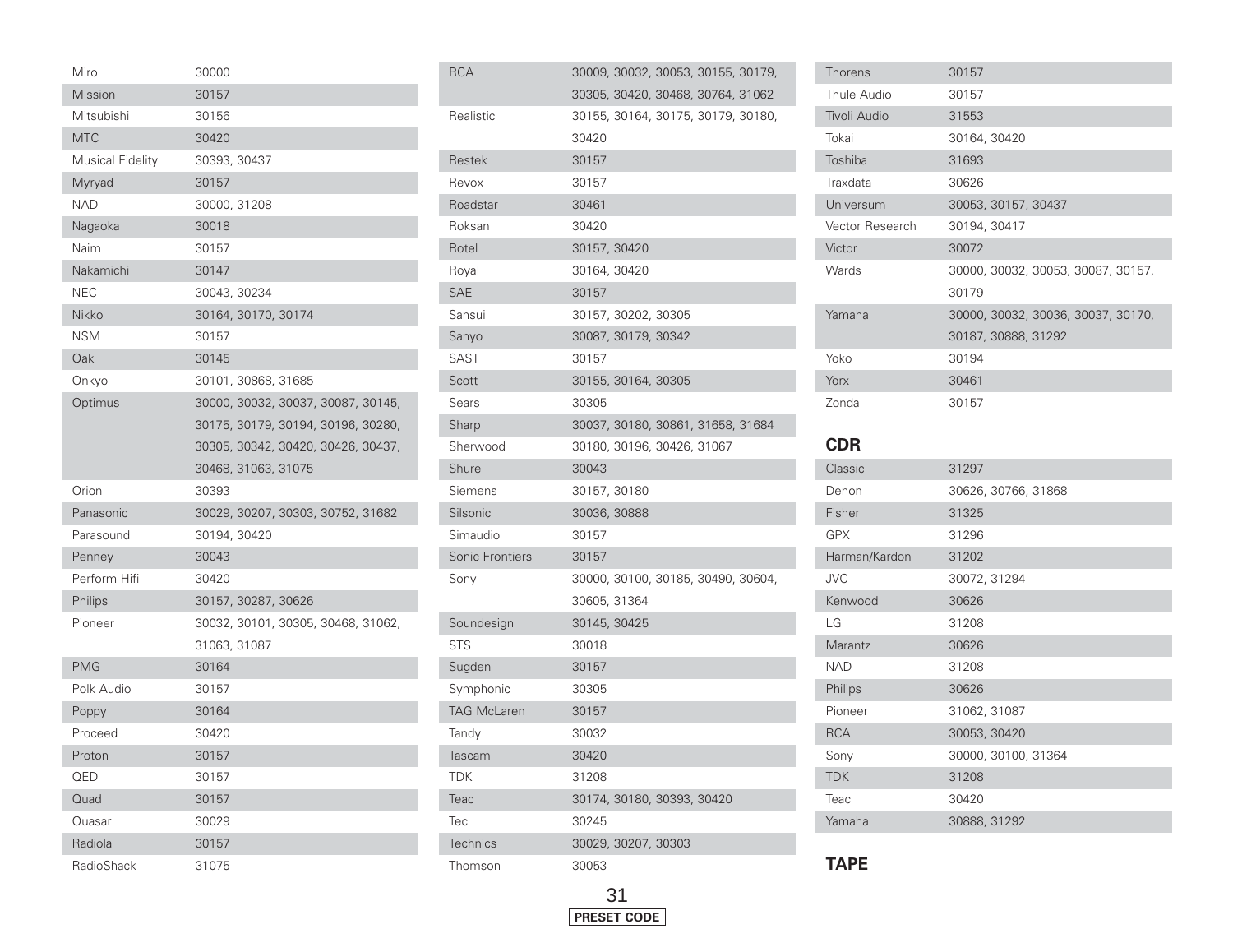| Aiwa          | 20029, 20197, 20200, 21315         |
|---------------|------------------------------------|
| Akai          | 20283, 20439                       |
| Arcam         | 20076                              |
| Carver        | 20029                              |
| Denon         | 20076, 20371, 21311, 21471         |
| Fisher        | 20074                              |
| Garrard       | 20308, 20309, 20375, 20439         |
| Genexxa       | 20439                              |
| GoldStar      | 20353, 20375                       |
| Grundia       | 20029, 20229, 20375                |
| Harman/Kardon | 20029, 20182, 21314                |
| Inkel         | 20070, 20071, 20337                |
| <b>JVC</b>    | 20244, 20273, 20274, 20303, 20304, |
|               | 20310, 21309                       |
| Kenwood       | 20070, 20071, 20092, 20233, 20234, |
|               | 21364                              |
| LG            | 20375                              |
| Luxman        | 20308, 20309                       |
| Magnavox      | 20029                              |
| Marantz       | 20009, 20029                       |
| Memorex       | 20099                              |
| Mitsubishi    | 20283, 20439                       |
| Myryad        | 20029                              |
| Onkyo         | 20135, 20136, 20282                |
| Optimus       | 20027, 20220, 20337, 20439         |
| Orion         | 20308, 20309, 20353                |
| Panasonic     | 20229                              |
| Philips       | 20029, 20229                       |
| Phonotrend    | 20337                              |
| Pioneer       | 20027, 20099, 20220, 21306, 21312  |
| Polk Audio    | 20029                              |
| Radiola       | 20029                              |
| <b>RCA</b>    | 20027, 20220                       |
| Revox         | 20029, 20190                       |
| Sansui        | 20009, 20029                       |
| Sanyo         | 20074                              |
| Sharp         | 20231, 20371                       |
| Sherwood      | 20337                              |

| Siemens    | 20029                             |
|------------|-----------------------------------|
| Sonic      | 20375                             |
| Sony       | 20170, 20234, 20243, 20291, 21313 |
| TaeKwang   | 20439                             |
| Tandberg   | 20109                             |
| Teac       | 20280, 20283, 20289, 20308, 20309 |
| Technics   | 20229, 20353                      |
| Thorens    | 20029                             |
| Universum  | 20375, 20439                      |
| Victor     | 20244, 20273, 20274               |
| Wards      | 20027, 20029                      |
| Wharfedale | 20439                             |
| Yamaha     | 20094, 20097                      |

**PVR \*1** 

I

۰ ÷

| <b>ABS</b>                    | 21972 |
|-------------------------------|-------|
| Alienware                     | 21972 |
| CyberPower                    | 21972 |
| Dell                          | 21972 |
| <b>DirecTV</b>                | 20739 |
| Gateway                       | 21972 |
| <b>Hewlett Packard</b>        | 21972 |
| <b>Howard Computers</b>       | 21972 |
| <b>HP</b>                     | 21972 |
| <b>Hughes Network Systems</b> |       |
|                               | 20739 |
| Humax                         | 20739 |
| Hush                          | 21972 |
| <b>iBUYPOWER</b>              | 21972 |
| Linksys                       | 21972 |
| Media Center PC               | 21972 |
| Microsoft                     | 21972 |
| Mind                          |       |
|                               | 21972 |
| Niveus Media                  | 21972 |
| Northgate                     | 21972 |
| Panasonic                     | 20616 |

| <b>RCA</b>           | 20880               |
|----------------------|---------------------|
| ReplayTV             | 20614, 20616        |
| Sonic Blue           | 20614, 20616        |
| Sony                 | 20636, 21972        |
| Stack 9              | 21972               |
| Systemax             | 21972               |
| <b>Tagar Systems</b> | 21972               |
| Tivo                 | 20618, 20636, 20739 |
| Toshiba              | 21008, 21972        |
| Touch                | 21972               |
| Viewsonic            | 21972               |
| Voodoo               | 21972               |
| <b>ZT</b> Group      | 21972               |

## TV/DVD Combination \*2, \*3

 $\overline{\phantom{a}}$ 

| Advent           | 41016               |
|------------------|---------------------|
| Apex Digital     | 40830               |
| Audiovox         | 41071, 41121, 41122 |
| Axion            | 41071               |
| <b>Broksonic</b> | 40695               |
| <b>Bush</b>      | 40516, 40713, 40884 |
| Denver           | 41353, 41359        |
| Emerson          | 41268               |
| Go Vision        | 41071               |
| Grundig          | 40695               |
| Hitachi          | 41247               |
| Jensen           | 41016               |
| Konka            | 40719, 40720        |
| Panasonic        | 41490               |
| Philips          | 40854, 41260        |
| Prima            | 41016               |
| <b>RCA</b>       | 41022               |
| Samsung          | 40899               |
| Sansui           | 40695               |
| Sova             | 41122               |
| Sylvania         | 40675, 41268        |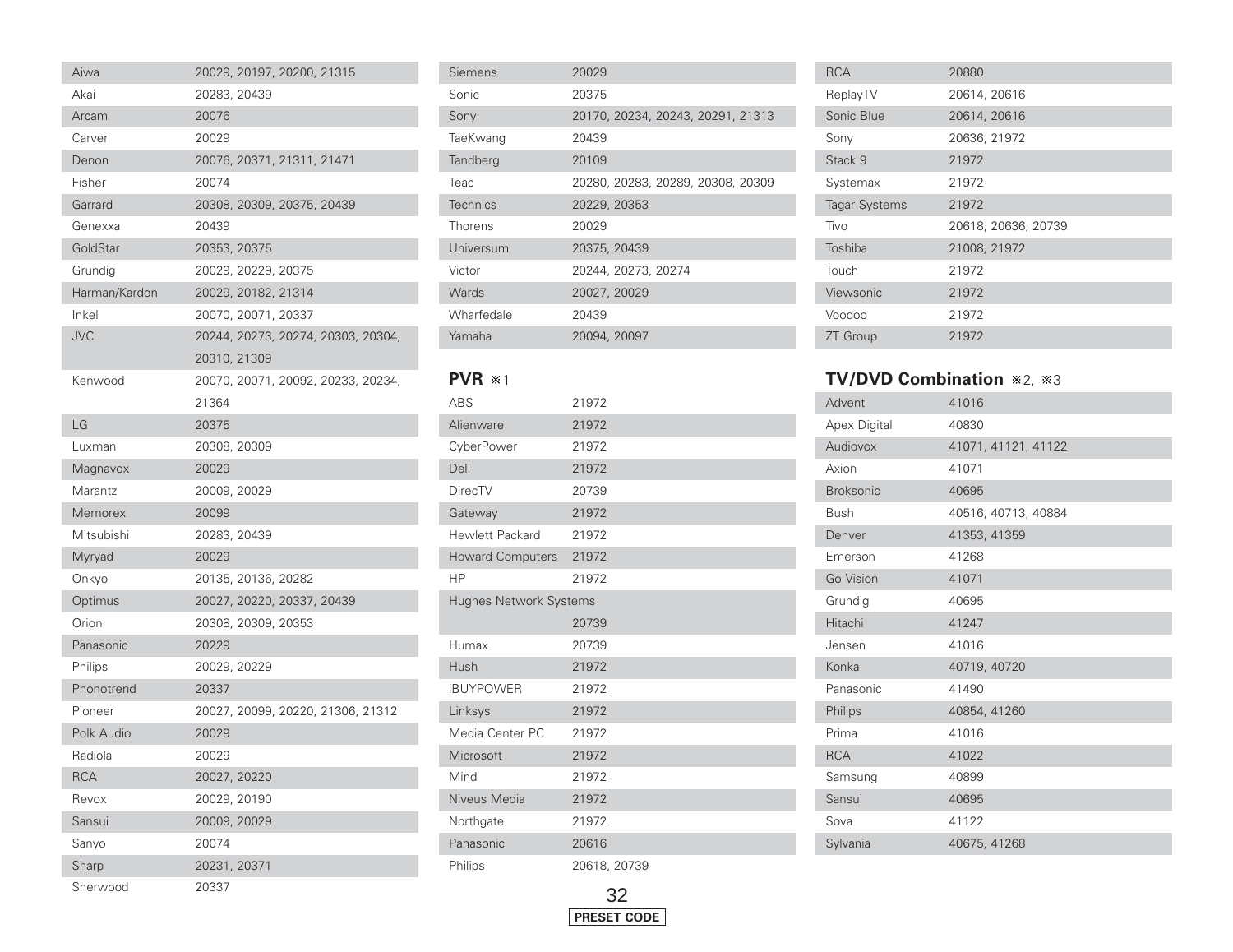| Toshiba                 | 40695        |
|-------------------------|--------------|
| Bush $\divideontimes$ 3 | 10698, 11037 |
| Denver *3               | 10587        |
| Sylvania *3             | 10171        |

#### **TV/VCR Combination**  $*3$ **,**  $*4$

| America Action *3 10180 |       |
|-------------------------|-------|
| Audiovox *3             | 10180 |
| Emerson $*3$            | 10236 |
| Funai ※3                | 11977 |

#### 4

| Aiwa                   | 20000, 20479                      |
|------------------------|-----------------------------------|
| America Action         | 20278                             |
| Audiovox               | 20278                             |
| <b>Broksonic</b>       | 20002, 20479, 21479               |
| Citizen                | 21278                             |
| Colt                   | 20072                             |
| <b>Curtis Mathes</b>   | 21035                             |
| Daewoo                 | 21278                             |
| Emerson                | 20002, 20294, 20479, 21278, 21479 |
| Funai                  | 20000, 21333                      |
| GE                     | 20240, 20807, 21035, 21060        |
| GoldStar               | 21237                             |
| <b>Harley Davidson</b> | 20000                             |
| Hitachi                | 20000                             |
| Lloyd's                | 20000                             |
| Magnasonic             | 21278                             |
| Magnavox               | 20000, 21781                      |
| Magnin                 | 20240                             |
| Memorex                | 20162, 21237                      |
| MGA                    | 20240                             |
| Mitsubishi             | 20043, 20807                      |
| Optimus                | 20162                             |
| Orion                  | 20002, 20479, 21479               |
| Panasonic              | 20162, 21035, 21308               |
| Penney                 | 20240, 21035, 21237               |

| Philco       | 20479                      |
|--------------|----------------------------|
| Quasar       | 20162, 21035               |
| RadioShack   | 20000                      |
| <b>RCA</b>   | 20240, 20807, 21035, 21060 |
| Samsung      | 20432, 21014               |
| Sansui       | 20000, 20479, 21479        |
| Sanyo        | 20240, 21330               |
| <b>Sears</b> | 20000, 21237               |
| Sharp        | 20807                      |
| Sony         | 20000, 21232, 21295        |
| Sylvania     | 21781                      |
| Symphonic    | 20000                      |
| Teac         | 20000                      |
| Thomas       | 20000                      |
| Toshiba      | 20845, 21145, 21323        |
| Zenith       | 20000, 20479, 21479        |

# **TV/VCR/DVD Combination**  $*2$ ,  $*4$

| Akai             | 40899        |
|------------------|--------------|
| <b>Broksonic</b> | 40868        |
| Emerson          | 40821        |
| Funai            | 41334        |
| Magnavox         | 40821        |
| Panasonic        | 41362, 41462 |
| <b>RCA</b>       | 41132        |
| Sharp            | 40630        |
| Superscan        | 40821        |
| Sylvania         | 40821        |
| Toshiba          | 41045        |
|                  |              |
| Sharp *4         | 20807        |

## **CABLE/PVR Combination \*1**

| Americast                       | 00899 |
|---------------------------------|-------|
| Digeo                           | 01187 |
| Freebox                         | 01482 |
| General Instrument 00476, 00810 |       |



| Jerrold            | 00476, 00810                      |
|--------------------|-----------------------------------|
| Motorola           | 00476, 00810, 01106, 01187, 01376 |
| <b>Nokia</b>       | 01569                             |
| Pace               | 00237, 01877                      |
| Pioneer            | 00877, 01877                      |
| <b>RCA</b>         | 01256                             |
| Scientific Atlanta | 00877, 01877                      |
| Sony               | 01006                             |
| Supercable         | 00276                             |
| Thomson            | 01256                             |
| Zenith             | 00899                             |

#### **DBS/PVR Combination** \*1

| @sat                            | 01300                              |  |
|---------------------------------|------------------------------------|--|
| Atsat                           | 01300                              |  |
| <b>British Sky Broadcasting</b> |                                    |  |
|                                 | 01175                              |  |
| <b>Canal Satellite</b>          | 01339                              |  |
| Comag                           | 01412                              |  |
| Digiturk                        | 01076                              |  |
| <b>DirecTV</b>                  | 00099, 00392, 00639, 01076, 01142, |  |
|                                 | 01377, 01392, 01442, 01443, 01444, |  |
|                                 | 01640                              |  |
| Dish Network System             |                                    |  |
|                                 | 00775, 01505                       |  |
| Dishpro                         | 00775, 01505                       |  |
| Dream Multimedia                | 01237                              |  |
| Echostar                        | 00610, 00775, 01170, 01505         |  |
| Euro1                           | 01278                              |  |
| Expressvu                       | 00775                              |  |
| Force                           | 01194                              |  |
| Foxtel                          | 01356                              |  |
| GbSAT                           | 01214                              |  |
| Grundig                         | 01150                              |  |
| <b>Hughes Network Systems</b>   |                                    |  |
|                                 |                                    |  |
|                                 | 01142, 01442, 01443, 01444         |  |